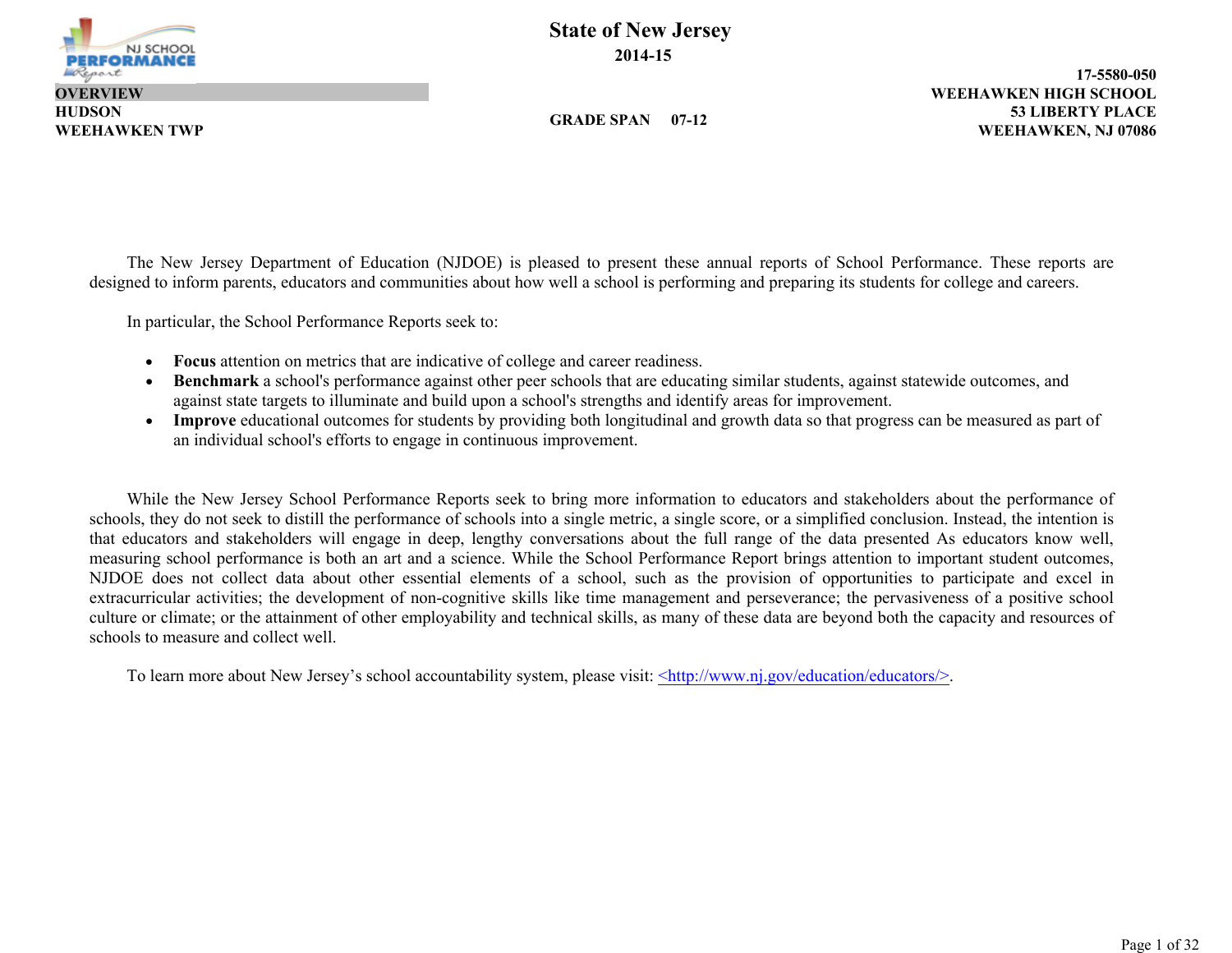

#### **DEMOGRAPHIC INFORMATION**

### **HUDSON**

### **Enrollment by Grade**

This graph presents the count of students who were 'on roll' by grade in October of each school year.



Note: "UG" represents the count of students who are 'on roll' in this school but who are educated in ungraded classrooms, meaning that the classrooms may contain students from multiple grade

| <b>Total School Enrollment</b> |                             |  |  |  |  |
|--------------------------------|-----------------------------|--|--|--|--|
| 2012-13                        | 480                         |  |  |  |  |
| 2013-14                        | 479                         |  |  |  |  |
| 2014-15                        | 520                         |  |  |  |  |
|                                | <b>Enrollment by Gender</b> |  |  |  |  |



|         | Male | Female |
|---------|------|--------|
| 2012-13 | 240  | 240    |
| 2013-14 | 244  | 235    |
| 2014-15 | 264  | 256    |

### **State of New Jersey 2014-15**

**GRADE SPAN 07-12**

#### **53 LIBERTY PLACE 17-5580-050 WEEHAWKEN TWP WEEHAWKEN, NJ 07086 WEEHAWKEN HIGH SCHOOL**

#### **Enrollment by Ethnic/Racial Subgroup**

This graph presents the percentages of enrollment for each subgroup defined by the No Child Left Behind Act of 2001.



| <b>Language Diversity</b> |  |
|---------------------------|--|
|                           |  |

| 2014-15 | Percent |
|---------|---------|
| English | 58.4%   |
| Spanish | 38.2%   |
| Chinese | $1.0\%$ |
| Urdu    | 0.6%    |
| French  | $0.4\%$ |
| Mandar  | 0.4%    |
| Other   | $1.2\%$ |

### This graph presents the percentages of students by program participation who were 'on roll' in October of each school year.

**Enrollment Trends by Program Participation**



| <b>Current Year Enrollment by Program Participation</b> |          |                                        |                                                    |         |  |  |  |
|---------------------------------------------------------|----------|----------------------------------------|----------------------------------------------------|---------|--|--|--|
| 2014-15                                                 | Count of | $%$ of<br><b>Students   Enrollment</b> | <b>Language Diversity</b>                          |         |  |  |  |
| <b>Students with Disability</b>                         | 67       | 13%                                    | This table presents the percentage of students who |         |  |  |  |
| Economically Disadvantaged                              | 309      | 59.4%                                  | primarily speak each language in their home.       |         |  |  |  |
| <b>Students</b>                                         |          |                                        | 2014-15                                            | Percent |  |  |  |
| English Language Learners                               | 32       | $6.2\%$                                | English                                            | 58.4%   |  |  |  |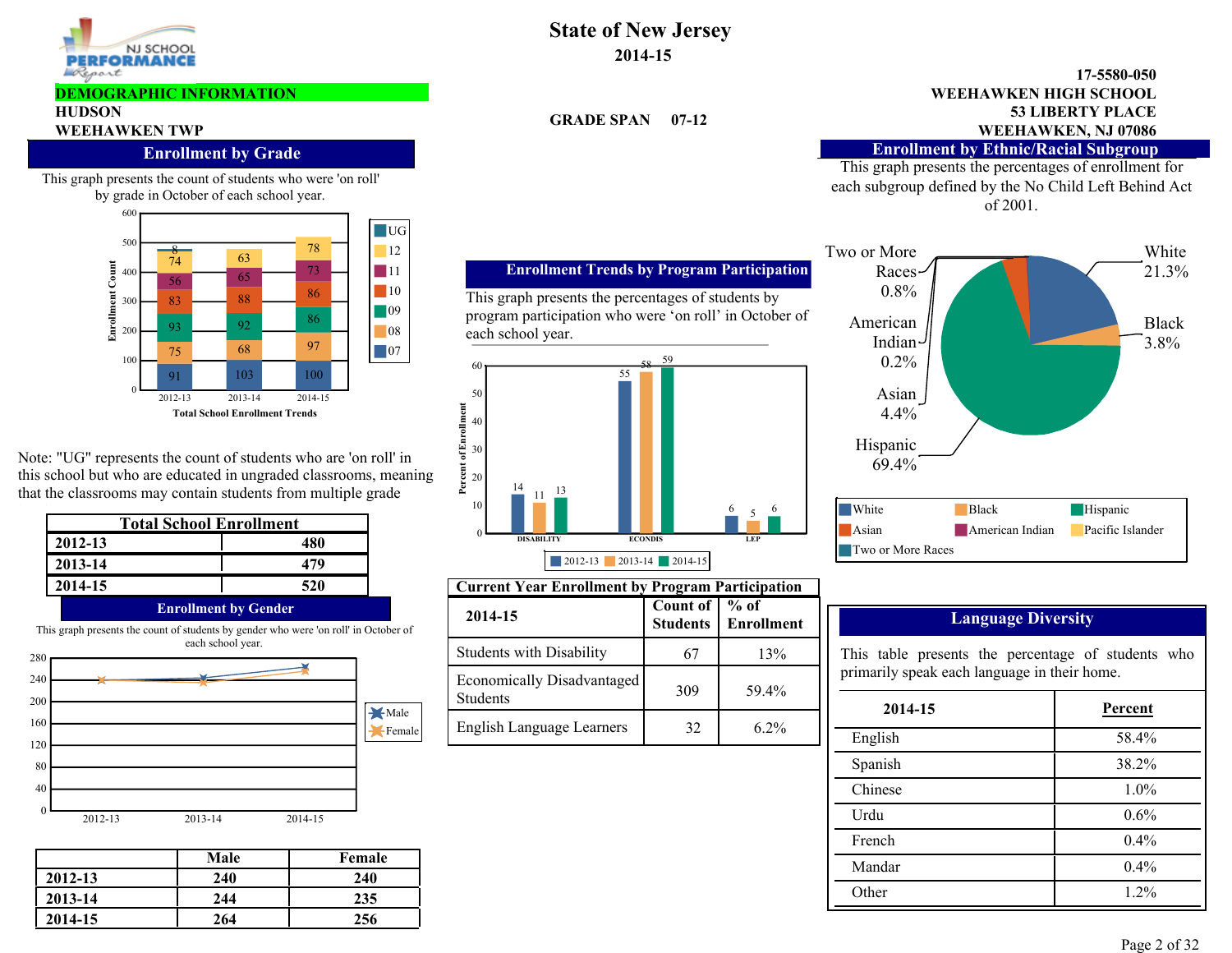

# **HUDSON**

#### **GRADE SPAN 07-12**

#### **53 LIBERTY PLACE 17-5580-050 WEEHAWKEN TWP WEEHAWKEN, NJ 07086 ACADEMIC ACHIEVEMENT WEEHAWKEN HIGH SCHOOL**

The Academic Achievement section measures the content knowledge that students have in English Language Arts/Literacy (ELA/L), Mathematics and Biology as demonstrated in 2014-2015 *Partnership for Assessment of Readiness for College and Careers (*PARCC) assessments and the End-of-Course Biology assessment. The below chart consist of three columns with measures. The first column - Schoolwide Performance - below includes the percentage of students who met or exceeded expectations in ELA/L or Math. The middle column - Peer School Percentile - indicates how the school's outcomes compare to its group of peer schools. The last column - Statewide Percentile - indicates how the school's outcomes compare to schools across the state in ELA/L.

| Academic Achievement                                          | Schoolwide<br>Performance | <b>Peer Percentile</b> | <b>State Percentile</b> |
|---------------------------------------------------------------|---------------------------|------------------------|-------------------------|
| HS English Language Arts/Literacy Met or Exceeded Expectation | 31%                       | 39                     | 37                      |
| HS Math Met or Exceeded Expectation                           | 18%                       |                        |                         |

### **ESEA Waiver - English Language Arts/Literacy**

This table presents, for each subgroup in the school, the total number of valid test scores, the percentage of students who met or exceeded expectations, the assessment participation goal, and the participation rate. The participation goal is established as 95% by the United States Department of Education.

| <b>Subgroups</b>                              | <b>Valid</b><br><b>Scores</b> | % Meeting<br><b>Standards</b> | Participation<br>Goal | Participation<br>Rate | Met<br>Participation? |
|-----------------------------------------------|-------------------------------|-------------------------------|-----------------------|-----------------------|-----------------------|
| Schoolwide                                    | 281                           | 35.9%                         | 95%                   | 88.6%                 | YES*                  |
| White                                         | 55                            | 52.7%                         | 95%                   | 89.2%                 | YES*                  |
| African American                              | $\overline{\phantom{0}}$      | $\overline{\phantom{0}}$      |                       |                       |                       |
| Hispanic                                      | 191                           | 26.2%                         | 95%                   | 87.4%                 | <b>NO</b>             |
| American Indian                               | $\blacksquare$                |                               |                       |                       |                       |
| Asian                                         | $\overline{a}$                | $\blacksquare$                |                       |                       |                       |
| Two or More Races                             | -                             | $\blacksquare$                |                       | --                    |                       |
| <b>Students with Disability</b>               | $\overline{\phantom{0}}$      | $\qquad \qquad \blacksquare$  |                       | --                    |                       |
| <b>English Learner Students</b>               | $\overline{\phantom{0}}$      | $\overline{\phantom{a}}$      |                       |                       |                       |
| Economically Disadvantaged<br><b>Students</b> | 155                           | 25.8%                         | 95%                   | 86.2%                 | N <sub>O</sub>        |

**YES\* = Met Participation Rate (Participation Averaging applied)**

Data is presented for subgroups when the count is high enough under ESEA Waiver suppression rules.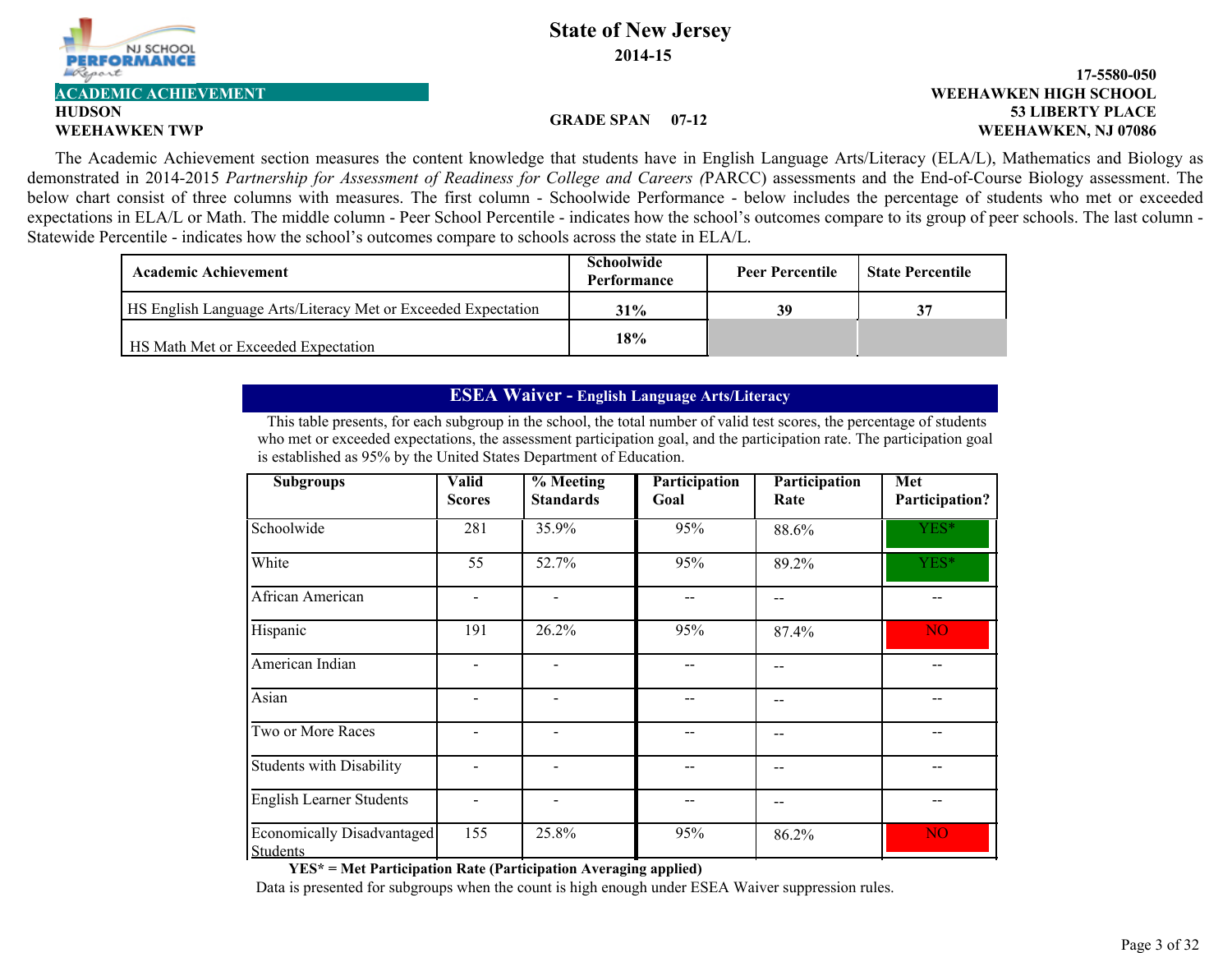

**HUDSON**

**53 LIBERTY PLACE 17-5580-050 WEEHAWKEN TWP WEEHAWKEN, NJ 07086 ACADEMIC ACHIEVEMENT WEEHAWKEN HIGH SCHOOL**

#### **GRADE SPAN 07-12**

#### **ESEA Waiver - Math**

This table presents, for each subgroup in the school, the total number of valid test scores, the percentage of students who met or exceeded expectations, the assessment participation goal, and the participation rate. The participation goal is established as 95% by the United States Department of Education.

| <b>Subgroups</b>                              | <b>Valid</b><br><b>Scores</b> | $%$ Meeting<br><b>Standards</b> | Participation<br>Goal | Participation<br>Rate | Met<br>Participation? |
|-----------------------------------------------|-------------------------------|---------------------------------|-----------------------|-----------------------|-----------------------|
| Schoolwide                                    | 292                           | 25.3%                           | 95%                   | 88.6%                 | YES*                  |
| White                                         | 59                            | 27.1%                           | 95%                   | 90%                   | YES*                  |
| African American                              |                               |                                 |                       | $-$                   |                       |
| Hispanic                                      | 198                           | 21.7%                           | 95%                   | 87.5%                 | NO <sub>1</sub>       |
| American Indian                               |                               |                                 |                       | $-$                   |                       |
| Asian                                         |                               |                                 |                       |                       |                       |
| Two or More Races                             |                               |                                 |                       | $-$                   |                       |
| Students with Disability                      |                               |                                 |                       | $-$                   |                       |
| <b>English Learner Students</b>               |                               | $\overline{\phantom{0}}$        |                       | $-$                   |                       |
| Economically Disadvantaged<br><b>Students</b> | 161                           | 17.4%                           | 95%                   | 86.3%                 | N <sub>O</sub>        |

**YES\* = Met Participation Rate (Participation Averaging applied)**

Data is presented for subgroups when the count is high enough under ESEA Waiver suppression rules.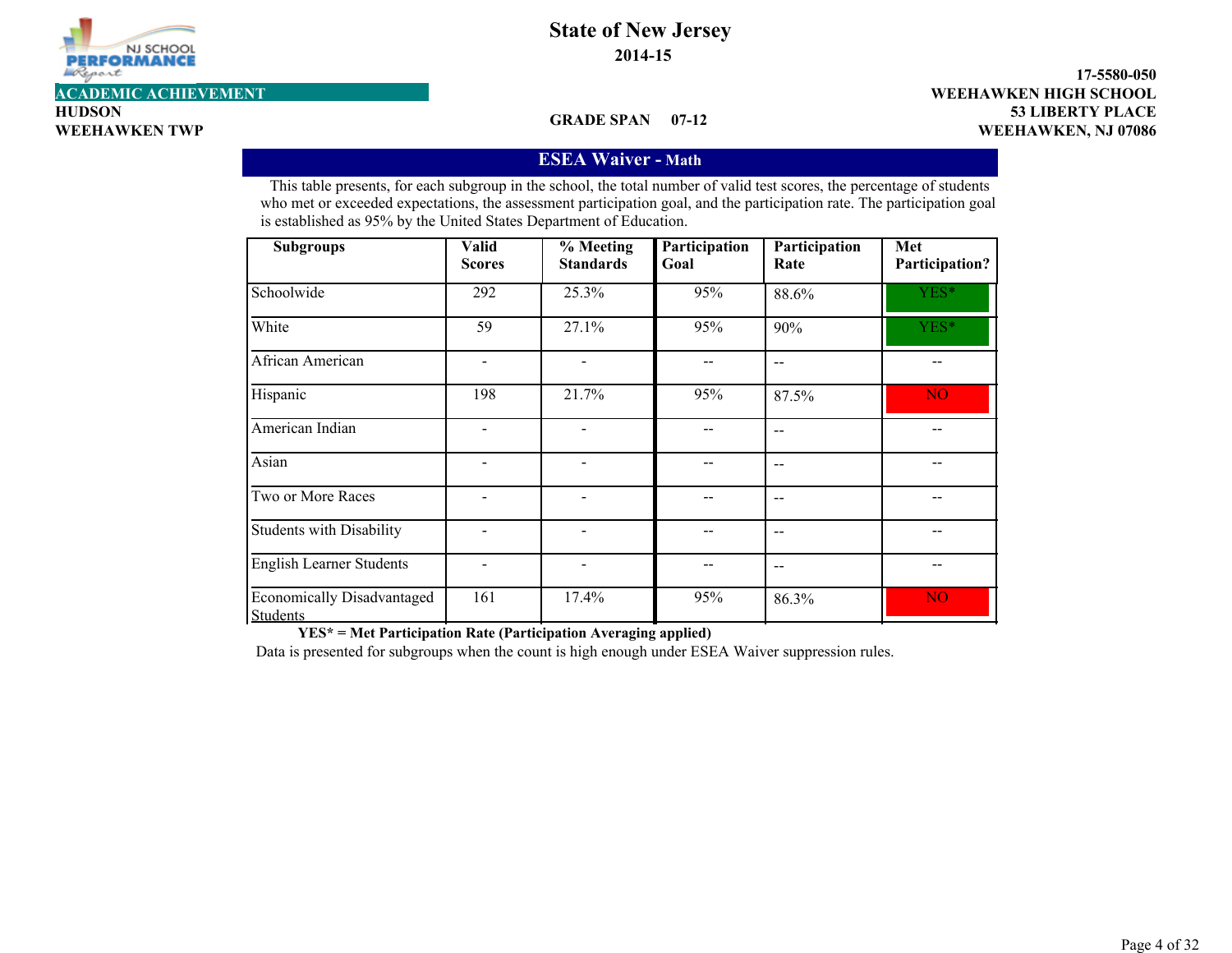

**HUDSON**

#### **GRADE SPAN 07-12**

**53 LIBERTY PLACE 17-5580-050 WEEHAWKEN TWP WEEHAWKEN, NJ 07086 ACADEMIC ACHIEVEMENT WEEHAWKEN HIGH SCHOOL**

### **Proficiency Outcomes - Biology**

This table presents the percentage of students who scored in the Advanced Proficient, Proficient and Partially Proficient categories of the New Jersey Biology Competency Test (NJBCT) in the latest school year.

| <b>Subgroups</b>                              | <b>Advanced</b> | Proficient | <b>Partially</b><br>Proficient |
|-----------------------------------------------|-----------------|------------|--------------------------------|
| Schoolwide                                    | 4%              | 74%        | 21%                            |
| White                                         |                 |            |                                |
| African American                              |                 |            |                                |
| Hispanic                                      | 4%              | 71%        | 25%                            |
| American Indian                               |                 |            |                                |
| Asian                                         |                 |            |                                |
| Two or More Races                             |                 |            |                                |
| <b>Students with Disability</b>               |                 |            |                                |
| <b>English Language Learners</b>              |                 |            |                                |
| <b>Economically Disadvantaged</b><br>Students | $2\%$           | 76%        | 22%                            |

Data is presented for subgroups when the count is high enough under ESEA Waiver suppression rules.

### **Proficiency Trends - Biology**

This graph presents the percentage of students who scored in the Advanced Proficient, Proficient, and Partially Proficient categories of the Biology Competency Test over the last four years.

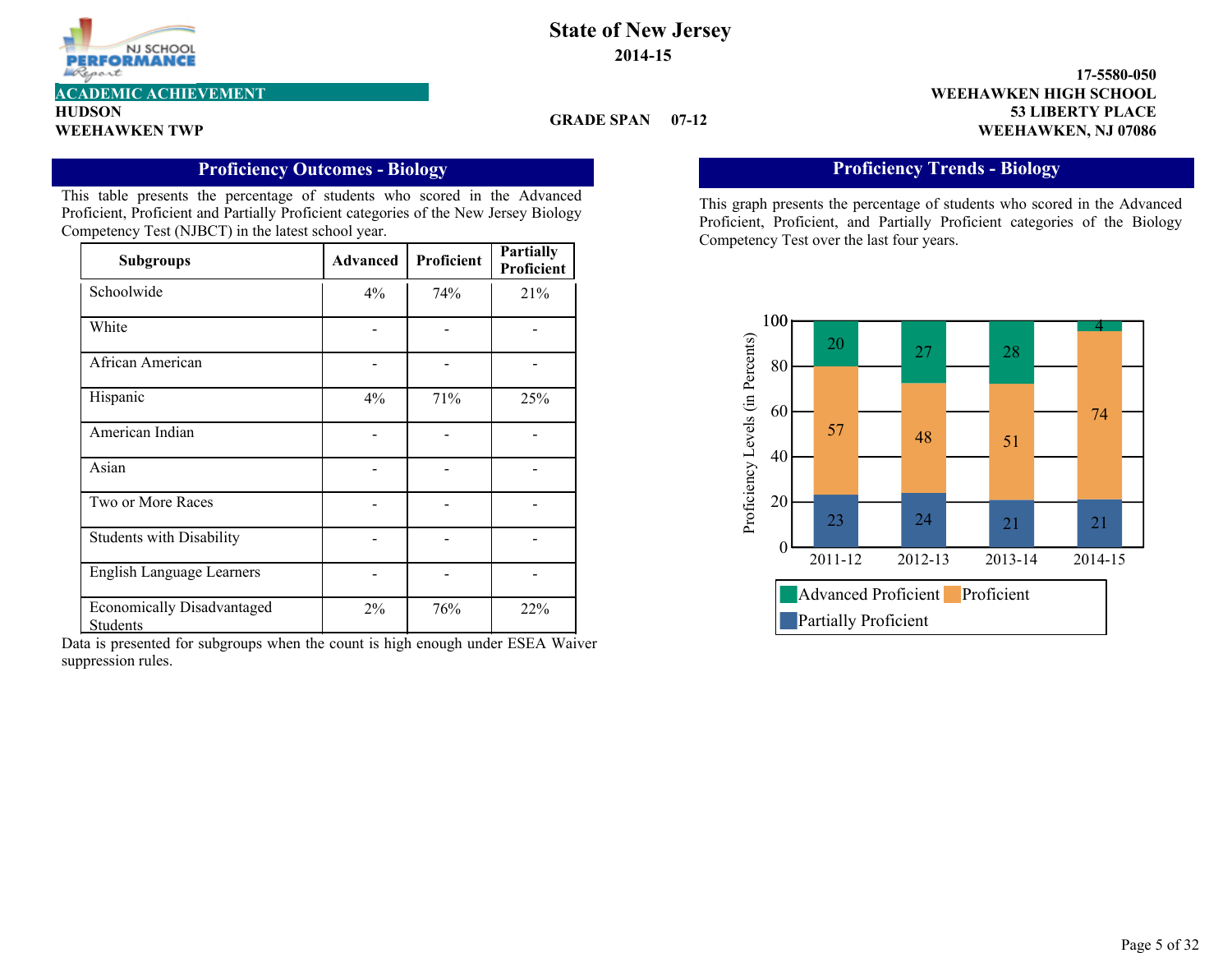

**HUDSON**

### **State of New Jersey 2014-15**

**53 LIBERTY PLACE 17-5580-050 WEEHAWKEN TWP WEEHAWKEN, NJ 07086 ACADEMIC ACHIEVEMENT WEEHAWKEN HIGH SCHOOL**

**GRADE SPAN 07-12**

#### **PARCC Performance Level**

The PARCC assesses how well students have learned grade-level material in English Language Arts/Literacy (ELA/L) and Math. The tests include questions that measure students' fundamental skills and knowledge, and require them to think critically, solve problems and support or explain their answers.

The PARCC reports students' overall scale scores that range from 650 to 850. To determine whether students have met academic expectations for their grade level/course in ELA/L and Math, students' overall scale scores are categorized into five Performance Levels. Students performing at levels 4 and 5 (met or exceeded expectations) have demonstrated readiness for the next grade level/course, and are on track for college and careers.

| <b>Five Performance Levels</b>   |              |                     |              |              |  |  |  |  |
|----------------------------------|--------------|---------------------|--------------|--------------|--|--|--|--|
| Level 1:                         | Level 2:     | Level 3:            | Level 4:     | Level 5:     |  |  |  |  |
| Did Not Yet Meet   Partially Met |              | Approached          | Met          | Exceeded     |  |  |  |  |
| Expectations                     | Expectations | <b>Expectations</b> | Expectations | Expectations |  |  |  |  |
| (Min. 650)                       |              |                     |              | (Max. 850)   |  |  |  |  |
|                                  |              |                     |              |              |  |  |  |  |
|                                  |              |                     |              |              |  |  |  |  |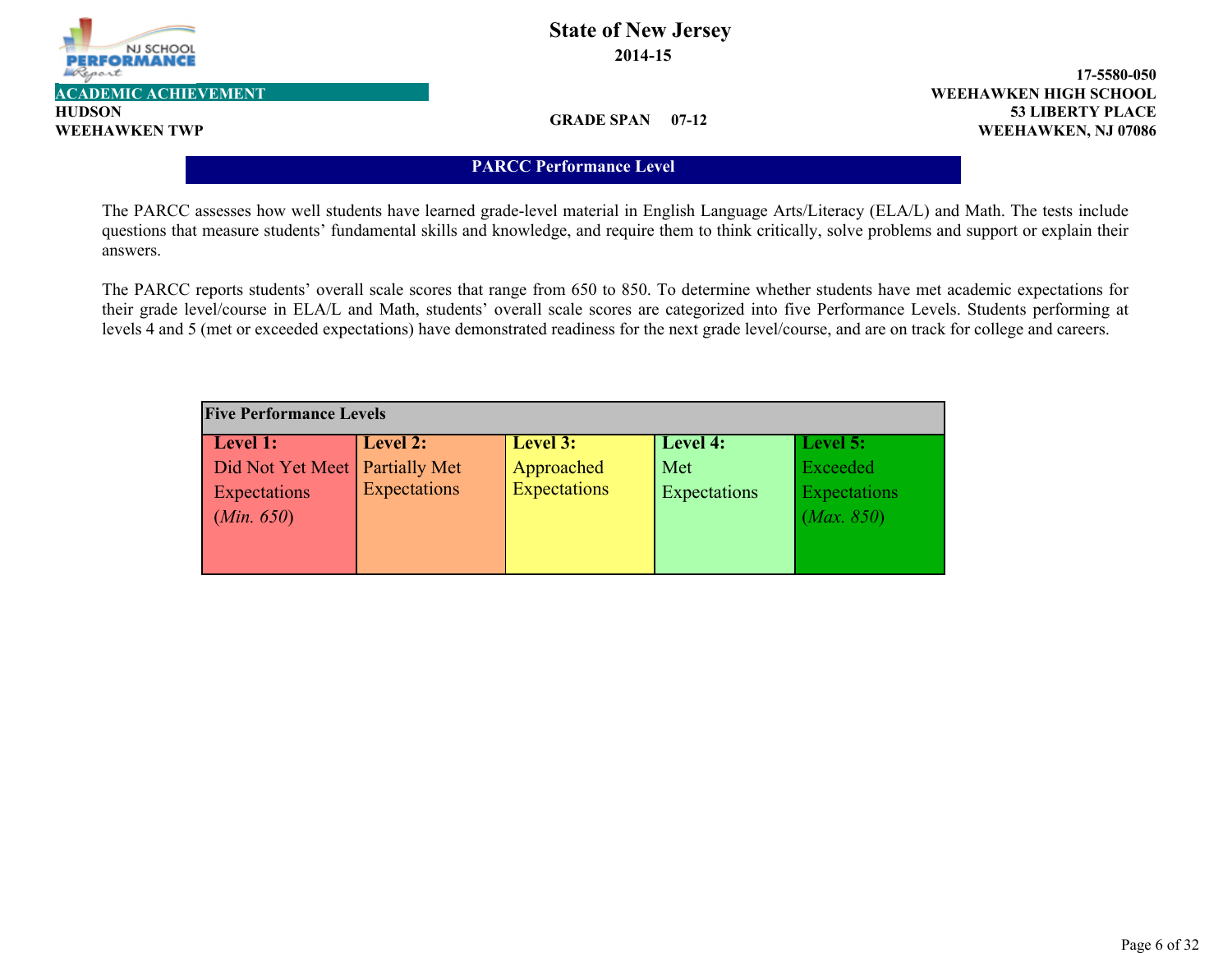

**2014-15**

#### **GRADE SPAN 07-12**

#### **53 LIBERTY PLACE 17-5580-050 WEEHAWKEN TWP WEEHAWKEN, NJ 07086 ACADEMIC ACHIEVEMENT WEEHAWKEN HIGH SCHOOL**

**HUDSON**

#### **PARCC ELA Performance Distribution - Grade - 07**

| Subgroup                                   | <b>Valid</b><br><b>Scores</b> | <b>Mean Scale</b><br><b>Score</b> | <b>State Mean</b><br><b>Scale Score</b> | $\frac{0}{0}$<br>Level_1 | $\frac{0}{0}$<br>Level 2 | $\frac{0}{0}$<br>Level_3 | $\frac{0}{0}$<br>Level <sub>4</sub> | $\frac{0}{0}$<br>Level 5 | % Met/<br><b>Exceeded</b> | State %<br>Met/Exceeded<br><b>Expectation</b> Expectation |
|--------------------------------------------|-------------------------------|-----------------------------------|-----------------------------------------|--------------------------|--------------------------|--------------------------|-------------------------------------|--------------------------|---------------------------|-----------------------------------------------------------|
| Schoolwide                                 | 90                            | 740                               | 750                                     | 17%                      | 13%                      | 24%                      | 37%                                 | $9\%$                    | 46%                       | 53%                                                       |
| White                                      | 23                            | 761                               | 757                                     | 4%                       | 4%                       | 22%                      | 48%                                 | 22%                      | 70%                       | 61%                                                       |
| African American                           | $\overline{\phantom{a}}$      | $\overline{\phantom{0}}$          | 730                                     |                          | $\overline{\phantom{a}}$ |                          | $\overline{\phantom{0}}$            |                          | $\overline{\phantom{a}}$  | 31%                                                       |
| Hispanic                                   | 59                            | 730                               | 736                                     | 22%                      | 19%                      | 27%                      | 27%                                 | $5\%$                    | 32%                       | 36%                                                       |
| American Indian                            | $\overline{\phantom{a}}$      | $\overline{\phantom{0}}$          | 746                                     | $\overline{\phantom{a}}$ | $\overline{\phantom{a}}$ |                          | $\overline{\phantom{a}}$            |                          |                           | 49%                                                       |
| Asian                                      | $\overline{\phantom{a}}$      | $\overline{\phantom{a}}$          | 777                                     | $\overline{\phantom{a}}$ | $\overline{\phantom{a}}$ | $\overline{\phantom{a}}$ | $\overline{\phantom{a}}$            | $\overline{\phantom{a}}$ | $\overline{\phantom{a}}$  | 80%                                                       |
| Two or More Races                          | $\overline{\phantom{a}}$      | $\overline{\phantom{a}}$          | 756                                     | $\overline{\phantom{a}}$ | $\overline{\phantom{0}}$ |                          | $\overline{\phantom{a}}$            |                          | $\overline{\phantom{a}}$  | 58%                                                       |
| <b>Students with Disability</b>            | $\overline{\phantom{a}}$      | $\overline{\phantom{a}}$          | 713                                     | $\overline{\phantom{a}}$ | $\overline{\phantom{0}}$ |                          | $\overline{\phantom{a}}$            | $\overline{\phantom{0}}$ | $\overline{\phantom{a}}$  | 18%                                                       |
| English Language Learners                  | $\overline{\phantom{a}}$      | $\overline{\phantom{a}}$          | 703                                     | $\overline{\phantom{a}}$ | $\overline{\phantom{a}}$ |                          | $\overline{\phantom{a}}$            | $\overline{\phantom{a}}$ | $\overline{\phantom{a}}$  | $11\%$                                                    |
| <b>Economically Disadvantaged Students</b> | 54                            | 728                               | 733                                     | 22%                      | 19%                      | 31%                      | 26%                                 | $2\%$                    | 28%                       | 33%                                                       |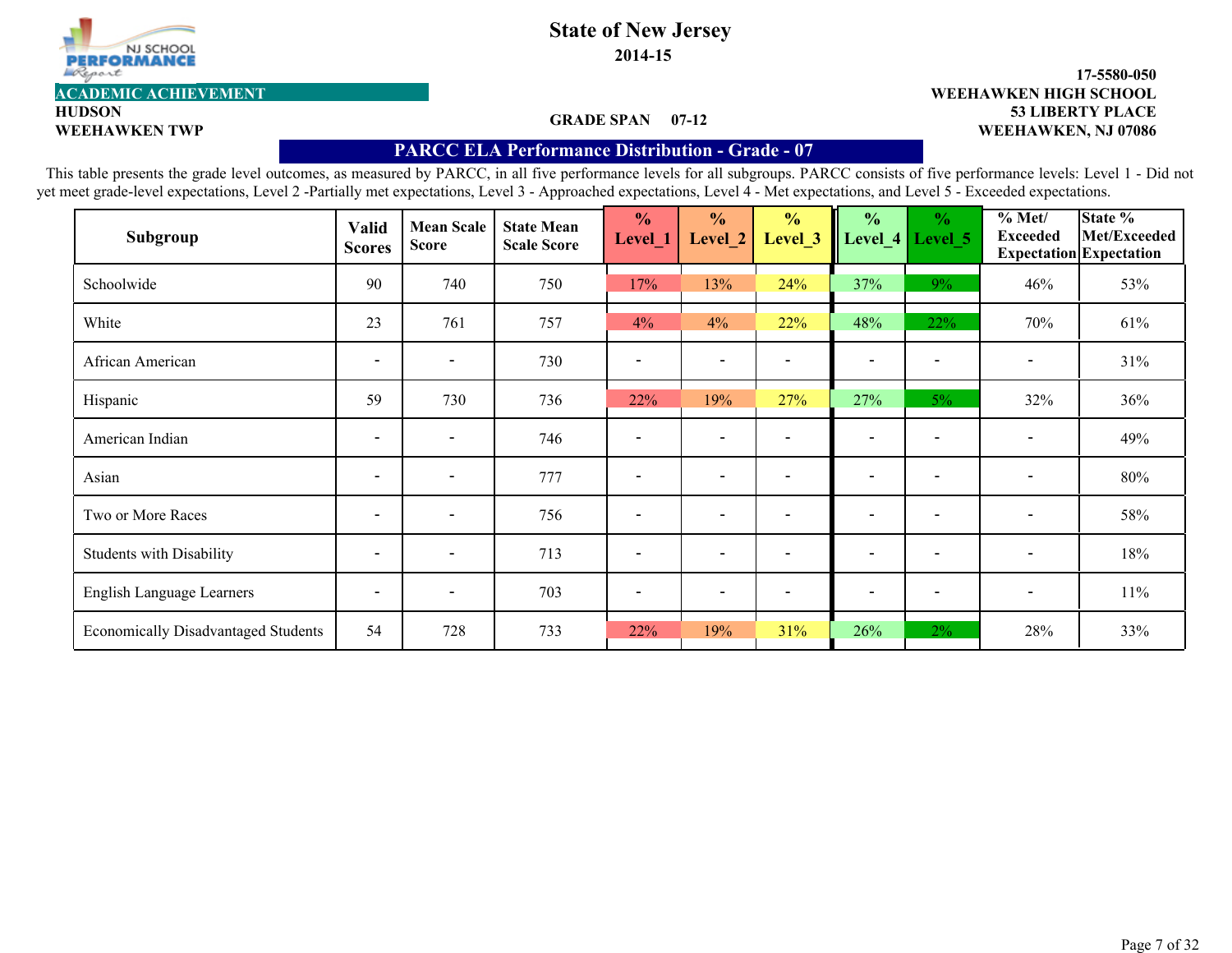

**2014-15**

#### **GRADE SPAN 07-12**

#### **53 LIBERTY PLACE 17-5580-050 WEEHAWKEN TWP WEEHAWKEN, NJ 07086 ACADEMIC ACHIEVEMENT WEEHAWKEN HIGH SCHOOL**

**HUDSON**

#### **PARCC ELA Performance Distribution - Grade - 08**

| Subgroup                                   | <b>Valid</b><br><b>Scores</b> | <b>Mean Scale</b><br><b>Score</b> | <b>State Mean</b><br><b>Scale Score</b> | $\frac{0}{0}$<br>Level_1 | $\frac{0}{0}$<br>Level 2 | $\frac{0}{0}$<br>Level 3 | $\frac{0}{0}$<br>Level 4 | $\frac{0}{0}$<br>Level 5 | $\sqrt[9]{\text{O}}$ Met/<br><b>Exceeded</b> | State %<br>Met/Exceeded<br><b>Expectation</b> Expectation |
|--------------------------------------------|-------------------------------|-----------------------------------|-----------------------------------------|--------------------------|--------------------------|--------------------------|--------------------------|--------------------------|----------------------------------------------|-----------------------------------------------------------|
| Schoolwide                                 | 87                            | 733                               | 750                                     | 15%                      | 25%                      | 28%                      | 29%                      | $3\%$                    | 32%                                          | 53%                                                       |
| White                                      | 15                            | 733                               | 757                                     | $7\%$                    | 40%                      | 20%                      | 33%                      | $0\%$                    | 33%                                          | 61%                                                       |
| African American                           | $\overline{\phantom{a}}$      | $\overline{\phantom{0}}$          | 730                                     | $\overline{\phantom{a}}$ | $\overline{\phantom{0}}$ |                          | $\overline{\phantom{0}}$ |                          | $\overline{\phantom{a}}$                     | 31%                                                       |
| Hispanic                                   | 57                            | 729                               | 735                                     | 18%                      | 26%                      | 30%                      | 26%                      | $0\%$                    | 26%                                          | 37%                                                       |
| American Indian                            | $\overline{\phantom{a}}$      | $\overline{\phantom{a}}$          | 741                                     |                          | $\overline{\phantom{a}}$ |                          | $\overline{\phantom{a}}$ |                          |                                              | 49%                                                       |
| Asian                                      | $\overline{\phantom{a}}$      | $\overline{\phantom{a}}$          | 778                                     | $\overline{\phantom{a}}$ | $\overline{\phantom{a}}$ | $\overline{\phantom{a}}$ | $\overline{\phantom{a}}$ | $\overline{\phantom{a}}$ | $\overline{\phantom{a}}$                     | 80%                                                       |
| Two or More Races                          | $\overline{\phantom{a}}$      | $\overline{\phantom{a}}$          | 753                                     | $\overline{\phantom{a}}$ | $\overline{\phantom{0}}$ |                          | $\overline{\phantom{a}}$ | $\overline{\phantom{a}}$ | $\overline{\phantom{a}}$                     | 55%                                                       |
| <b>Students with Disability</b>            | $\overline{\phantom{a}}$      | $\overline{\phantom{a}}$          | 713                                     | $\overline{\phantom{a}}$ | $\overline{\phantom{a}}$ |                          | $\overline{\phantom{a}}$ | $\overline{\phantom{a}}$ | $\overline{\phantom{a}}$                     | 16%                                                       |
| English Language Learners                  | $\overline{\phantom{a}}$      | $\overline{\phantom{0}}$          | 701                                     | $\overline{\phantom{a}}$ | $\blacksquare$           | $\overline{\phantom{a}}$ | $\overline{\phantom{a}}$ | $\overline{\phantom{a}}$ | $\overline{\phantom{a}}$                     | 9%                                                        |
| <b>Economically Disadvantaged Students</b> | 41                            | 731                               | 732                                     | 15%                      | 24%                      | 29%                      | 29%                      | $2\%$                    | 32%                                          | 34%                                                       |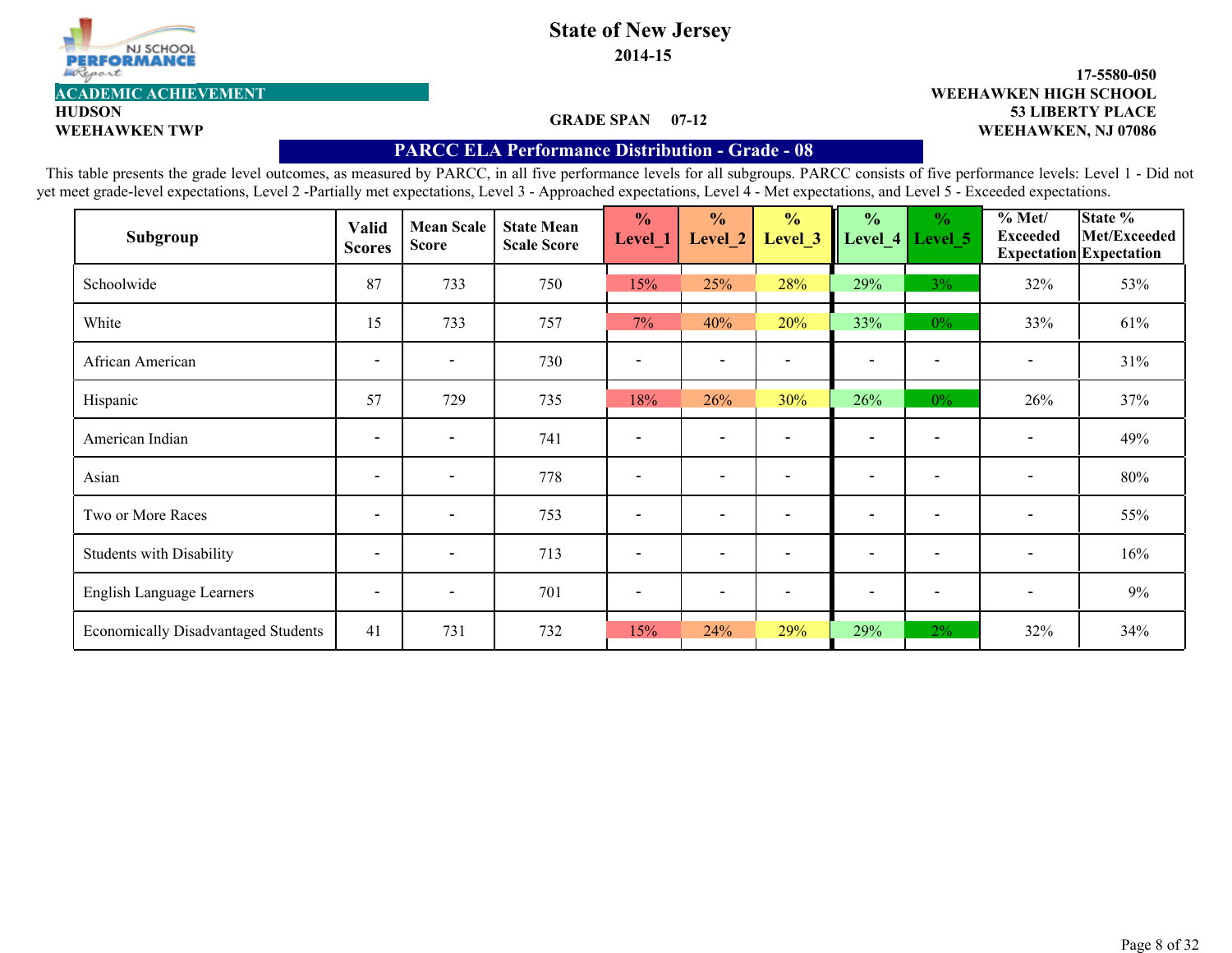

**2014-15**

#### **GRADE SPAN 07-12**

#### **53 LIBERTY PLACE 17-5580-050 WEEHAWKEN TWP WEEHAWKEN, NJ 07086 ACADEMIC ACHIEVEMENT WEEHAWKEN HIGH SCHOOL**

**HUDSON**

#### **PARCC ELA Performance Distribution - Grade - 09**

| Subgroup                                   | <b>Valid</b><br><b>Scores</b> | <b>Mean Scale</b><br><b>Score</b> | <b>State Mean</b><br><b>Scale Score</b> | $\frac{0}{0}$<br>Level_1 | $\frac{0}{0}$<br>Level_2 | $\frac{0}{0}$<br>Level 3 | $\frac{0}{0}$<br>Level <sub>4</sub> | $\frac{0}{0}$<br>Level 5 | $\frac{6}{10}$ Met/<br><b>Exceeded</b> | State %<br>Met/Exceeded<br><b>Expectation</b> Expectation |
|--------------------------------------------|-------------------------------|-----------------------------------|-----------------------------------------|--------------------------|--------------------------|--------------------------|-------------------------------------|--------------------------|----------------------------------------|-----------------------------------------------------------|
| Schoolwide                                 | 41                            | 715                               | 739                                     | 32%                      | 29%                      | 17%                      | 22%                                 | $0\%$                    | 22%                                    | 41%                                                       |
| White                                      | $\overline{\phantom{a}}$      | $\overline{\phantom{0}}$          | 746                                     | $\overline{\phantom{a}}$ | $\overline{\phantom{0}}$ |                          | $\overline{\phantom{a}}$            | $\overline{\phantom{a}}$ | $\overline{\phantom{a}}$               | 47%                                                       |
| African American                           | $\overline{\phantom{a}}$      | $\overline{\phantom{0}}$          | 723                                     | $\overline{\phantom{a}}$ | $\overline{\phantom{0}}$ |                          | $\overline{\phantom{a}}$            |                          | $\qquad \qquad \blacksquare$           | 23%                                                       |
| Hispanic                                   | 30                            | 704                               | 725                                     | 40%                      | 33%                      | 17%                      | 10%                                 | $0\%$                    | 10%                                    | 26%                                                       |
| American Indian                            | $\overline{\phantom{a}}$      | $\overline{\phantom{a}}$          | 732                                     | $\overline{\phantom{a}}$ | $\overline{\phantom{0}}$ |                          | $\overline{\phantom{a}}$            |                          | $\overline{\phantom{a}}$               | 33%                                                       |
| Asian                                      | $\overline{\phantom{a}}$      | $\overline{\phantom{a}}$          | 765                                     | $\overline{\phantom{a}}$ | $\overline{\phantom{a}}$ | $\overline{\phantom{a}}$ | $\overline{\phantom{a}}$            | $\overline{\phantom{a}}$ | $\overline{\phantom{a}}$               | 68%                                                       |
| Two or More Races                          | $\overline{\phantom{a}}$      | $\overline{\phantom{a}}$          | 731                                     | $\overline{\phantom{a}}$ | $\overline{\phantom{a}}$ |                          | $\overline{\phantom{a}}$            |                          | $\overline{\phantom{a}}$               | 36%                                                       |
| <b>Students with Disability</b>            | $\overline{\phantom{a}}$      | $\overline{\phantom{a}}$          | 706                                     | $\overline{\phantom{a}}$ | $\overline{\phantom{0}}$ |                          | $\overline{\phantom{0}}$            | $\overline{\phantom{a}}$ | $\overline{\phantom{a}}$               | $9\%$                                                     |
| English Language Learners                  | $\overline{\phantom{a}}$      | $\overline{\phantom{0}}$          | 693                                     | $\overline{\phantom{a}}$ | $\overline{\phantom{a}}$ |                          | $\overline{\phantom{a}}$            | $\overline{\phantom{a}}$ | $\overline{\phantom{a}}$               | $5\%$                                                     |
| <b>Economically Disadvantaged Students</b> | 31                            | 705                               | 724                                     | 42%                      | 32%                      | 13%                      | 13%                                 | $0\%$                    | 13%                                    | 24%                                                       |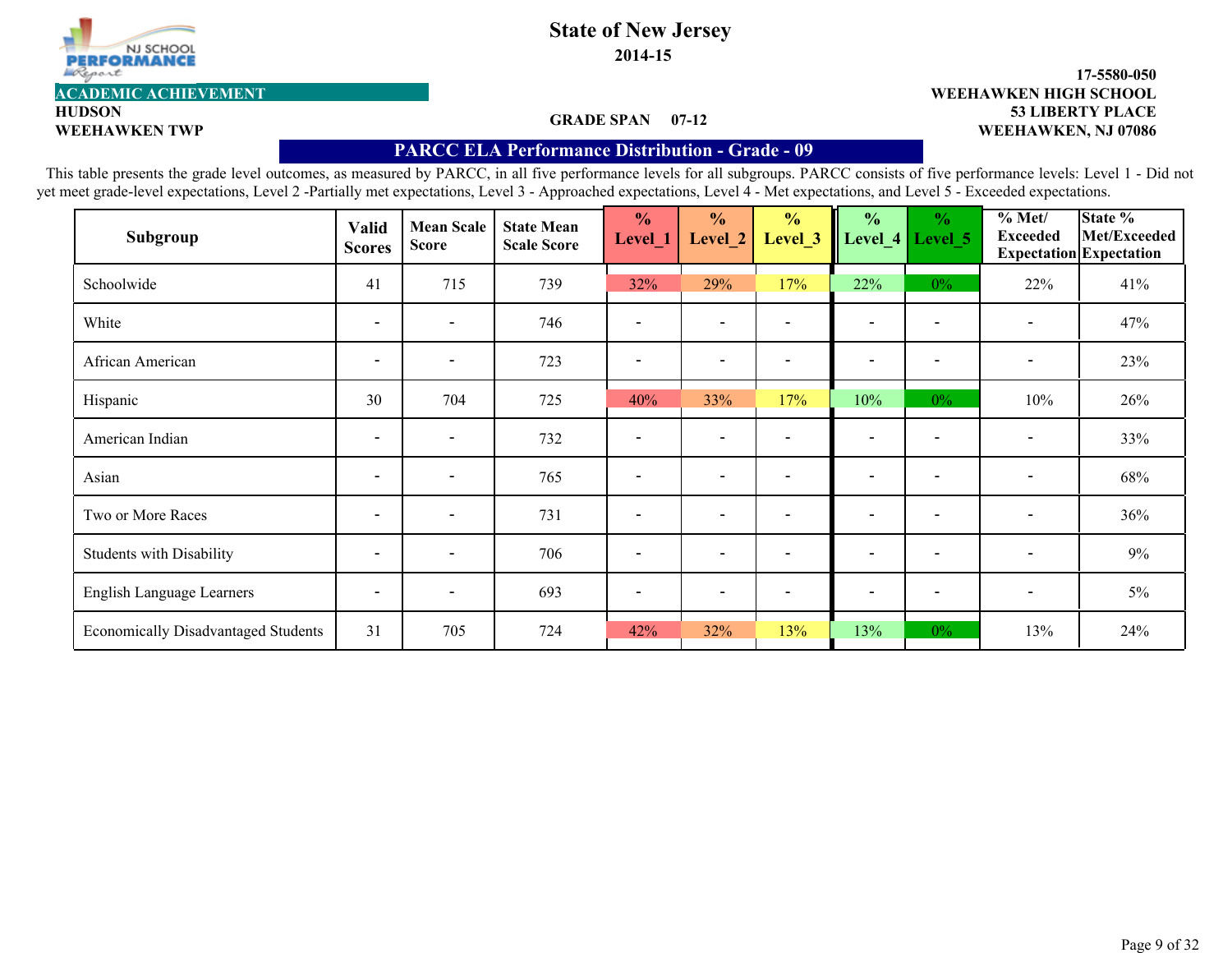

**2014-15**

#### **GRADE SPAN 07-12**

#### **53 LIBERTY PLACE 17-5580-050 WEEHAWKEN TWP WEEHAWKEN, NJ 07086 ACADEMIC ACHIEVEMENT WEEHAWKEN HIGH SCHOOL**

**HUDSON**

#### **PARCC ELA Performance Distribution - Grade - 10**

| Subgroup                                   | <b>Valid</b><br><b>Scores</b> | <b>Mean Scale</b><br><b>Score</b> | <b>State Mean</b><br><b>Scale Score</b> | $\frac{0}{0}$<br>Level_1 | $\frac{0}{0}$<br>Level 2 | $\frac{0}{0}$<br>Level 3 | $\frac{0}{0}$<br>Level_4 | $\frac{0}{0}$<br>Level 5 | % Met/<br><b>Exceeded</b> | State %<br>Met/Exceeded<br><b>Expectation</b> Expectation |
|--------------------------------------------|-------------------------------|-----------------------------------|-----------------------------------------|--------------------------|--------------------------|--------------------------|--------------------------|--------------------------|---------------------------|-----------------------------------------------------------|
| Schoolwide                                 | 63                            | 726                               | 735                                     | 40%                      | 16%                      | 8%                       | 27%                      | 10%                      | 37%                       | 38%                                                       |
| White                                      | 11                            | 728                               | 741                                     | 36%                      | 9%                       | 9%                       | 36%                      | 9%                       | 45%                       | 43%                                                       |
| African American                           | $\overline{\phantom{a}}$      | $\overline{\phantom{a}}$          | 717                                     | $\overline{\phantom{a}}$ | $\overline{\phantom{a}}$ |                          | $\overline{\phantom{a}}$ |                          | $\overline{\phantom{a}}$  | 22%                                                       |
| Hispanic                                   | 45                            | 719                               | 720                                     | 42%                      | 20%                      | 9%                       | 24%                      | $4\%$                    | 29%                       | 24%                                                       |
| American Indian                            | $\overline{\phantom{a}}$      | $\overline{\phantom{a}}$          | 725                                     | $\overline{\phantom{a}}$ | $\overline{\phantom{a}}$ |                          | $\overline{\phantom{a}}$ |                          | $\overline{\phantom{a}}$  | 27%                                                       |
| Asian                                      | $\overline{\phantom{a}}$      | $\overline{\phantom{a}}$          | 763                                     | $\overline{\phantom{a}}$ | $\overline{\phantom{a}}$ |                          | $\overline{\phantom{a}}$ | $\overline{\phantom{a}}$ | $\overline{\phantom{a}}$  | 62%                                                       |
| Two or More Races                          | $\overline{\phantom{a}}$      | $\overline{\phantom{a}}$          | 729                                     | $\overline{\phantom{a}}$ | $\overline{\phantom{0}}$ |                          | $\overline{\phantom{a}}$ |                          | $\overline{\phantom{a}}$  | 34%                                                       |
| <b>Students with Disability</b>            | $\overline{\phantom{a}}$      | $\overline{\phantom{a}}$          | 698                                     | $\overline{\phantom{a}}$ | $\overline{\phantom{0}}$ |                          | $\overline{\phantom{0}}$ | $\overline{\phantom{a}}$ | $\overline{\phantom{a}}$  | 8%                                                        |
| English Language Learners                  | $\overline{\phantom{a}}$      | $\overline{\phantom{0}}$          | 685                                     | $\overline{\phantom{a}}$ | $\overline{\phantom{a}}$ | $\overline{\phantom{a}}$ | $\overline{\phantom{a}}$ | $\overline{\phantom{a}}$ | $\overline{\phantom{a}}$  | 4%                                                        |
| <b>Economically Disadvantaged Students</b> | 29                            | 713                               | 718                                     | 41%                      | 24%                      | $7\%$                    | 28%                      | $0\%$                    | 28%                       | 23%                                                       |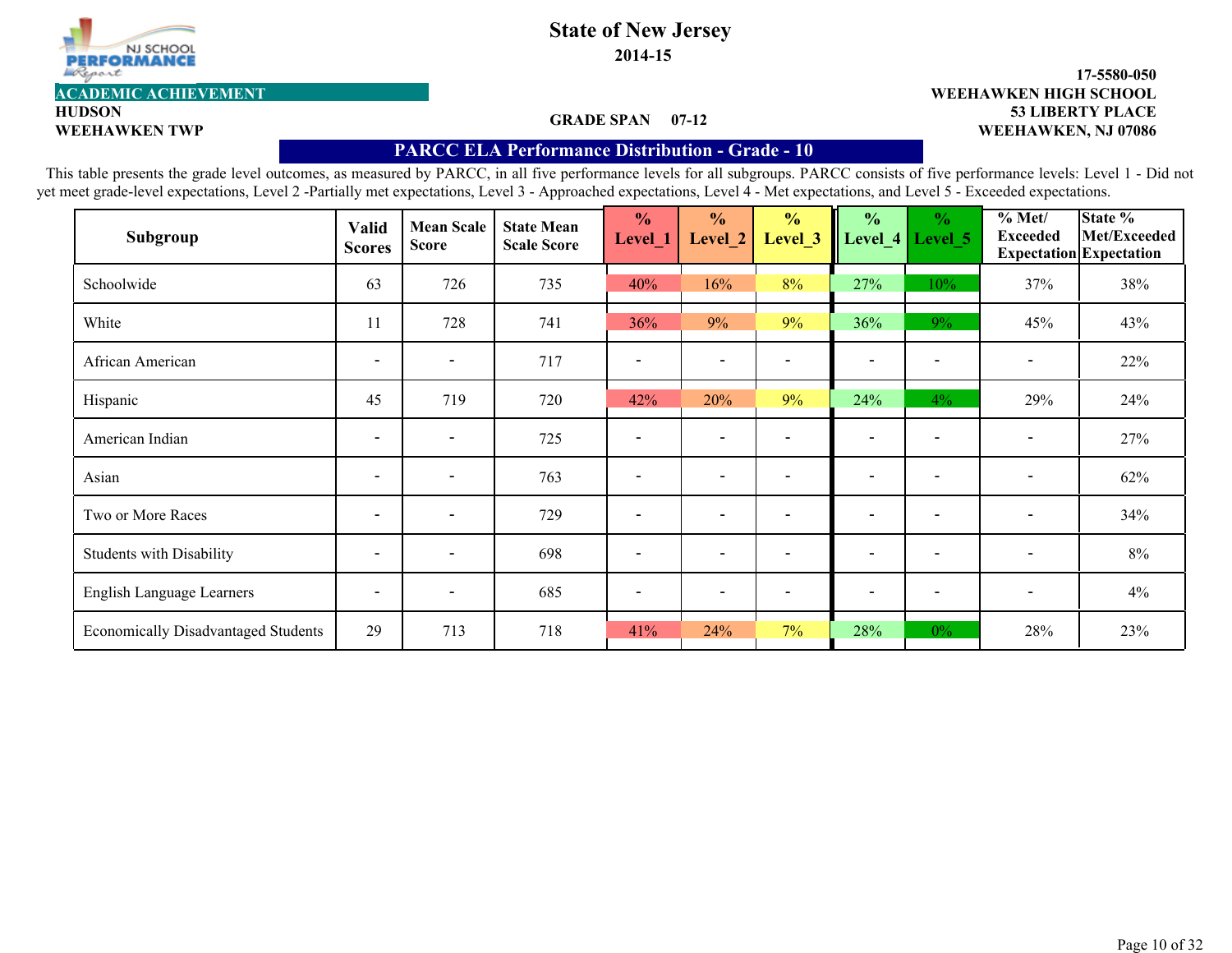

**2014-15**

#### **GRADE SPAN 07-12**

#### **53 LIBERTY PLACE 17-5580-050 WEEHAWKEN TWP WEEHAWKEN, NJ 07086 ACADEMIC ACHIEVEMENT WEEHAWKEN HIGH SCHOOL**

**HUDSON**

#### **PARCC ELA Performance Distribution - Grade - 11**

| Subgroup                                   | <b>Valid</b><br><b>Scores</b> | <b>Mean Scale</b><br><b>Score</b> | <b>State Mean</b><br><b>Scale Score</b> | $\frac{0}{0}$<br>Level_1 | $\frac{0}{0}$<br>Level 2 | $\frac{0}{0}$<br>Level 3 | $\frac{0}{0}$<br>Level_4 | $\frac{0}{0}$<br>Level 5 | % Met/<br><b>Exceeded</b> | State %<br>Met/Exceeded<br><b>Expectation</b> Expectation |
|--------------------------------------------|-------------------------------|-----------------------------------|-----------------------------------------|--------------------------|--------------------------|--------------------------|--------------------------|--------------------------|---------------------------|-----------------------------------------------------------|
| Schoolwide                                 | 66                            | 750                               | 741                                     | 12%                      | 14%                      | 14%                      | 48%                      | 12%                      | 61%                       | 42%                                                       |
| White                                      | 14                            | 764                               | 745                                     | $0\%$                    | 7%                       | 21%                      | 57%                      | 14%                      | 71%                       | 46%                                                       |
| African American                           | $\overline{\phantom{a}}$      | $\overline{\phantom{a}}$          | 727                                     | $\overline{\phantom{a}}$ | $\overline{\phantom{a}}$ |                          | $\overline{\phantom{a}}$ |                          | $\overline{\phantom{a}}$  | 27%                                                       |
| Hispanic                                   | 50                            | 746                               | 731                                     | 16%                      | 14%                      | 12%                      | 46%                      | 12%                      | 58%                       | 31%                                                       |
| American Indian                            | $\overline{\phantom{a}}$      | $\overline{\phantom{a}}$          | 745                                     | $\overline{\phantom{a}}$ | $\overline{\phantom{a}}$ |                          | $\overline{\phantom{a}}$ |                          | $\overline{\phantom{a}}$  | 38%                                                       |
| Asian                                      | $\overline{\phantom{a}}$      | $\overline{\phantom{a}}$          | 765                                     | $\overline{\phantom{a}}$ | $\overline{\phantom{a}}$ | $\overline{\phantom{a}}$ | $\overline{\phantom{a}}$ | $\overline{\phantom{a}}$ | $\overline{\phantom{a}}$  | 64%                                                       |
| Two or More Races                          | $\overline{\phantom{a}}$      | $\overline{\phantom{a}}$          | 738                                     | $\overline{\phantom{a}}$ | $\overline{\phantom{0}}$ |                          | $\overline{\phantom{a}}$ |                          | $\overline{\phantom{a}}$  | 38%                                                       |
| <b>Students with Disability</b>            | $\overline{\phantom{a}}$      | $\overline{\phantom{a}}$          | 712                                     | $\overline{\phantom{a}}$ | $\overline{\phantom{0}}$ |                          | $\overline{\phantom{0}}$ | $\overline{\phantom{a}}$ | $\overline{\phantom{a}}$  | 16%                                                       |
| English Language Learners                  | $\overline{\phantom{a}}$      | $\overline{\phantom{0}}$          | 703                                     | $\overline{\phantom{a}}$ | $\overline{\phantom{a}}$ | $\overline{\phantom{a}}$ | $\overline{\phantom{a}}$ | $\overline{\phantom{a}}$ | $\overline{\phantom{a}}$  | $6\%$                                                     |
| <b>Economically Disadvantaged Students</b> | 47                            | 749                               | 730                                     | 13%                      | 15%                      | 13%                      | 47%                      | 13%                      | 60%                       | 30%                                                       |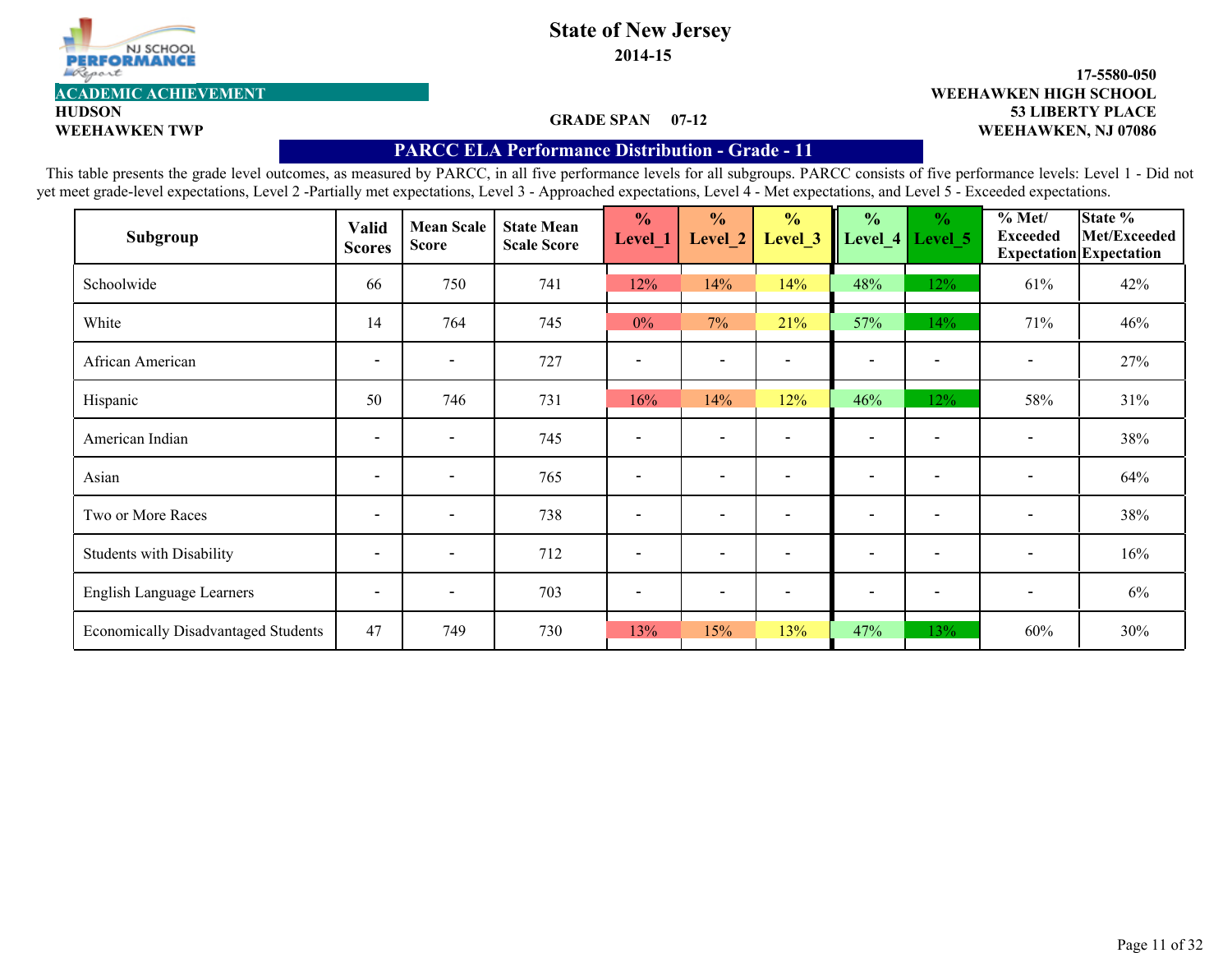

**HUDSON**

# **State of New Jersey**

**2014-15**

**53 LIBERTY PLACE 17-5580-050 WEEHAWKEN TWP WEEHAWKEN, NJ 07086 ACADEMIC ACHIEVEMENT WEEHAWKEN HIGH SCHOOL**

**GRADE SPAN 07-12**

### **PARCC MATH - Performance Distribution- Grade - 07**

| Subgroup                                   | <b>Valid</b><br><b>Scores</b> | <b>Mean Scale</b><br><b>Score</b> | <b>State Mean</b><br><b>Scale Score</b> | $\frac{0}{0}$<br>Level_1 | $\frac{0}{0}$<br>Level 2 | $\frac{1}{2}$<br>Level <sub>_3</sub> | $\frac{0}{0}$<br>Level_4 | $\frac{0}{0}$<br>Level 5 | % Met/<br><b>Exceeded</b> | State %<br>Met/Exceeded<br><b>Expectation</b> Expectation |
|--------------------------------------------|-------------------------------|-----------------------------------|-----------------------------------------|--------------------------|--------------------------|--------------------------------------|--------------------------|--------------------------|---------------------------|-----------------------------------------------------------|
| Schoolwide                                 | 90                            | 735                               | 740                                     | 7%                       | 30%                      | 32%                                  | 31%                      | $0\%$                    | 31%                       | 38%                                                       |
| White                                      | 23                            | 749                               | 745                                     | $0\%$                    | 4%                       | 57%                                  | 39%                      | $0\%$                    | 39%                       | 46%                                                       |
| African American                           | $\overline{\phantom{a}}$      | $\overline{\phantom{a}}$          | 725                                     |                          | $\overline{\phantom{a}}$ |                                      | $\overline{\phantom{a}}$ |                          | $\overline{\phantom{a}}$  | 17%                                                       |
| Hispanic                                   | 59                            | 729                               | 730                                     | 10%                      | 41%                      | 24%                                  | 25%                      | $0\%$                    | 25%                       | 23%                                                       |
| American Indian                            | $\overline{\phantom{a}}$      | $\blacksquare$                    | 734                                     |                          | $\overline{\phantom{a}}$ |                                      | $\overline{\phantom{a}}$ |                          | $\overline{\phantom{a}}$  | 32%                                                       |
| Asian                                      | $\overline{\phantom{a}}$      | $\overline{\phantom{a}}$          | 760                                     | $\overline{\phantom{a}}$ | $\overline{\phantom{a}}$ | $\overline{\phantom{a}}$             | $\overline{\phantom{a}}$ | $\overline{\phantom{a}}$ | $\overline{\phantom{a}}$  | 68%                                                       |
| Two or More Races                          | $\overline{\phantom{a}}$      | $\overline{\phantom{a}}$          | 742                                     | $\overline{\phantom{a}}$ | $\overline{\phantom{a}}$ |                                      | $\overline{\phantom{a}}$ | $\overline{\phantom{a}}$ | $\overline{\phantom{a}}$  | 43%                                                       |
| <b>Students with Disability</b>            | $\overline{\phantom{a}}$      | $\overline{\phantom{a}}$          | 715                                     | $\overline{\phantom{a}}$ | $\overline{\phantom{a}}$ | $\overline{\phantom{a}}$             | $\overline{\phantom{a}}$ | $\blacksquare$           | $\overline{\phantom{a}}$  | 11%                                                       |
| English Language Learners                  | $\blacksquare$                | $\overline{\phantom{a}}$          | 717                                     |                          | $\overline{\phantom{a}}$ |                                      | $\overline{\phantom{a}}$ | $\overline{\phantom{a}}$ | $\overline{\phantom{a}}$  | $11\%$                                                    |
| <b>Economically Disadvantaged Students</b> | 54                            | 728                               | 728                                     | 9%                       | 44%                      | 24%                                  | 22%                      | $0\%$                    | 22%                       | 21%                                                       |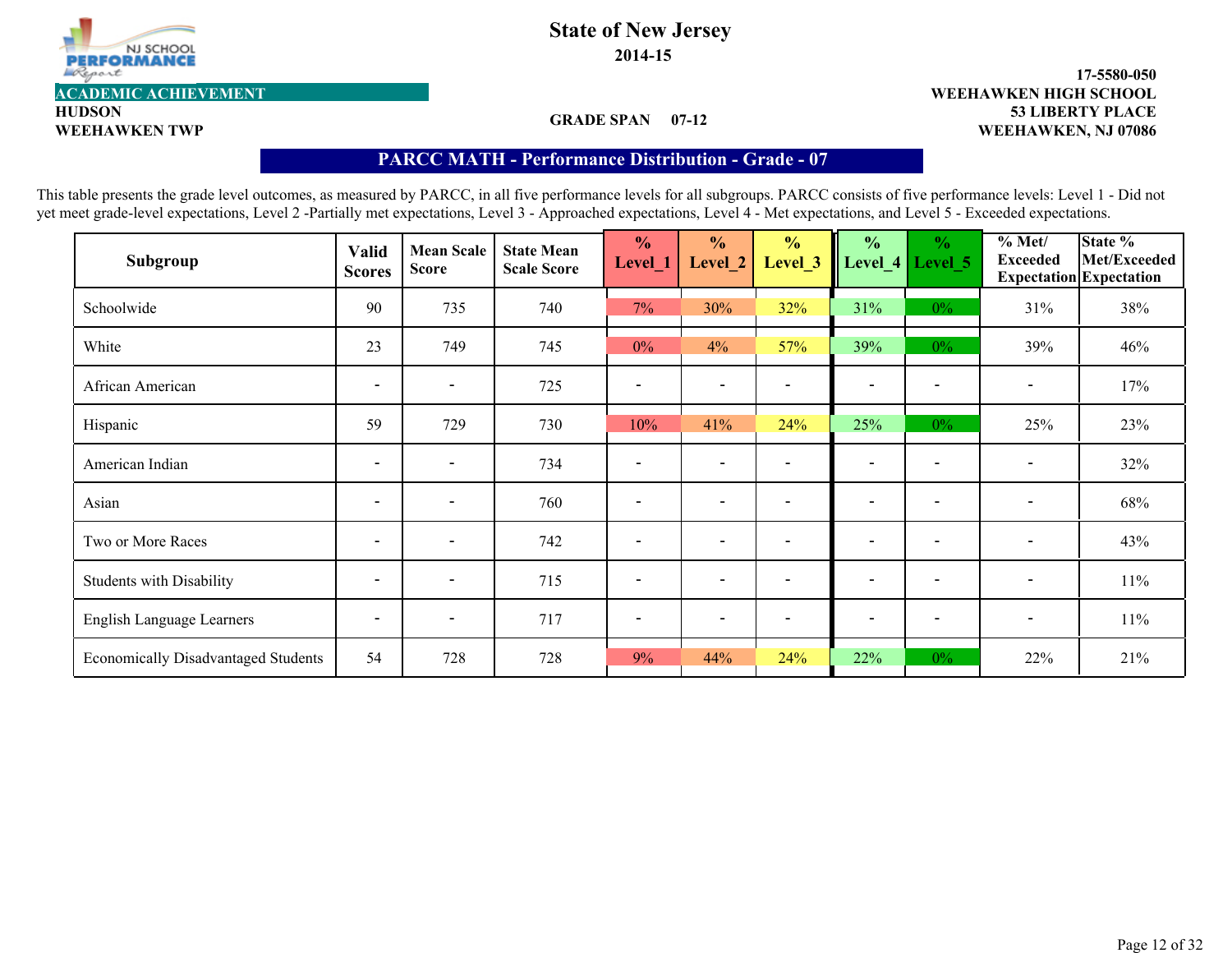

**2014-15**

#### **GRADE SPAN 07-12**

#### **53 LIBERTY PLACE 17-5580-050 WEEHAWKEN TWP WEEHAWKEN, NJ 07086 ACADEMIC ACHIEVEMENT WEEHAWKEN HIGH SCHOOL**

**HUDSON**

#### **PARCC MATH - Performance Distribution- Grade - 08**

| Subgroup                                   | <b>Valid</b><br><b>Scores</b> | <b>Mean Scale</b><br><b>Score</b> | <b>State Mean</b><br><b>Scale Score</b> | $\frac{0}{0}$<br>Level 1 | $\frac{1}{2}$<br>Level 2 | $\frac{0}{0}$<br>Level 3 | $\frac{0}{0}$<br>Level_4 | $\frac{0}{0}$<br>Level 5 | % Met/<br><b>Exceeded</b> | State %<br>Met/Exceeded<br><b>Expectation</b> Expectation |
|--------------------------------------------|-------------------------------|-----------------------------------|-----------------------------------------|--------------------------|--------------------------|--------------------------|--------------------------|--------------------------|---------------------------|-----------------------------------------------------------|
| Schoolwide                                 | 68                            | 724                               | 726                                     | 26%                      | 26%                      | 24%                      | 24%                      | $0\%$                    | 24%                       | 24%                                                       |
| White                                      | 13                            | 717                               | 732                                     | 38%                      | 23%                      | 23%                      | 15%                      | $0\%$                    | 15%                       | 29%                                                       |
| African American                           | $\overline{\phantom{a}}$      | $\overline{\phantom{a}}$          | 715                                     |                          | $\overline{\phantom{a}}$ |                          | $\overline{\phantom{a}}$ |                          | $\overline{\phantom{a}}$  | 14%                                                       |
| Hispanic                                   | 48                            | 727                               | 721                                     | 25%                      | 21%                      | 27%                      | 27%                      | $0\%$                    | 27%                       | 19%                                                       |
| American Indian                            | $\overline{\phantom{a}}$      | $\overline{\phantom{a}}$          | 722                                     |                          | $\overline{\phantom{a}}$ |                          | $\overline{\phantom{a}}$ |                          | $\overline{\phantom{a}}$  | 15%                                                       |
| Asian                                      | $\overline{\phantom{a}}$      | $\blacksquare$                    | 744                                     | $\overline{\phantom{a}}$ | $\overline{\phantom{a}}$ |                          | $\overline{\phantom{a}}$ | $\overline{\phantom{a}}$ | $\overline{\phantom{a}}$  | 46%                                                       |
| Two or More Races                          | $\overline{\phantom{a}}$      | $\overline{\phantom{a}}$          | 724                                     |                          | $\overline{\phantom{0}}$ |                          | $\overline{\phantom{0}}$ |                          | $\overline{\phantom{a}}$  | 24%                                                       |
| <b>Students with Disability</b>            | $\overline{\phantom{a}}$      | $\overline{\phantom{a}}$          | 705                                     | $\overline{\phantom{a}}$ | $\overline{\phantom{0}}$ |                          | $\overline{\phantom{0}}$ | $\overline{\phantom{a}}$ | $\overline{\phantom{a}}$  | 9%                                                        |
| English Language Learners                  | $\overline{\phantom{a}}$      | $\overline{\phantom{a}}$          | 706                                     |                          | $\overline{\phantom{a}}$ |                          | $\overline{\phantom{a}}$ | $\overline{\phantom{a}}$ | $\overline{\phantom{a}}$  | 10%                                                       |
| <b>Economically Disadvantaged Students</b> | 34                            | 724                               | 719                                     | 29%                      | 21%                      | 26%                      | 24%                      | $0\%$                    | 24%                       | 17%                                                       |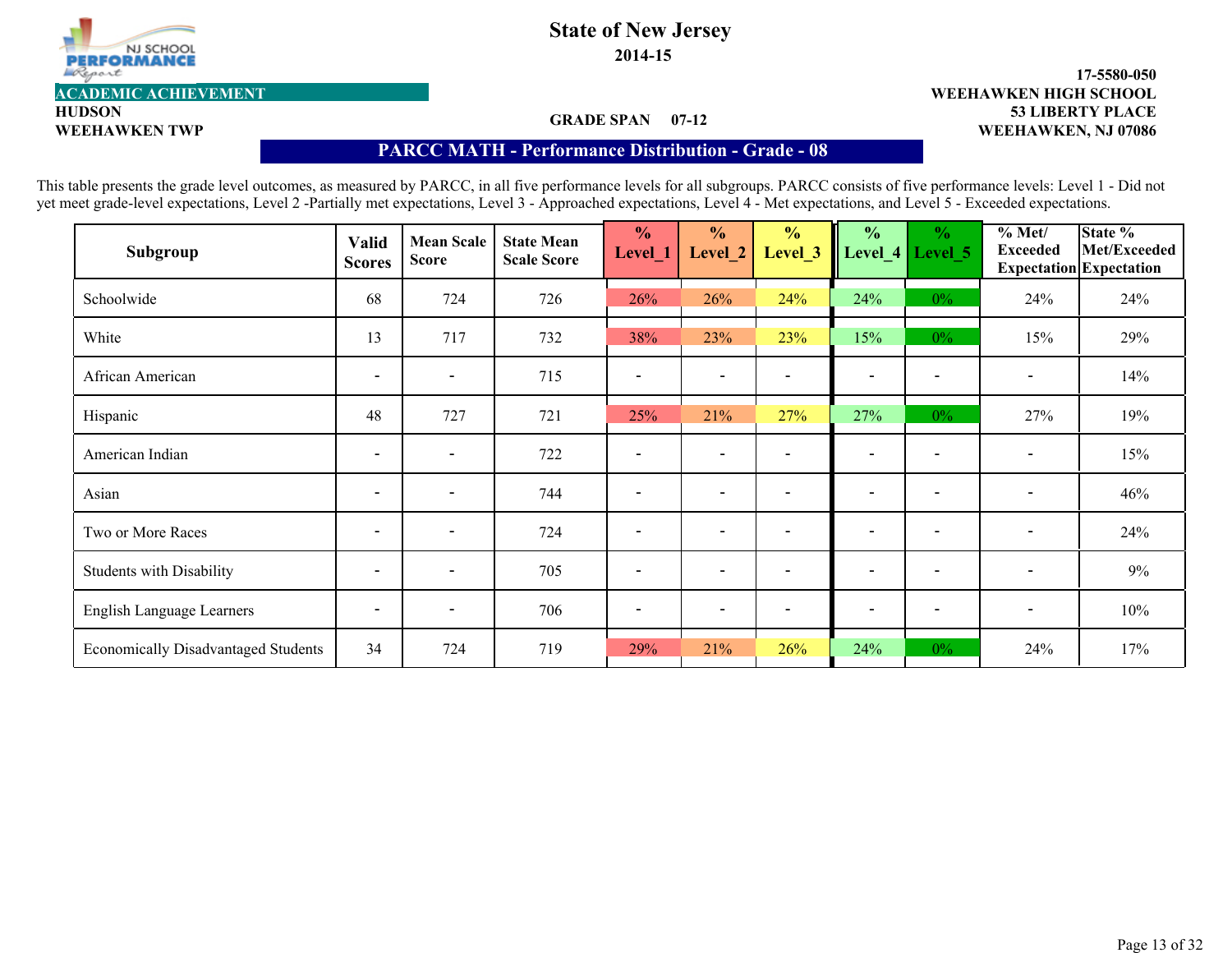

**2014-15**

### **GRADE SPAN 07-12**

#### **53 LIBERTY PLACE 17-5580-050 WEEHAWKEN TWP WEEHAWKEN, NJ 07086 ACADEMIC ACHIEVEMENT WEEHAWKEN HIGH SCHOOL**

**HUDSON**

#### **PARCC ALGEBRA I - Performance Distribution**

| Subgroup                                   | <b>Valid</b><br><b>Scores</b> | <b>Mean Scale</b><br><b>Score</b> | <b>State Mean</b><br><b>Scale Score</b> | $\frac{0}{0}$<br>Level 1 | $\frac{0}{0}$<br>Level 2 | $\frac{0}{0}$<br>Level 3 | $\frac{0}{0}$<br>Level_4 | $\frac{0}{0}$<br>Level 5 | % Met/<br><b>Exceeded</b> | State %<br>Met/Exceeded<br><b>Expectation</b> Expectation |
|--------------------------------------------|-------------------------------|-----------------------------------|-----------------------------------------|--------------------------|--------------------------|--------------------------|--------------------------|--------------------------|---------------------------|-----------------------------------------------------------|
| Schoolwide                                 | 55                            | 726                               | 740                                     | 29%                      | 22%                      | 18%                      | 31%                      | $0\%$                    | 31%                       | 40%                                                       |
| White                                      | $\blacksquare$                | $\blacksquare$                    | 746                                     |                          | $\overline{\phantom{a}}$ |                          | $\overline{\phantom{a}}$ | $\overline{\phantom{a}}$ | $\overline{\phantom{a}}$  | 47%                                                       |
| African American                           | $\overline{\phantom{a}}$      | $\overline{\phantom{a}}$          | 722                                     |                          | $\overline{\phantom{a}}$ |                          | $\overline{\phantom{a}}$ |                          | $\overline{\phantom{a}}$  | 20%                                                       |
| Hispanic                                   | 38                            | 719                               | 725                                     | 37%                      | 26%                      | 16%                      | 21%                      | $0\%$                    | 21%                       | 21%                                                       |
| American Indian                            | $\overline{\phantom{a}}$      | $\overline{\phantom{a}}$          | 733                                     |                          | $\overline{\phantom{a}}$ |                          | $\overline{\phantom{a}}$ |                          | $\overline{\phantom{a}}$  | 35%                                                       |
| Asian                                      | $\overline{\phantom{a}}$      | $\blacksquare$                    | 769                                     | $\overline{\phantom{a}}$ | $\overline{\phantom{a}}$ |                          | $\overline{\phantom{a}}$ | $\overline{\phantom{a}}$ | $\overline{\phantom{a}}$  | 73%                                                       |
| Two or More Races                          | $\overline{\phantom{a}}$      | $\overline{\phantom{a}}$          | 734                                     |                          | $\overline{\phantom{0}}$ |                          | $\overline{\phantom{0}}$ |                          | $\overline{\phantom{a}}$  | 35%                                                       |
| <b>Students with Disability</b>            | $\overline{\phantom{a}}$      | $\overline{\phantom{a}}$          | 710                                     | $\overline{\phantom{a}}$ | $\overline{\phantom{a}}$ |                          | $\overline{\phantom{0}}$ | $\overline{\phantom{a}}$ | $\overline{\phantom{a}}$  | 8%                                                        |
| English Language Learners                  | $\overline{\phantom{a}}$      | $\overline{\phantom{a}}$          | 710                                     |                          | $\overline{\phantom{a}}$ |                          | $\overline{\phantom{a}}$ | $\overline{\phantom{a}}$ | $\overline{\phantom{a}}$  | $7\%$                                                     |
| <b>Economically Disadvantaged Students</b> | 35                            | 715                               | 725                                     | 43%                      | 26%                      | 17%                      | 14%                      | $0\%$                    | 14%                       | 21%                                                       |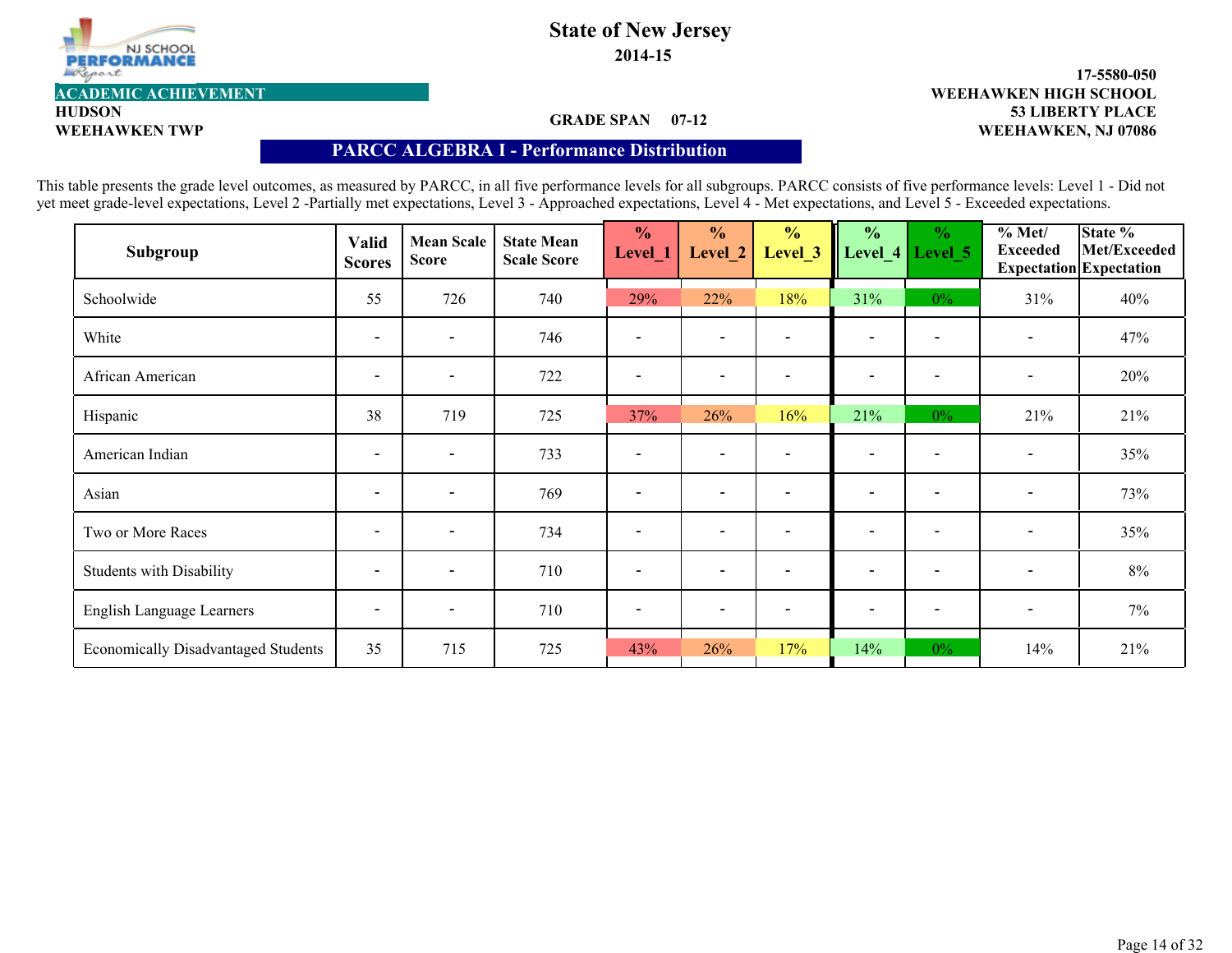

**2014-15**

### **GRADE SPAN 07-12**

#### **53 LIBERTY PLACE 17-5580-050 WEEHAWKEN TWP WEEHAWKEN, NJ 07086 ACADEMIC ACHIEVEMENT WEEHAWKEN HIGH SCHOOL**

**HUDSON**

#### **PARCC GEOMETRY - Performance Distribution**

| Subgroup                                   | <b>Valid</b><br><b>Scores</b> | <b>Mean Scale</b><br><b>Score</b> | <b>State Mean</b><br><b>Scale Score</b> | $\frac{0}{0}$<br>Level_1 | $\frac{0}{0}$<br>Level 2 | $\frac{0}{0}$<br>Level <sub>_3</sub> | $\frac{0}{0}$<br>Level_4 | $\frac{0}{0}$<br>Level 5 | $\sqrt[9]{\frac{6}{1}}$ Met/<br><b>Exceeded</b> | State %<br>Met/Exceeded<br><b>Expectation</b> Expectation |
|--------------------------------------------|-------------------------------|-----------------------------------|-----------------------------------------|--------------------------|--------------------------|--------------------------------------|--------------------------|--------------------------|-------------------------------------------------|-----------------------------------------------------------|
| Schoolwide                                 | $\overline{\phantom{a}}$      | $\overline{\phantom{a}}$          | 728                                     |                          | $\overline{\phantom{a}}$ |                                      | $\overline{\phantom{a}}$ |                          |                                                 | 21%                                                       |
| White                                      | $\overline{\phantom{a}}$      | $\overline{\phantom{a}}$          | 731                                     | $\overline{\phantom{a}}$ | $\overline{\phantom{a}}$ |                                      | $\overline{\phantom{a}}$ | $\overline{\phantom{a}}$ | $\overline{\phantom{a}}$                        | 24%                                                       |
| African American                           | $\overline{\phantom{a}}$      | $\blacksquare$                    | 716                                     |                          | $\overline{\phantom{a}}$ |                                      | $\overline{\phantom{a}}$ |                          | $\overline{\phantom{a}}$                        | $7\%$                                                     |
| Hispanic                                   | $\overline{\phantom{a}}$      | $\overline{\phantom{a}}$          | 718                                     | $\overline{\phantom{a}}$ | $\overline{\phantom{a}}$ |                                      | $\overline{\phantom{a}}$ | $\overline{\phantom{a}}$ | $\overline{\phantom{a}}$                        | $8\%$                                                     |
| American Indian                            | $\overline{\phantom{a}}$      | $\overline{\phantom{a}}$          | 722                                     |                          | $\overline{\phantom{a}}$ |                                      | $\overline{\phantom{a}}$ |                          | $\overline{\phantom{a}}$                        | 12%                                                       |
| Asian                                      | $\overline{\phantom{a}}$      | $\blacksquare$                    | 751                                     | $\overline{\phantom{a}}$ | $\overline{\phantom{a}}$ | $\sim$                               | $\overline{\phantom{a}}$ | $\overline{\phantom{a}}$ | $\overline{\phantom{a}}$                        | 54%                                                       |
| Two or More Races                          | $\overline{\phantom{a}}$      | $\overline{\phantom{a}}$          | 724                                     | $\overline{\phantom{a}}$ | $\overline{\phantom{a}}$ |                                      | $\overline{\phantom{0}}$ | $\overline{\phantom{a}}$ | $\overline{\phantom{a}}$                        | 20%                                                       |
| <b>Students with Disability</b>            | $\overline{\phantom{a}}$      | $\overline{\phantom{a}}$          | 709                                     | $\overline{\phantom{a}}$ | $\overline{\phantom{a}}$ | $\overline{\phantom{0}}$             | $\overline{\phantom{a}}$ | $\overline{\phantom{a}}$ | $\overline{\phantom{a}}$                        | 4%                                                        |
| English Language Learners                  | $\overline{\phantom{a}}$      | $\overline{\phantom{a}}$          | 710                                     | $\overline{\phantom{0}}$ | $\overline{\phantom{a}}$ |                                      | $\overline{\phantom{a}}$ | $\overline{\phantom{0}}$ | $\overline{\phantom{a}}$                        | $6\%$                                                     |
| <b>Economically Disadvantaged Students</b> | $\overline{\phantom{a}}$      | $\overline{\phantom{a}}$          | 718                                     | $\overline{\phantom{a}}$ | $\overline{\phantom{a}}$ |                                      | $\overline{\phantom{0}}$ |                          | $\overline{\phantom{a}}$                        | $8\%$                                                     |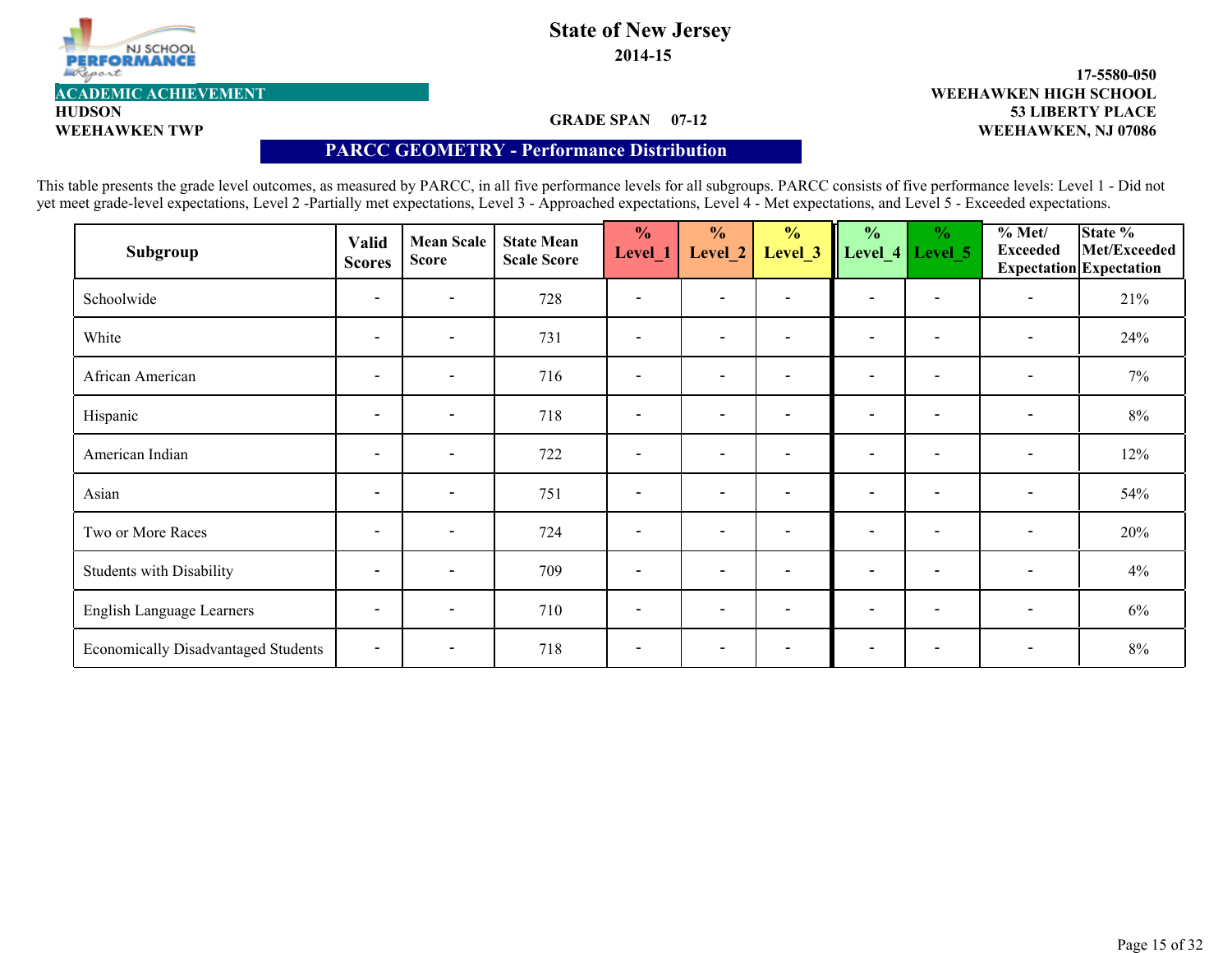

**2014-15**

### **GRADE SPAN 07-12**

#### **53 LIBERTY PLACE 17-5580-050 WEEHAWKEN TWP WEEHAWKEN, NJ 07086 ACADEMIC ACHIEVEMENT WEEHAWKEN HIGH SCHOOL**

**HUDSON**

#### **PARCC ALGEBRA II - Performance Distribution**

| Subgroup                                   | <b>Valid</b><br><b>Scores</b> | <b>Mean Scale</b><br><b>Score</b> | <b>State Mean</b><br><b>Scale Score</b> | $\frac{0}{0}$<br>Level_1 | $\frac{0}{0}$<br>Level 2 | $\frac{1}{2}$<br>Level 3 | $\frac{0}{0}$<br>Level 4 | $\frac{0}{0}$<br>Level 5 | % Met/<br><b>Exceeded</b> | State %<br>Met/Exceeded<br><b>Expectation</b> Expectation |
|--------------------------------------------|-------------------------------|-----------------------------------|-----------------------------------------|--------------------------|--------------------------|--------------------------|--------------------------|--------------------------|---------------------------|-----------------------------------------------------------|
| Schoolwide                                 | 62                            | 719                               | 721                                     | 23%                      | 35%                      | 21%                      | 21%                      | $0\%$                    | 21%                       | 24%                                                       |
| White                                      | 12                            | 727                               | 725                                     | 8%                       | 33%                      | 42%                      | 17%                      | $0\%$                    | 17%                       | 27%                                                       |
| African American                           | $\overline{\phantom{a}}$      | $\overline{\phantom{a}}$          | 701                                     |                          | $\overline{\phantom{a}}$ |                          | $\overline{\phantom{a}}$ |                          | $\overline{\phantom{a}}$  | $8\%$                                                     |
| Hispanic                                   | 43                            | 712                               | 706                                     | 28%                      | 42%                      | 14%                      | 16%                      | $0\%$                    | 16%                       | 10%                                                       |
| American Indian                            | $\overline{\phantom{a}}$      | $\blacksquare$                    | 720                                     |                          | $\overline{\phantom{a}}$ |                          | $\overline{\phantom{a}}$ |                          | $\overline{\phantom{a}}$  | 23%                                                       |
| Asian                                      | $\blacksquare$                | $\blacksquare$                    | 751                                     | $\overline{\phantom{a}}$ | $\overline{\phantom{a}}$ | $\overline{\phantom{a}}$ | $\overline{\phantom{a}}$ | $\overline{\phantom{a}}$ | $\blacksquare$            | 53%                                                       |
| Two or More Races                          | $\overline{\phantom{a}}$      | $\overline{\phantom{a}}$          | 716                                     |                          | $\overline{\phantom{a}}$ |                          | $\overline{\phantom{a}}$ |                          | $\overline{\phantom{a}}$  | 21%                                                       |
| <b>Students with Disability</b>            | $\overline{\phantom{a}}$      | $\overline{\phantom{a}}$          | 691                                     | $\overline{\phantom{a}}$ | $\overline{\phantom{a}}$ |                          | $\overline{\phantom{0}}$ | $\overline{\phantom{a}}$ | $\overline{\phantom{a}}$  | 4%                                                        |
| English Language Learners                  | $\overline{\phantom{a}}$      | $\overline{\phantom{a}}$          | 694                                     |                          | $\overline{\phantom{a}}$ |                          | $\overline{\phantom{a}}$ | $\overline{\phantom{a}}$ | $\overline{\phantom{a}}$  | $6\%$                                                     |
| <b>Economically Disadvantaged Students</b> | 39                            | 711                               | 705                                     | 28%                      | 41%                      | 21%                      | 10%                      | $0\%$                    | 10%                       | 9%                                                        |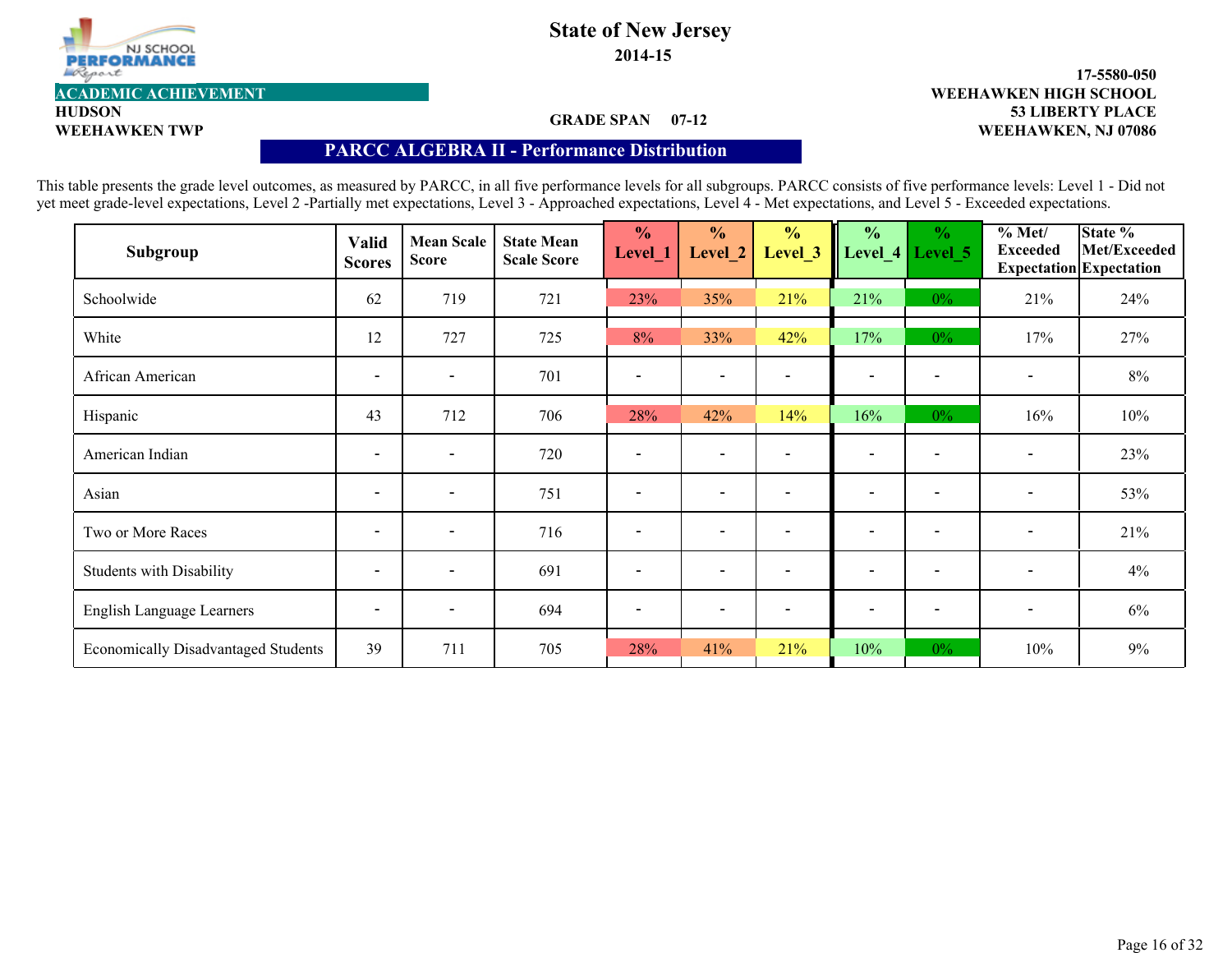

**HUDSON**

#### **GRADE SPAN 07-12**

**53 LIBERTY PLACE 17-5580-050 WEEHAWKEN TWP WEEHAWKEN, NJ 07086 ACADEMIC ACHIEVEMENT WEEHAWKEN HIGH SCHOOL**

**NJASK Proficiency Trends - Science - Grade Level - 08**

This graph presents the grade level outcomes in the categories of Advanced Proficient, Proficient, and Partially Proficient over the last four years.



**NJASK Results - Science Grade Level - 08**

This table presents the grade level proficiency results, as measured by NJASK, in Advanced Proficient, Proficient, and Partially Proficient categories for all appropriate subgroups.

| <b>Subgroups</b>                              | <b>Advanced</b><br>Proficient | Proficient | <b>Partially</b><br>Proficient |
|-----------------------------------------------|-------------------------------|------------|--------------------------------|
| Schoolwide                                    | 19%                           | 64%        | 17%                            |
| White                                         | 11%                           | 78%        | 11%                            |
| African American                              |                               |            |                                |
| Hispanic                                      | 15%                           | 67%        | 18%                            |
| American Indian                               |                               |            |                                |
| Asian                                         |                               |            |                                |
| Two or More Races                             |                               |            |                                |
| <b>Students with Disability</b>               | $0\%$                         | 42%        | 58%                            |
| <b>English Language Learners</b>              |                               |            |                                |
| <b>Economically Disadvantaged</b><br>Students | 14%                           | 58%        | 28%                            |

Data is presented for subgroups when the count is high enough under ESEA Waiver suppression rules.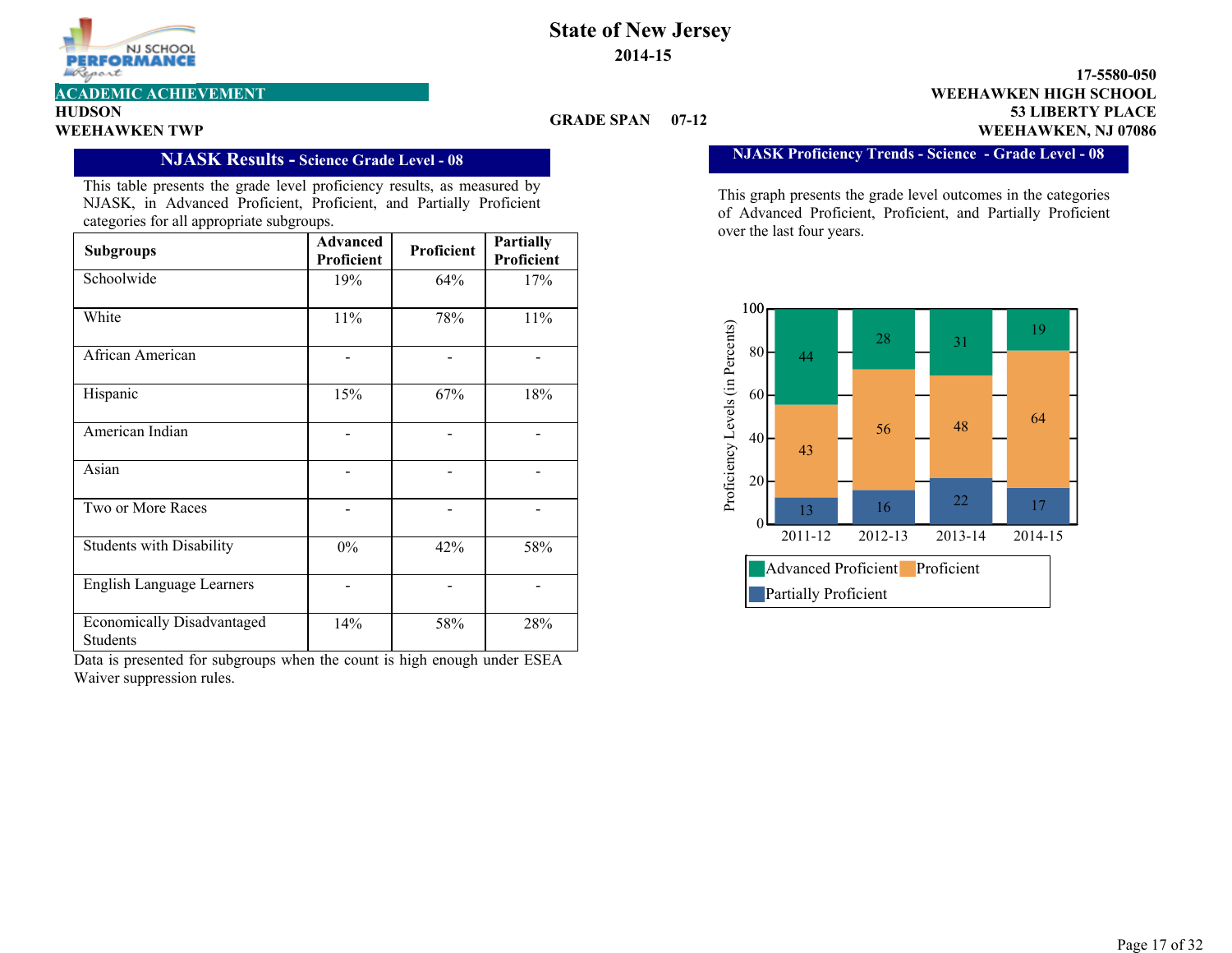

**HUDSON**

#### **Chronic Absenteeism Trend**

This graph presents the percentage of the enrolled students who were chronically absent for the past three years.



#### **GRADE SPAN 07-12**

**53 LIBERTY PLACE 17-5580-050 WEEHAWKEN TWP WEEHAWKEN, NJ 07086 ACADEMIC ACHIEVEMENT WEEHAWKEN HIGH SCHOOL**

3.00

#### **Absenteeism**

The chart below presents the percentage of students who were absent in each category of absence: 0 absences, 1- 5 absences, 6 - 10 absences, 11 - 15 absences, and more than 15 absences. An absence is defined as being 'not present' and includes the days missed regardless of whether they were determined to be excused or unexcused by the school.

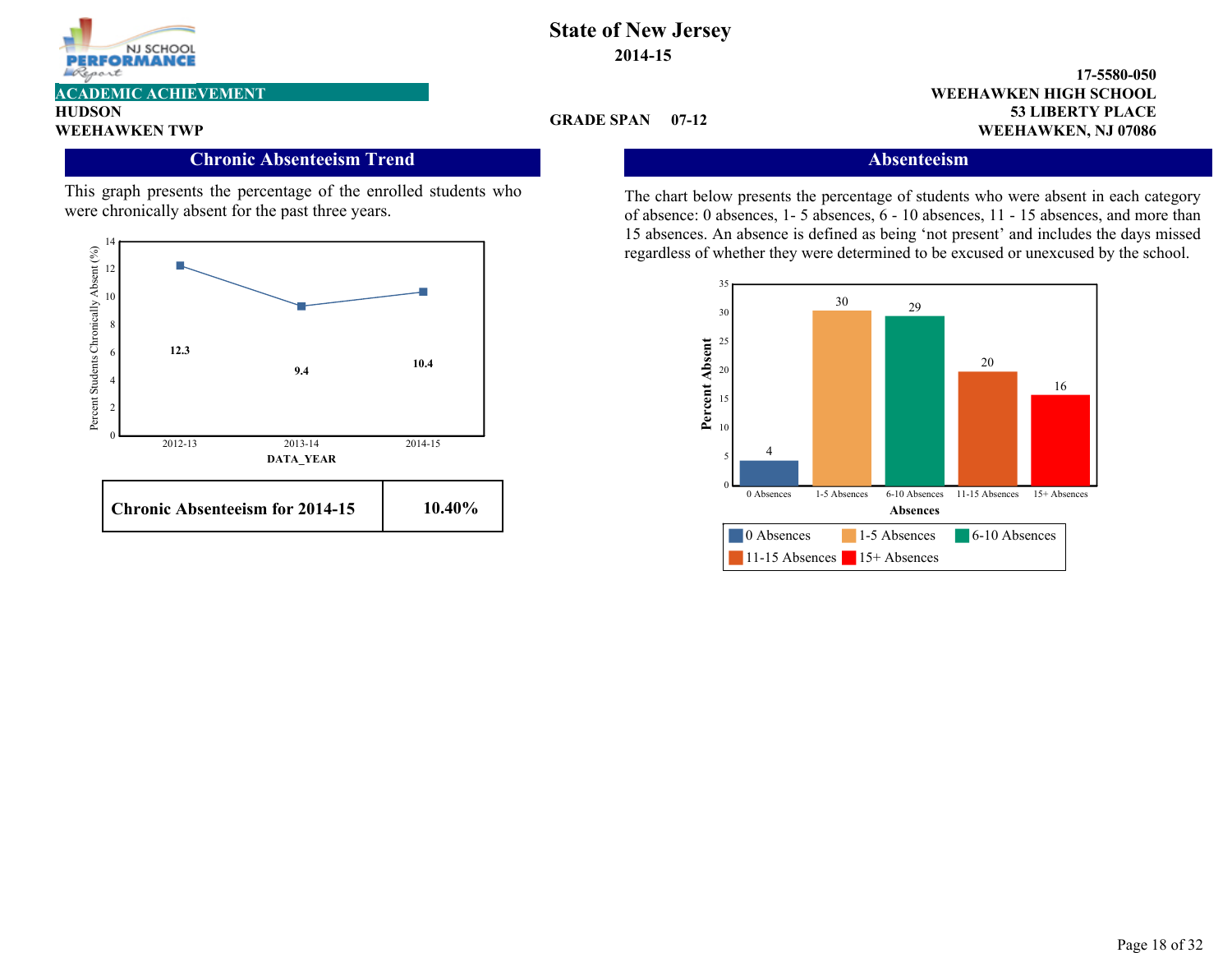

#### **COLLEGE AND CAREER READINESS**

# **HUDSON**

#### **53 LIBERTY PLACE 17-5580-050 WEEHAWKEN TWP WEEHAWKEN, NJ 07086 WEEHAWKEN HIGH SCHOOL**

#### **GRADE SPAN 07-12**

 Students in high schools begin to demonstrate college readiness behaviors long before they actually graduate from high school. Among those behaviors are taking college entrance exams and challenging themselves with rigorous course work. The table below presents five such indicators: the percentage of students enrolled in the 12th grade who took the SAT or ACT, the percentage of 10th and 11th graders who took the PSAT, the percentage of students who scored above the SAT benchmark of 1550, the percentage of 11th and 12th graders who took at least one AP or IB test in English, math, social studies or science, and the percentage of those AP or IB tests that were scored a 3 or higher.

 The below chart consist of five columns with measures. The first column - Schoolwide Performance - represents the outcomes for these particular indicators in the school. The second column - Peer School Percentile - indicates how the school's performance compares to its group of peer schools. The third column - Statewide Percentile - indicates how the school's performance compares to schools across the state. The fourth column - Statewide Target - provides the statewide targets for each of these indicators. The last column - Met Target? - indicates whether the School Performance met or exceeded the statewide target. The Summary row presents the averages of the peer school percentiles, the average of statewide percentiles and the percentage of statewide targets met.

| <b>College and Career Readiness Indicators</b>                                                            | <b>Schoolwide</b><br>Performance | Peer<br>Percentile | <b>Statewide</b><br>Percentile | Statewide Target | <b>Met Target?</b> |
|-----------------------------------------------------------------------------------------------------------|----------------------------------|--------------------|--------------------------------|------------------|--------------------|
| Percent of Students Participating in SAT or ACT                                                           | 85%                              | 87                 | 53                             | 80%              | <b>YES</b>         |
| Percent of Students Participating in PSAT or PLAN                                                         | $100\%$                          | 100                | 100                            | 60%              | <b>YES</b>         |
| Percent of Students Scoring Above 1550 on SAT                                                             | 35%                              | 71                 | 46                             | 40%              | NO.                |
| Percent of Students Taking at least one AP Test or IB Test in<br>English, Math, Social Studies or Science | 21%                              | 71                 | 50                             | 35%              | NO <sub>1</sub>    |
| Percent of AP Tests $\ge$ = 3 or IB Test $\ge$ = 4 in English, Math,<br>Social Studies or Science         | 72%                              | 81                 | 60                             | 75%              | NO.                |
| <b>Summary</b>                                                                                            |                                  | 82                 | 62                             |                  | 40%                |

The first column of the table below presents the percentage of students enrolled in the 12th grade who took the SAT or ACT and the percentage of students enrolled in 10th and 11th grade who took the PSAT. The second column provides the average across the school's peer group for these two metrics.

| 2014-15 Percent of Students      | <b>School</b> | Peer Avg. | <b>State Avg</b> |
|----------------------------------|---------------|-----------|------------------|
| Participating in SAT             | 80.8%         | 71.5%     | 79.1%            |
| Participating in ACT             | 19.2%         |           | 25.2%            |
| Participating in PSAT or PLAN    | 100.0%        | $66.0\%$  | 79.6%            |
| Participating in Dual Enrollment | $0.0\%$       |           | 14.9%            |

### **College Readiness Test Participation AP/IB Participation - 'Unique' Students**

The table below presents the proportion of 'unique' students enrolled in at least 11th and 12th grade i.e, each student is counted once regardless of how many AP or IB courses he/she may take. The table also presents the proportion of how many 'unique' students took at least one AP or IB test to the school's enrollment in 11th and 12th grade.

| chool    | Peer Avg. | State Avg | 2014-15 Percent of Students Taking                                        | <b>School</b> | Peer Avg. |
|----------|-----------|-----------|---------------------------------------------------------------------------|---------------|-----------|
| 80.8%    | 71.5%     | 79.1%     | One or More Course                                                        | 37.7%         | 28.3%     |
| $19.2\%$ |           | $25.2\%$  | One or More Test                                                          | 33.8%         | 23.8%     |
| 100.0%   | 66.0%     | 79.6%     | At least one AP or IB Test in English,<br>Math, Social Studies or Science | 21.2%         | 19.0%     |

Note: Students who are enrolled in AP/IB coursework or take AP/IB tests in grades other than 11th and 12th are included in the numerator of this calculation.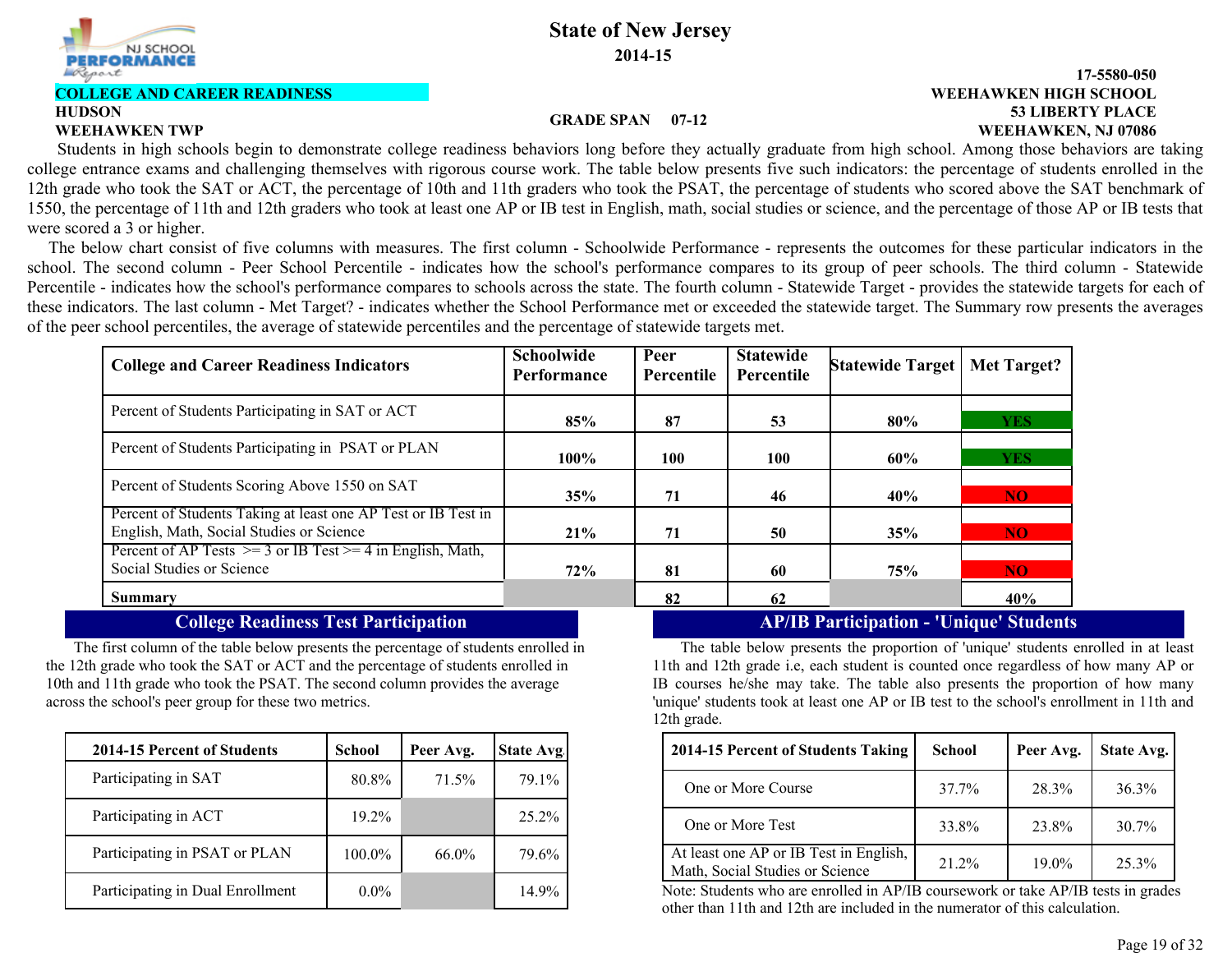

#### **COLLEGE AND CAREER READINESS**

**HUDSON**

#### **Participation Trends - SAT Testing Transfer AP /IB Test Results**





#### **Scholastic Assessment Test (SAT) Results**

This table presents the percentage of students who achieved a composite SAT score of 1550 or higher. The SAT benchmark score of 1550 (Critical Reading, Mathematics and Writing Score combined) indicates a 65 percent likelihood of achieving a B- average or higher during the first year of college, which in turn has been found by the College Board's research to be indicative of a high likelihood of college success and completion.

| 2014-15                                          | <b>School</b> | Peer Avg. | State Avg. |
|--------------------------------------------------|---------------|-----------|------------|
| Percent of Students Scoring<br>Above 1550 on SAT | 34 9%         | 30.8%     | 43.8%      |

### **Composite SAT Score**

This chart presents the average composite SAT score from the last academic year for students enrolled in this school as well as the average scores achieved in Critical Reading, Mathematics and Writing. The averages from this school's peer group are also presented.

| 2014-15                 | <b>School</b> | Peer Avg. | <b>State Avg.</b> |
|-------------------------|---------------|-----------|-------------------|
| Composite SAT Score     | 1,455         | 1,431     | 1,508             |
| <b>Critical Reading</b> | 480           | 470       | 496               |
| <b>Mathematics</b>      | 501           | 492       | 518               |
| Writing                 | 474           | 469       | 494               |

### **State of New Jersey 2014-15**

#### **53 LIBERTY PLACE 17-5580-050 WEEHAWKEN TWP WEEHAWKEN, NJ 07086 WEEHAWKEN HIGH SCHOOL**

#### **GRADE SPAN 07-12**

This table presents the percentage of all AP/IB tests taken by students enrolled in the school that were scored  $AP \ge 3$  and scored IB  $\ge 4$ .

| 2014-15                                                                                               | School |            | <b>Peer Avg.</b> State Avg. |
|-------------------------------------------------------------------------------------------------------|--------|------------|-----------------------------|
| Percent of AP Tests $\ge$ = 3 or IB Test $\ge$ = 4                                                    | 80.4%  | $1,61.7\%$ | 72.4%                       |
| Percent of Scores in AP $>=$ 3 or $\overline{IB}$ >= 4 in<br>English, Math, Social Studies or Science | 71.9%  | 57.7%      | $697\%$                     |

#### **SAT Benchmark Trends**



#### **Composite SAT Score**

This chart presents the scores achieved in Critical Reading, Mathematics and Writing by the students at the 25th percentile, the 50th percentile and the 75th percentile of the school's distribution of SAT scores.

| School            | Peer Avg. | State Avg. | 2014-15                | <b>Critical Reading   Mathematics</b> |     | Writing |
|-------------------|-----------|------------|------------------------|---------------------------------------|-----|---------|
| 1,455             | .431      | ,508       |                        |                                       |     |         |
|                   |           |            | <b>75th Percentile</b> | 555                                   | 565 | 540     |
| 480               | 470       | 496        |                        |                                       |     |         |
|                   |           |            | <b>50th Percentile</b> | 460                                   | 500 | 450     |
| 501               | 492       | 518        |                        |                                       |     |         |
| $A \rightarrow A$ | ACO       | $A \cap A$ | 25th Percentile        | 410                                   | 435 | 410     |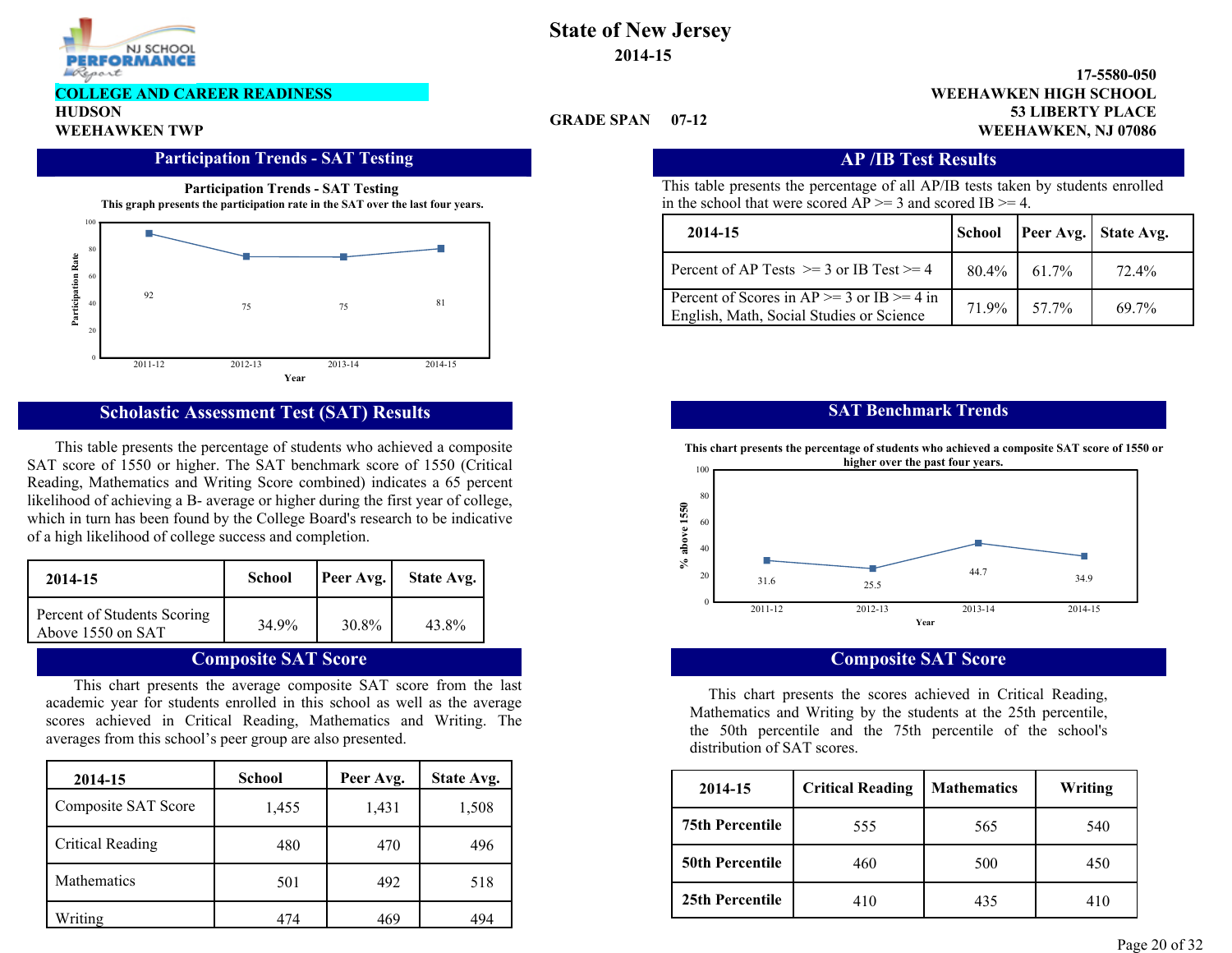

**COLLEGE AND CAREER READINESS**

**HUDSON**

**GRADE SPAN 07-12**

**53 LIBERTY PLACE 17-5580-050 WEEHAWKEN TWP WEEHAWKEN, NJ 07086 WEEHAWKEN HIGH SCHOOL**

#### **AP/IB Courses Offered**

This table presents the count of students enrolled in each AP/IB course offered in this school in the first column. The second column presents the count of tests taken in each AP/IB course. The numbers may not match as some students do not take the test in the same year as they take the course and some students may take the course without taking the test or vice versa.

| <b>AP/IB Course Name</b>                | <b>Students</b><br><b>Enrolled</b> | <b>Students</b><br>Tested |
|-----------------------------------------|------------------------------------|---------------------------|
| AP English Literature and Composition   | 29                                 | 13                        |
| AP Macroeconomics                       | 22                                 | 6                         |
| AP Spanish Language                     | 20                                 | 19                        |
| AP U.S. History                         | 11                                 | 11                        |
| AP Calculus AB                          | 8                                  | 8                         |
| <b>AP</b> Statistics                    | 5                                  | 5                         |
| AP French Language                      | 4                                  | 3                         |
| AP Music Theory                         | 1                                  | 1                         |
| AP English Language and Composition     |                                    | 16                        |
| AP Physics C: Electricity and Magnetism |                                    | 1                         |
| AP Physics C: Mechanics                 |                                    |                           |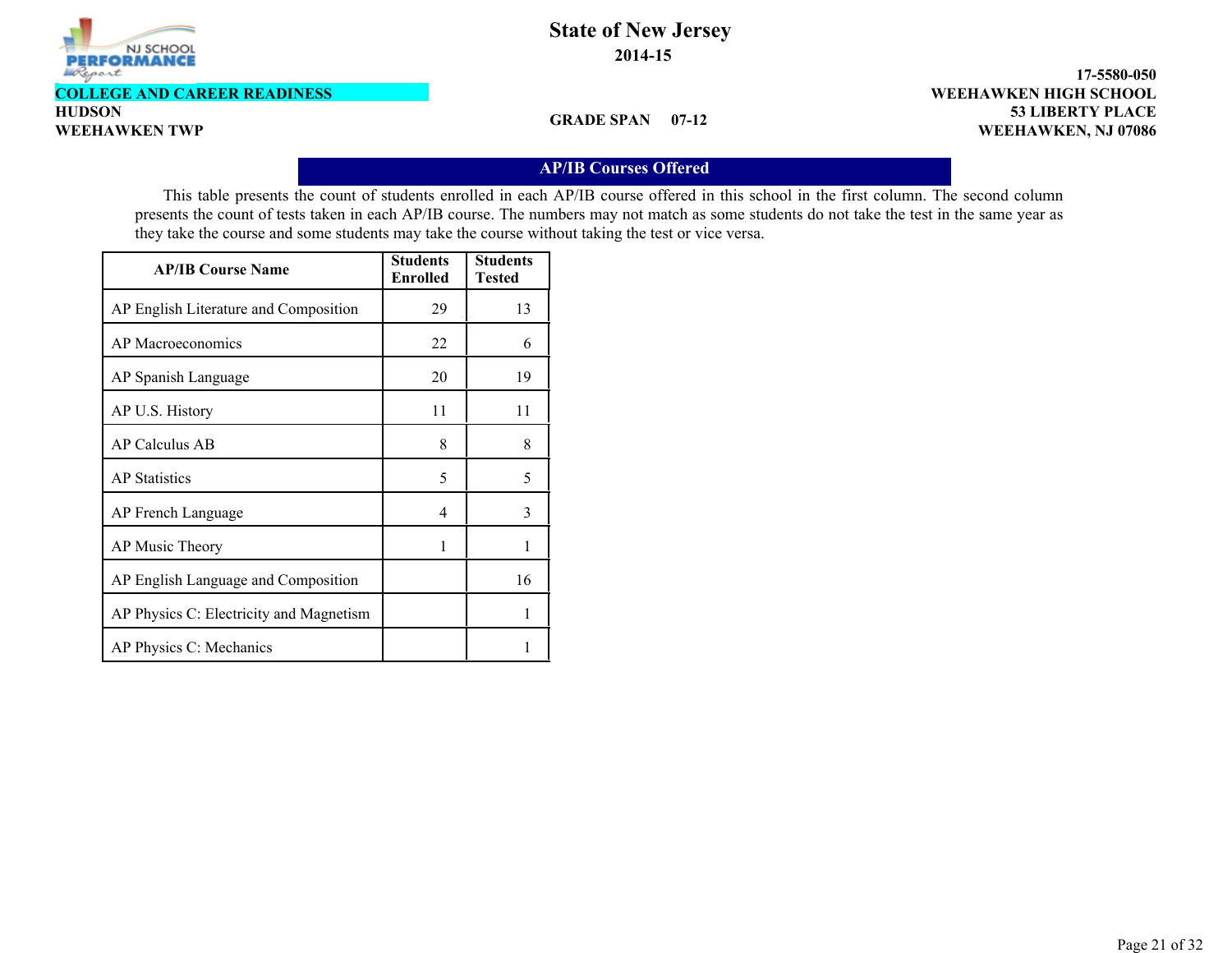

**COLLEGE AND CAREER READINESS**

**HUDSON**

**GRADE SPAN 07-12**

**53 LIBERTY PLACE 17-5580-050 WEEHAWKEN TWP WEEHAWKEN, NJ 07086 WEEHAWKEN HIGH SCHOOL**

### **Visual and Performing Arts**

The chart below contains the percentage of students who were enrolled in at least one Dance, Drama/Theater, Music or Visual Arts class in this school. The last row shows the percentage of students who were enrolled in any Visual and Performing Arts classes in the school.

| <b>Percent of Students Enrolled</b>          | <b>School</b> | <b>State</b> |
|----------------------------------------------|---------------|--------------|
| Dance                                        | N/R           | 2.1%         |
| Drama/Theater                                | $0.3\%$       | $3.8\%$      |
| <b>Music</b>                                 | 24.2%         | 17.8%        |
| <b>Visual Arts</b>                           | 26.6%         | 31.7%        |
| <b>Total: All Visual and Performing Arts</b> | 48.3%         | 49.9%        |

**N/R - Data Not Reported**

### **Participation in Career Readiness**

The chart below contains percentage of students who were participants in an approved Career and Technical Education Program in this school as well as across the State of New Jersey.

| <b>Percent of Students Enrolled</b>   | <b>School</b> | <b>State</b> |
|---------------------------------------|---------------|--------------|
| Participating in CTE                  | N/R           | 18.3%        |
| <b>Structured Learning Experience</b> | 13.3%         | $7.0\%$      |

**N/R - Data Not Reported**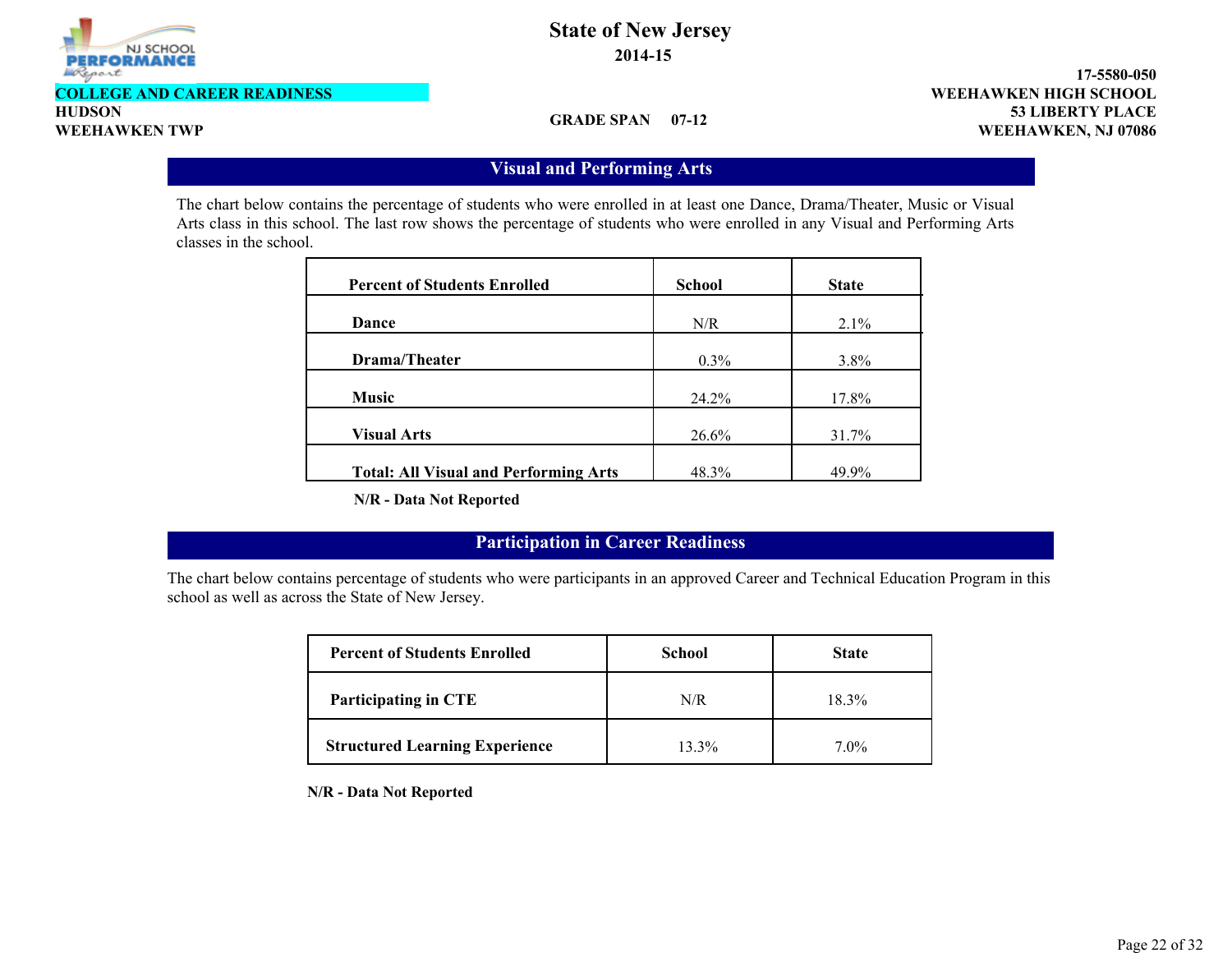**2014-15**

#### **GRADE SPAN 07-12**

**53 LIBERTY PLACE WEEHAWKEN TWP WEEHAWKEN, NJ 07086**

**17-5580-050**

**PERFORMANCI** 

NJ SCHOOL

**HUDSON**

Report

This section of the performance report presents data about student growth, utilizing the Student Growth Percentile Methodology (SGP). SGP creates a measure of how students progressed in grades 4 through 8 in Language Arts Literacy and in grades 4 through 7 in Math when compared to other students with a similar test score history. A short video explaining the methodology can be found here: http://www.state.nj.us/education/njsmart/performance/

 The below chart consist of three columns with measures. The first column - Schoolwide Performance - presents the schoolwide median growth score in either English Language Arts/Literacy or Mathematics for all students in the school. The last column - Met Target? - indicates whether the school's performance met or exceeded the statewide target, which was set to 35.

| <b>Student Growth Indicators</b>       | <b>Schoolwide</b><br>Performance |
|----------------------------------------|----------------------------------|
| <b>Student Growth on Language Arts</b> | 22                               |
| <b>Student Growth on Math</b>          | 29                               |

#### **Student Growth**

This table presents for all students with growth scores the interaction between their performance on PARCC and their growth scores. For example, in the top left cell the percentage of students who are both in Level 1 - Did not yet meet expectations AND also demonstrating low growth is displayed.

| <b>Language Arts</b>       |               |                |       |                      | <b>Math</b> |                |      |  |  |
|----------------------------|---------------|----------------|-------|----------------------|-------------|----------------|------|--|--|
|                            | <b>GROWTH</b> |                |       |                      |             | <b>GROWTH</b>  |      |  |  |
| (Expectations)             | Low           | <b>Typical</b> | High  | (Expectations)       | Low         | <b>Typical</b> | High |  |  |
| <b>Did Not Yet</b><br>Meet | 21%           | $1\%$          | $0\%$ | Did Not Yet<br>Meet  | 12%         | $2\%$          | 0%   |  |  |
| <b>Partially Met</b>       | 17%           | 3%             | $0\%$ | <b>Partially Met</b> | 19%         | $5\%$          | 5%   |  |  |
| Approached                 | 14%           | $5\%$          | $1\%$ | Approached           | 18%         | 8%             | 3%   |  |  |
| Met                        | 9%            | 13%            | 8%    | Met                  | 8%          | 10%            | 10%  |  |  |
| <b>Exceeded</b>            | $1\%$         | $1\%$          | 4%    | <b>Exceeded</b>      | $0\%$       | $0\%$          | 0%   |  |  |

| <b>GROWTH</b>  |       |                      | <b>GROWTH</b> |                |  |
|----------------|-------|----------------------|---------------|----------------|--|
| <b>Typical</b> | High  | (Expectations)       | Low           | <b>Typical</b> |  |
| $1\%$          | $0\%$ | Did Not Yet<br>Meet  | 12%           | 2%             |  |
| 3%             | $0\%$ | <b>Partially Met</b> | 19%           | 5%             |  |
| $5\%$          | $1\%$ | Approached           | 18%           | 8%             |  |
| 13%            | 8%    | Met                  | 8%            | 10%            |  |
| $1\%$          | 4%    | <b>Exceeded</b>      | $0\%$         | $0\%$          |  |

**Low Growth** is defined as an **Student Growth Percentile score less than 35**. **Typical Growth** is defined as an **Student Growth Percentile score between 35 and 65.**

**High Growth** is defined as a **Student Growth Percentile score higher than 65.**

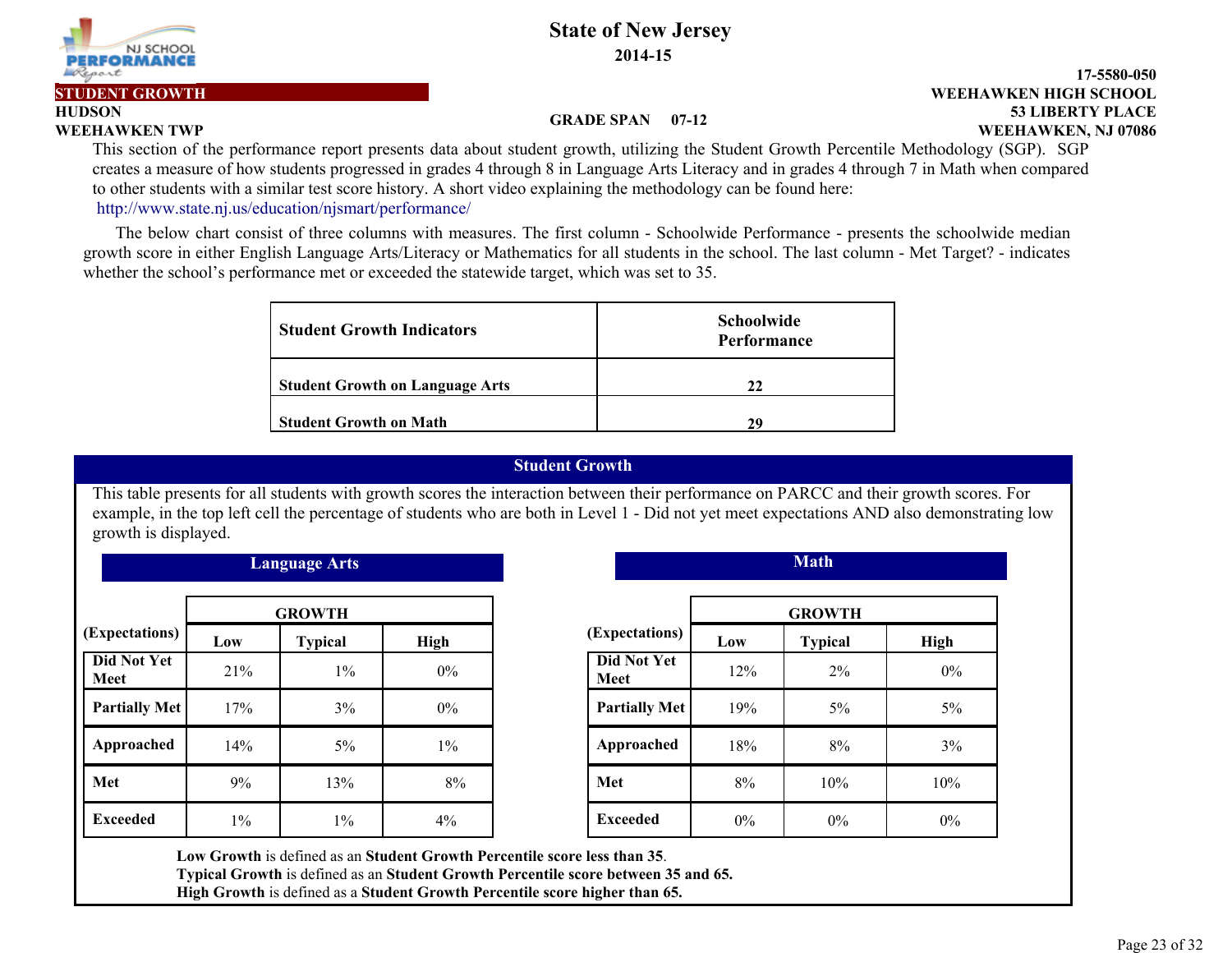

**HUDSON**

### **State of New Jersey 2014-15**

#### **GRADUATION AND POSTSECONDARY WEEHAWKEN HIGH SCHOOL**

### **53 LIBERTY PLACE 17-5580-050 WEEHAWKEN TWP WEEHAWKEN, NJ 07086**

#### **GRADE SPAN 07-12**

This section of the performance report presents data about graduation, dropout and post-secondary attendance. The graduation rate is calculated according to the ESEA Cohort methodology as required by the United States Department of Education. Dropout rates are calculated from student-level data submitted by districts for students officially classified as dropouts. The dropout rate is the count of students who dropout in an academic year divided by the school's total enrollment.

The below chart consist of five columns with measures. The first column - Schoolwide Performance - represents the outcomes for these particular indicators in this school. The second column - Peer School Percentile - indicates how the school's performance compares to its group of peer schools. The third column - Statewide Percentile - indicates how the school's performance compares to schools across the state.. The fourth column - Statewide Target - provides the statewide targets for each of these indicators. The Statewide Target for Graduation Rate was established pursuant to NJDOE's ESEA Accountability Workbook. The last column - Met Target indicates whether the School Performance met or exceeded the statewide target. The Summary row presents the averages of the peer school percentile, the average of statewide percentile and the percentage of statewide targets met.

| <b>Graduation &amp; Post Secondary Indicators</b> | <b>Schoolwide</b><br>Performance | <b>Peer Percentile</b> | <b>Statewide</b><br>Percentile | <b>Statewide</b><br><b>Targets</b> | <b>Met Target</b> |
|---------------------------------------------------|----------------------------------|------------------------|--------------------------------|------------------------------------|-------------------|
| <b>Overall Graduation Rate</b>                    | 85%                              | 20                     | 20                             | 78%                                | YES               |
| <b>Dropout Rate</b>                               | $0.6\%$                          | 81                     | 45                             | $2\%$                              | YES               |
| <b>SUMMARY - Graduation &amp; Post-Secondary</b>  |                                  | 51                     | 33                             |                                    | 100%              |
| <b>Graduation Rate by Subgroup</b>                |                                  |                        |                                | <b>Dropout Rate by Subgroup</b>    |                   |

This table presents for all NCLB-identified subgroups the "4-year Adjusted Graduation Rate." This rate calculates the percentage of students who are awarded a regular, high school diploma within four years of becoming a first-time ninth grader. The rate is adjusted to account for students who 'transfer-in' and for students who are verified as 'transfers-out'.

|                                            | <b>School</b> | <b>State Target</b> |
|--------------------------------------------|---------------|---------------------|
| Schoolwide                                 | 85%           | 78%                 |
| White                                      |               |                     |
| African American                           |               |                     |
| Hispanic                                   | 82%           |                     |
| American Indian                            |               |                     |
| Asian                                      |               |                     |
| Native Hawaiian                            | -             |                     |
| Two or More Races                          |               |                     |
| <b>Students with Disability</b>            |               |                     |
| <b>English Language Learners</b>           |               |                     |
| <b>Economically Disadvantaged Students</b> | 78%           |                     |

This table presents for all NCLB-identified subgroups the Dropout rate. This rate calculates the percentage of students who are classified as dropouts divided by the school's total enrollment and by each subgroup enrollment.

|                                            | <b>School</b> | <b>State Target</b> |
|--------------------------------------------|---------------|---------------------|
| Schoolwide                                 | $.6\%$        | $2\%$               |
| White                                      | $0\%$         |                     |
| African American                           |               |                     |
| Hispanic                                   | $.8\%$        |                     |
| American Indian                            |               |                     |
| Asian                                      |               |                     |
| Native Hawaiian                            |               |                     |
| Two or More Races                          |               |                     |
| <b>Students with Disability</b>            | 3%            |                     |
| <b>English Language Learners</b>           | $0\%$         |                     |
| <b>Economically Disadvantaged Students</b> | $1\%$         |                     |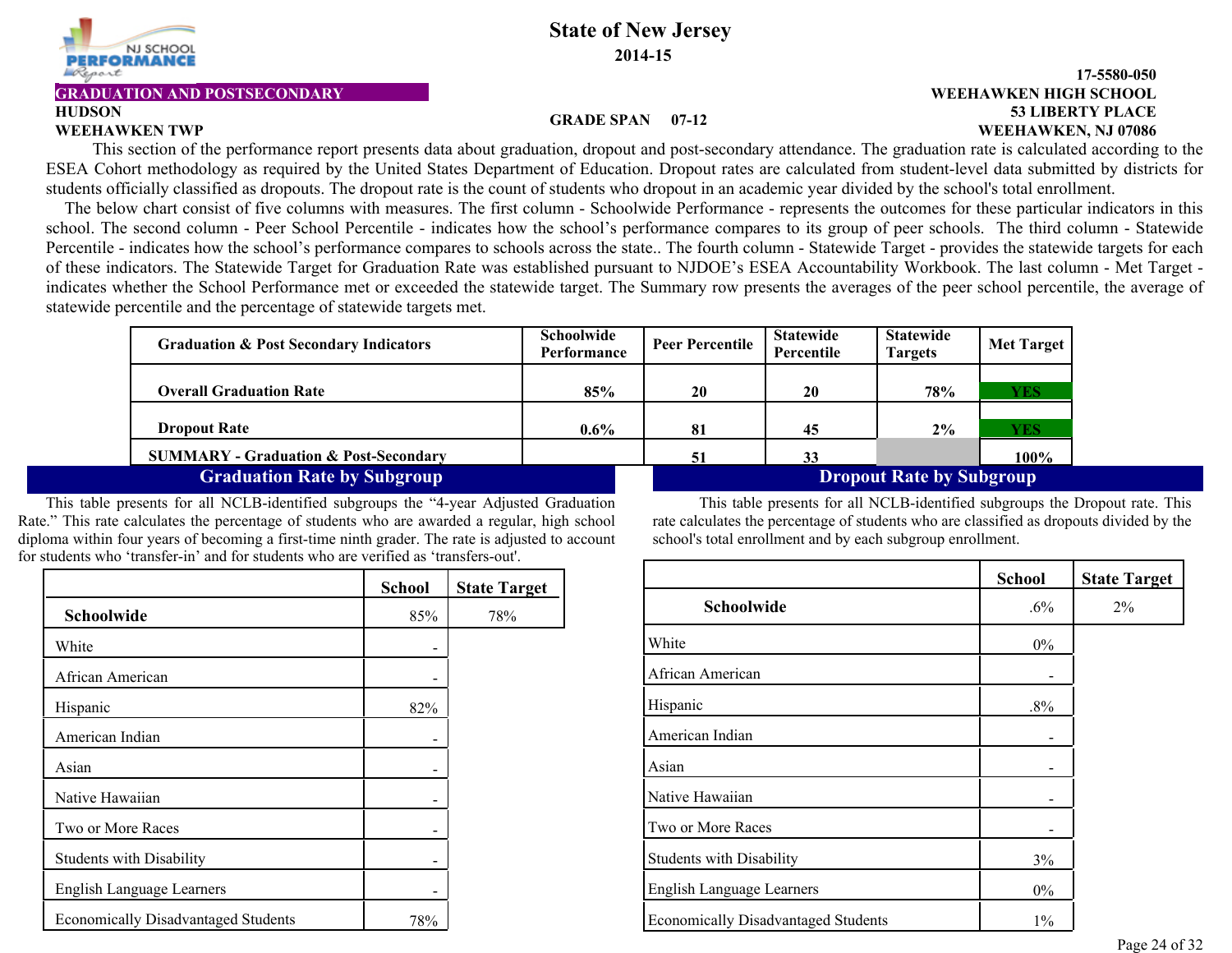

#### **GRADUATION AND POSTSECONDARY WEEHAWKEN HIGH SCHOOL**

**HUDSON**

### **State of New Jersey 2014-15**

**GRADE SPAN 07-12**

**53 LIBERTY PLACE 17-5580-050 WEEHAWKEN TWP WEEHAWKEN, NJ 07086** 

### **Graduation Pathway Rates**

This chart presents the percentage of high school graduates who graduated by passing both sections of the HSPA, who were exempt from passing the HSPA, or who demonstrated proficiency through an alternative pathway such as through the Alternative High School Assessment, achievement of the 'Just Proficient Mean' or an appeal process.



### **Extended Year Graduation Rate**

The chart below presents the 4-year and 5-year graduation rate for the prior school year's cohort in addition to the 4-year graduation rate for last year's cohort.

| <b>Class of</b> | 4-year Rate | 5-year Rate |
|-----------------|-------------|-------------|
| 2012            | 87%         | 94%         |
| 2013            | 91%         | 98%         |
| 2014            | 81%         | 92%         |
| 2015            | 85%         |             |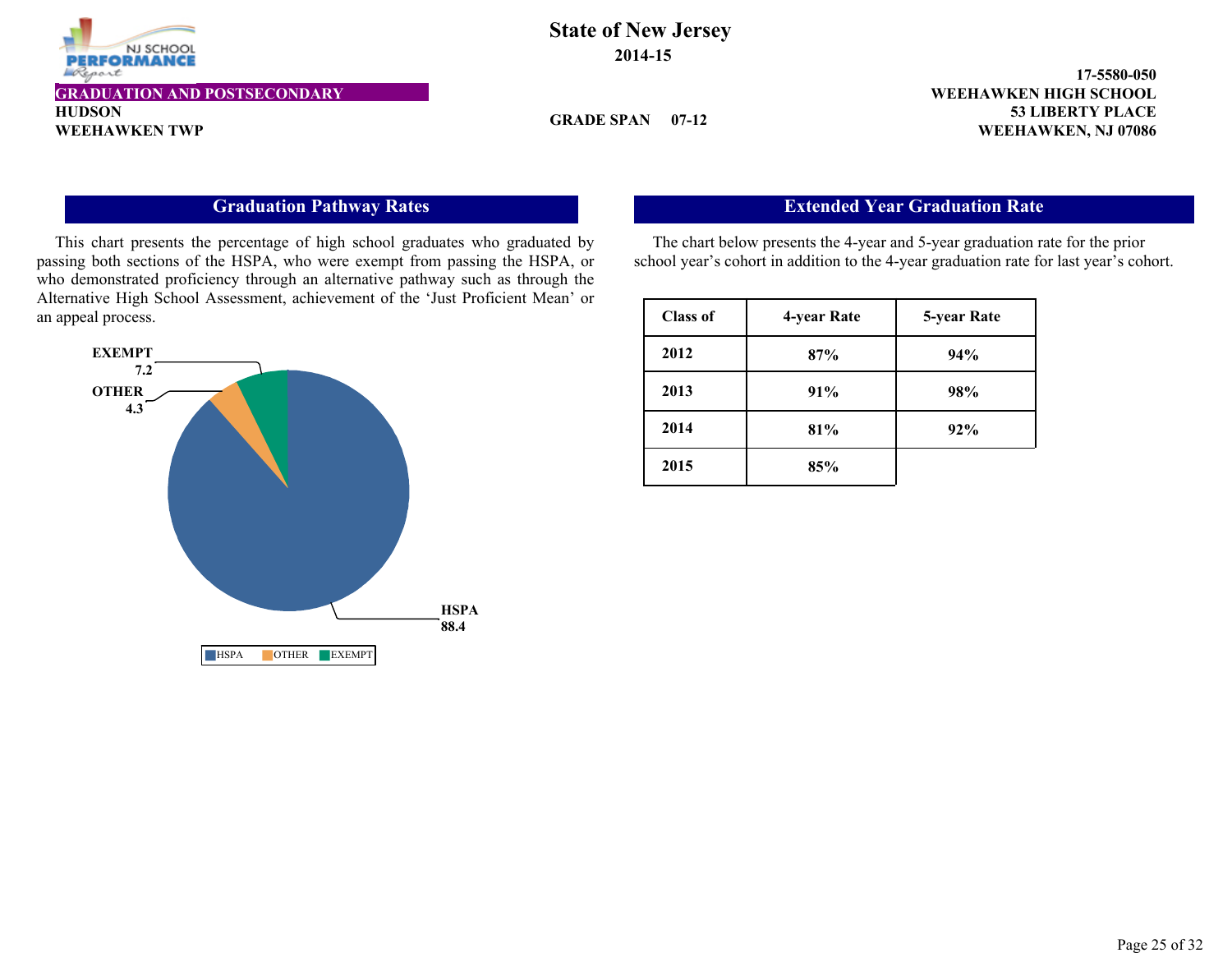

#### **GRADUATION AND POSTSECONDARY WEEHAWKEN HIGH SCHOOL**

**HUDSON**

### **State of New Jersey 2014-15**

**GRADE SPAN 07-12**

**53 LIBERTY PLACE 17-5580-050 WEEHAWKEN TWP WEEHAWKEN, NJ 07086** 

#### **Postsecondary Enrollment Rates**

This chart presents the enrollment rates of this school's high school graduates, 16-months after high school graduation. The data is from the National Student Clearinghouse which reports that it collects student-level enrollment data from 95% of Institutions of Higher Education nationwide.

 The last columns indicate, for the schoolwide total and each subgroup, the percentage of postsecondary enrollees that were enrolled in either a 2 year or a 4 year institution.

|                                            | Percent<br><b>Enrolled</b> | Percent in<br>2 Year | <b>Percent</b> in<br>4 Year |
|--------------------------------------------|----------------------------|----------------------|-----------------------------|
| <b>Statewide</b>                           | 78.5%                      | 34.3%                | 64.7%                       |
| Schoolwide                                 | 67%                        | 31.7%                | 68.3%                       |
| White                                      |                            |                      |                             |
| African American                           |                            |                      |                             |
| Hispanic                                   | 67.6%                      | 34.8%                | 65.2%                       |
| Asian                                      |                            |                      |                             |
| American Indian                            |                            |                      |                             |
| Native Hawaiian                            |                            |                      |                             |
| Two or More Races                          |                            |                      |                             |
| <b>Students with Disability</b>            |                            |                      |                             |
| <b>English Language Learners</b>           |                            |                      |                             |
| <b>Economically Disadvantaged Students</b> | 66.7%                      | 37.5%                | 62.5%                       |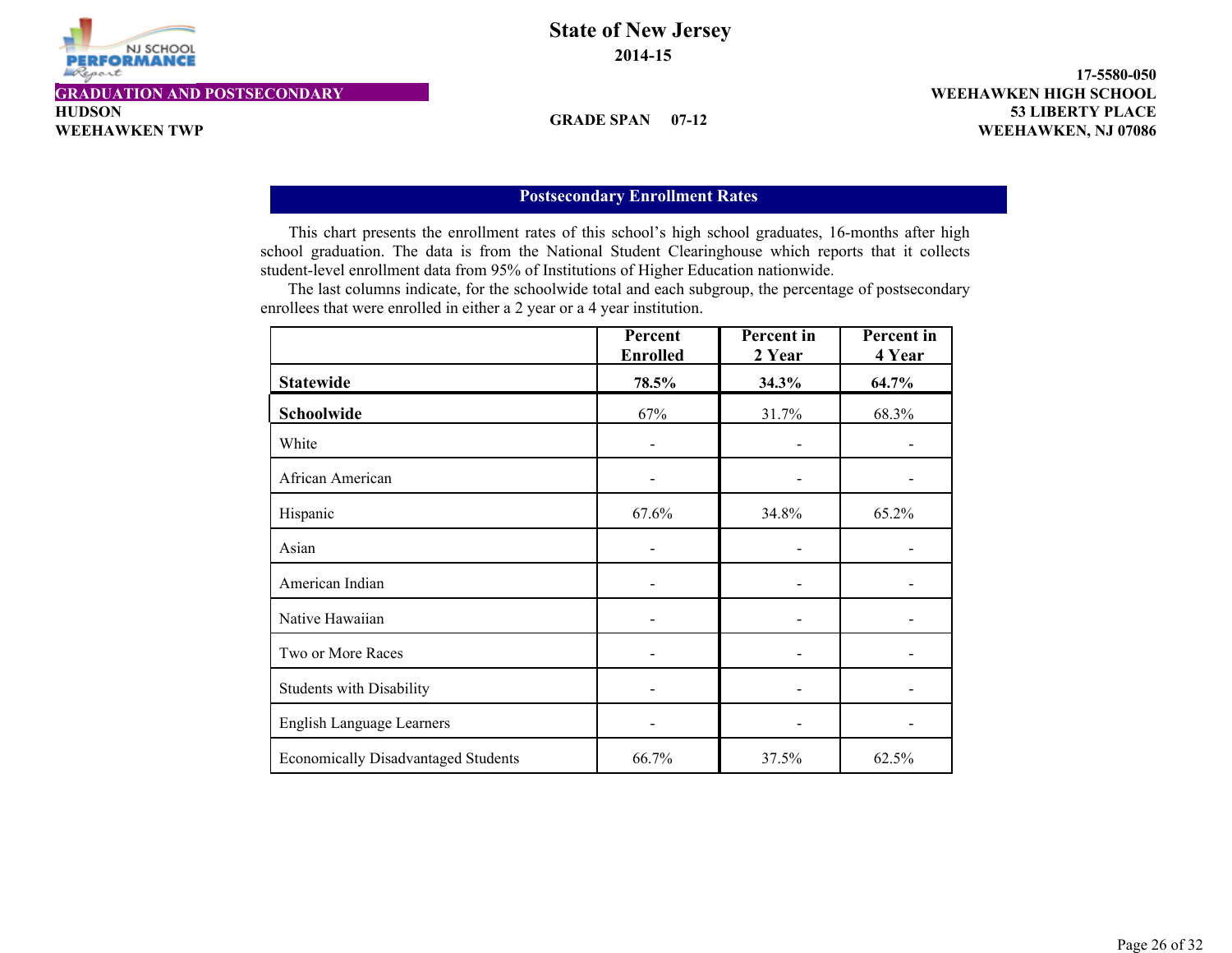

#### **HUDSON WITHIN SCHOOL ACHIEVEMENT GAP**

#### **53 LIBERTY PLACE 17-5580-050 WEEHAWKEN TWP WEEHAWKEN, NJ 07086 WEEHAWKEN HIGH SCHOOL**

#### **GRADE SPAN 07-12**

 This section of the performance report presents data about the achievement gap that exists within a school - as measured by the difference between the students' scale scores at the 25th and 75th percentile in the school, the Interquartile Range (IQR). Taken together with an understanding of the overall and average achievement levels in the school, the IQR furthers an understanding of the range of student outcomes that exist in a school. A school gap smaller than the state gap indicates that the school's range of student outcomes is narrower than the state's while a school gap broader than the state gap indicates that the school's range of student outcomes is larger than the state's.

**Grade Level - 07 Grade Level -** 

#### **PARCC Language Arts 25th %ile vs 75th%ile PARCC MATH 25th %ile vs 75th%ile**

This table presents the scale scores associated with students at the bottom (0th percentile), the 25th percentile, the 50th percentile, the 75th percentile and the top (99th percentile) of school's distribution.

| Percentile       | <b>School Scale Score</b> | <b>State Scale Score</b> | Percentile       | <b>School Scale Score</b> | <b>State Scale Score</b> |
|------------------|---------------------------|--------------------------|------------------|---------------------------|--------------------------|
| 99th             | 810                       | 850                      | 99th             | 786                       |                          |
| 75th             | 769                       | 776                      | 75th             | 754                       |                          |
| <b>50th</b>      | 738                       | 751                      | <b>50th</b>      | 734                       |                          |
| 25 <sub>th</sub> | 711                       | 724                      | 25 <sub>th</sub> | 715                       |                          |
| <b>Oth</b>       | 666                       | 650                      | 0th              | 689                       |                          |

|                  | <b>School</b> | Scale Score Gap - Scale Score Gap -  <br><b>State</b> |
|------------------|---------------|-------------------------------------------------------|
| 25th vs 75th Gap | 58            |                                                       |

#### **Grade Level - 07**

| cale Score | Percentile       | <b>School Scale Score</b> | <b>State Scale Score</b> |
|------------|------------------|---------------------------|--------------------------|
| 850        | 99th             | 786                       | 850                      |
| 776        | 75 <sub>th</sub> | 754                       | 759                      |
| 751        | <b>50th</b>      | 734                       | 740                      |
| 724        | 25 <sub>th</sub> | 715                       | 720                      |
| 650        | 0th              | 689                       | 650                      |

| hool | eore Gap - Scale Score Gap -<br><b>State</b> |                  | School | Scale Score Gap - Scale Score Gap -<br><b>State</b> |
|------|----------------------------------------------|------------------|--------|-----------------------------------------------------|
| 58   | ◡▵                                           | 25th vs 75th Gap | 39     | 39                                                  |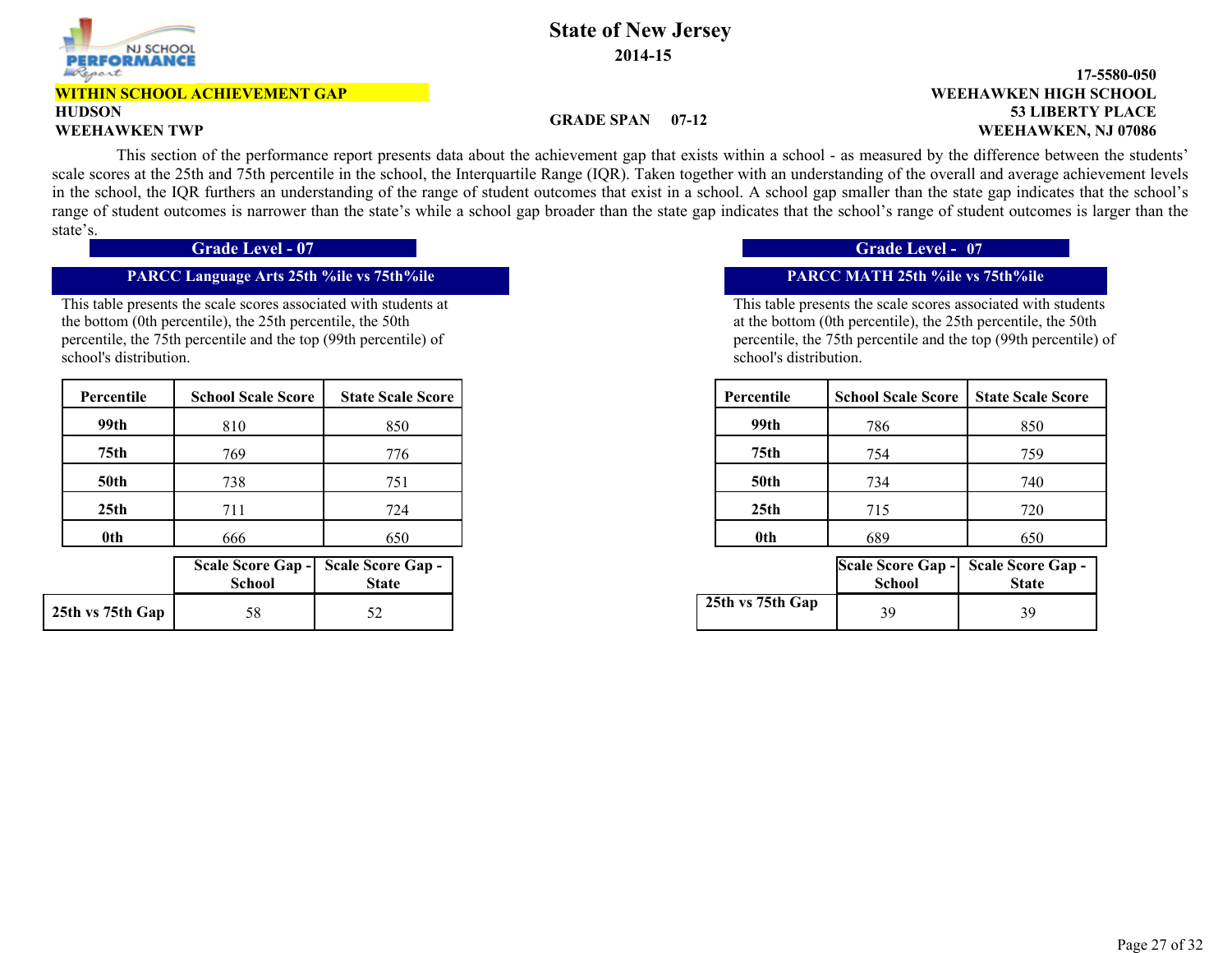

## **HUDSON**

**Grade Level - 08 Grade Level -** 

#### **PARCC Language Arts 25th %ile vs 75th%ile PARCC MATH 25th %ile vs 75th%ile**

This table presents the scale scores associated with students at the bottom (0th percentile), the 25th percentile, the 50th percentile, the 75th percentile and the top (99th percentile) of school's distribution.

| Percentile       | <b>School Scale Score</b> | <b>State Scale Score</b> | Percentile       | <b>School Scale Score</b> | <b>State Scale Score</b> |
|------------------|---------------------------|--------------------------|------------------|---------------------------|--------------------------|
| 99th             | 797                       | 850                      | 99th             | 781                       | 850                      |
| 75 <sub>th</sub> | 758                       | 777                      | 75th             | 749                       | 748                      |
| <b>50th</b>      | 732                       | 751                      | <b>50th</b>      | 723                       | 726                      |
| 25 <sub>th</sub> | 711                       | 723                      | 25 <sub>th</sub> | 700                       | 704                      |
| <b>Oth</b>       | 650                       | 650                      | 0th              | 650                       | 650                      |

|                  | <b>School</b> | Scale Score Gap - Scale Score Gap -<br>State |
|------------------|---------------|----------------------------------------------|
| 25th vs 75th Gap |               | 54                                           |
|                  | .             |                                              |

#### **Grade Level - 09**

#### **PARCC English Language Arts/Literacy 25th %ile vs 75th%ile PARCC ALG-1 25th %ile vs 75th%ile**

This table presents the scale scores associated with students at the bottom (0th percentile), the 25th percentile, the 50th percentile, the 75th percentile and the top (99th percentile) of school's distribution.

| Percentile       | <b>School Scale Score</b> | <b>State Scale Score</b> | Percentile       | <b>School Scale Score</b> |
|------------------|---------------------------|--------------------------|------------------|---------------------------|
| 99th             | 779                       | 850                      | 99th             | 779                       |
| 75 <sub>th</sub> | 737                       | 766                      | 75th             | 750                       |
|                  | 713                       | 739                      | <b>50th</b>      | 719                       |
| 25th             | 690                       | 710                      | 25 <sub>th</sub> | 698                       |
| 0th              | 650                       | 650                      | 0th              | 672                       |

|                  | <b>School</b> | Scale Score Gap - Scale Score Gap -<br><b>State</b> |
|------------------|---------------|-----------------------------------------------------|
| 25th vs 75th Gap |               | .56                                                 |

### **State of New Jersey 2014-15**

**GRADE SPAN 07-12**

**53 LIBERTY PLACE 17-5580-050 WEEHAWKEN TWP WEEHAWKEN, NJ 07086 WEEHAWKEN HIGH SCHOOL**

Grade Level - 08

This table presents the scale scores associated with students at the bottom (0th percentile), the 25th percentile, the 50th percentile, the 75th percentile and the top (99th percentile) of school's distribution.

| cale Score | Percentile       | <b>School Scale Score</b> | <b>State Scale Score</b> |
|------------|------------------|---------------------------|--------------------------|
| 850        | 99th             | 781                       | 850                      |
| 777        | 75th             | 749                       | 748                      |
| 751        | <b>50th</b>      | 723                       | 726                      |
| 723        | 25 <sub>th</sub> | 700                       | 704                      |
| 650        | 0th              | 650                       | 650                      |

| hool | core Gap -   Scale Score Gap -  <br><b>State</b> |                  | Scale Score Gap - Scale Score Gap -<br>School | <b>State</b> |
|------|--------------------------------------------------|------------------|-----------------------------------------------|--------------|
|      |                                                  | 25th vs 75th Gap | 49                                            | 44           |

| cale Score | Percentile       | <b>School Scale Score</b> | <b>State Scale Score</b> |
|------------|------------------|---------------------------|--------------------------|
| 850        | 99th             | 779                       | 821                      |
| 766        | 75th             | 750                       | 762                      |
| 739        | <b>50th</b>      | 719                       | 735                      |
| 710        | 25 <sub>th</sub> | 698                       | 711                      |
| 650        | 0th              | 672                       | 650                      |

| hool | eore Gap -   Scale Score Gap -<br><b>State</b> |                  | School | Scale Score Gap - Scale Score Gap -<br><b>State</b> |
|------|------------------------------------------------|------------------|--------|-----------------------------------------------------|
|      | 56                                             | 25th vs 75th Gap |        |                                                     |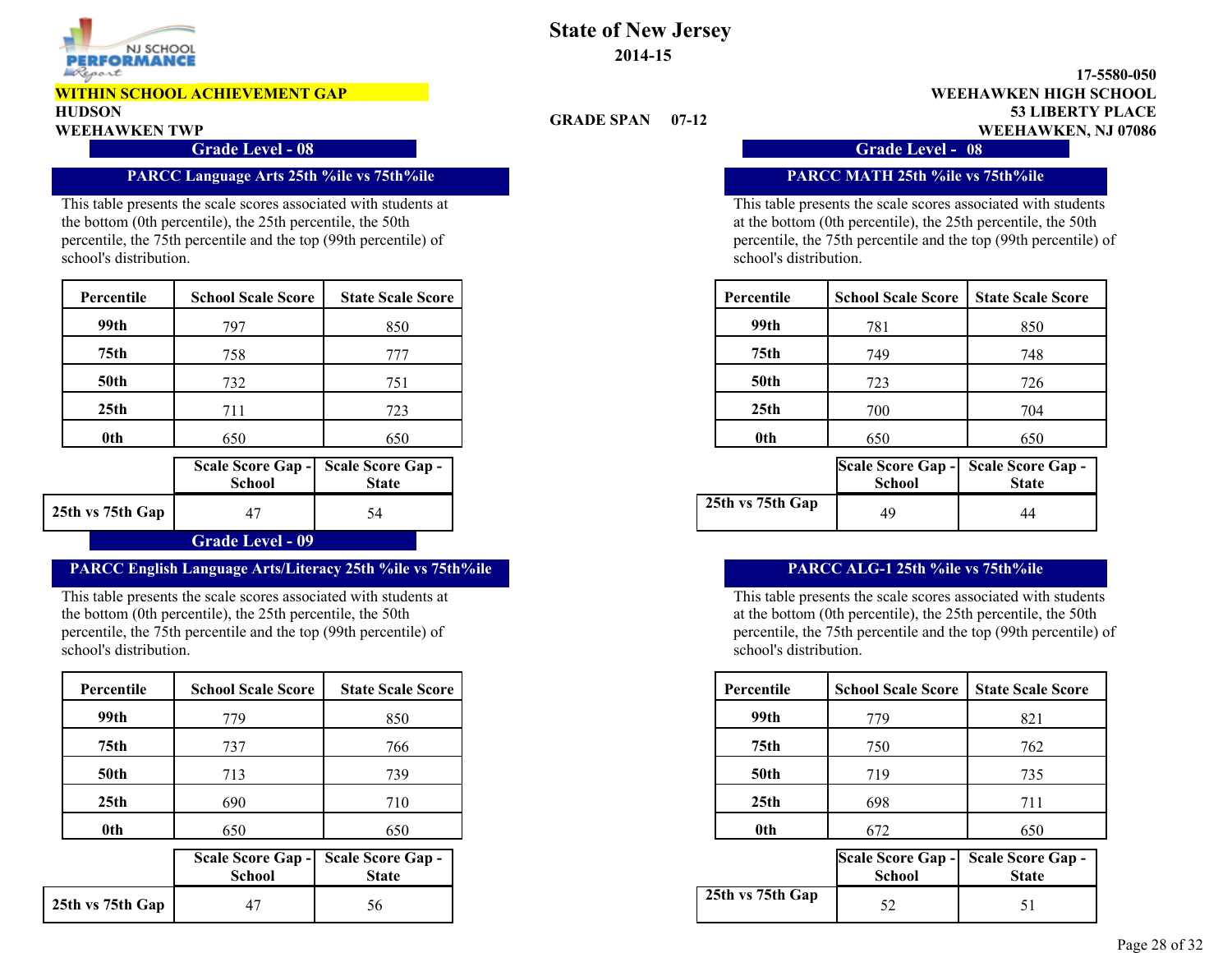

## **HUDSON**

**Grade Level - 10**

#### **PARCC English Language Arts/Literacy 25th %ile vs 75th%ile PARCC GEO 25th %ile vs 75th%ile**

This table presents the scale scores associated with students at the bottom (0th percentile), the 25th percentile, the 50th percentile, the 75th percentile and the top (99th percentile) of school's distribution.

| Percentile       | <b>School Scale Score</b> | <b>State Scale Score</b> | Percentile       | <b>School Scale Score</b> | <b>State Scale Score</b> |
|------------------|---------------------------|--------------------------|------------------|---------------------------|--------------------------|
| 99th             | 850                       | 850                      | 99th             | N/A                       | 793                      |
| 75 <sub>th</sub> | 760                       | 766                      | 75th             | N/A                       | 747                      |
| <b>50th</b>      | 710                       | 733                      | <b>50th</b>      | N/A                       | 726                      |
| 25 <sub>th</sub> | 691                       | 699                      | 25 <sub>th</sub> | N/A                       | 710                      |
| <b>Oth</b>       | 650                       | 650                      | 0th              | N/A                       | 650                      |

|                       | <b>School</b> | Scale Score Gap - Scale Score Gap -<br><b>State</b> |  |  |
|-----------------------|---------------|-----------------------------------------------------|--|--|
| 25th vs 75th Gap      | 69            |                                                     |  |  |
| المنحم المتلم المحمدا |               |                                                     |  |  |

#### **Grade Level - 11**

#### **PARCC English Language Arts/Literacy 25th %ile vs 75th%ile PARCC ALG-2 25th %ile vs 75th%ile**

This table presents the scale scores associated with students at the bottom (0th percentile), the 25th percentile, the 50th percentile, the 75th percentile and the top (99th percentile) of school's distribution.

| Percentile | <b>School Scale Score</b> | <b>State Scale Score</b> | Percentile       |  | <b>School Scale Score</b> | <b>State Scale Score</b> |
|------------|---------------------------|--------------------------|------------------|--|---------------------------|--------------------------|
| 99th       | 820                       | 850                      | 99th             |  | 788                       |                          |
| 75th       | 773                       | 768                      | 75th             |  | 739                       |                          |
|            | 756                       | 740                      | <b>50th</b>      |  | 719                       |                          |
| 25th       | 726                       | 711                      | 25 <sub>th</sub> |  | 701                       |                          |
| 0th        | 658                       | 650                      | 0th              |  | 650                       |                          |

|                  | <b>School</b> | Scale Score Gap - Scale Score Gap -<br><b>State</b> |
|------------------|---------------|-----------------------------------------------------|
| 25th vs 75th Gap |               | 57                                                  |

### **State of New Jersey 2014-15**

#### **53 LIBERTY PLACE 17-5580-050 WEEHAWKEN TWP WEEHAWKEN, NJ 07086 WEEHAWKEN HIGH SCHOOL**

#### **GRADE SPAN 07-12**

This table presents the scale scores associated with students at the bottom (0th percentile), the 25th percentile, the 50th percentile, the 75th percentile and the top (99th percentile) of school's distribution.

| cale Score | Percentile       | <b>School Scale Score</b> | <b>State Scale Score</b> |
|------------|------------------|---------------------------|--------------------------|
| 850        | 99th             | N/A                       | 793                      |
| 766        | 75 <sub>th</sub> | N/A                       | 747                      |
| 733        | <b>50th</b>      | N/A                       | 726                      |
| 699        | 25th             | N/A                       | 710                      |
| 650        | 0th              | N/A                       | 650                      |

| hool | core Gap -   Scale Score Gap -  <br><b>State</b> |                  | School | Scale Score Gap - Scale Score Gap -<br><b>State</b> |
|------|--------------------------------------------------|------------------|--------|-----------------------------------------------------|
| 69   |                                                  | 25th vs 75th Gap | N/A    | ັ                                                   |

| cale Score | Percentile       | <b>School Scale Score</b> | <b>State Scale Score</b> |
|------------|------------------|---------------------------|--------------------------|
| 850        | 99th             | 788                       | 813                      |
| 768        | 75th             | 739                       | 748                      |
| 740        | <b>50th</b>      | 719                       | 718                      |
| 711        | 25 <sub>th</sub> | 701                       | 692                      |
| 650        | 0th              | 650                       | 650                      |

| hool | eore Gap -   Scale Score Gap -<br><b>State</b> |                  | School | Scale Score Gap - Scale Score Gap -<br><b>State</b> |
|------|------------------------------------------------|------------------|--------|-----------------------------------------------------|
|      |                                                | 25th vs 75th Gap | 38     | 56                                                  |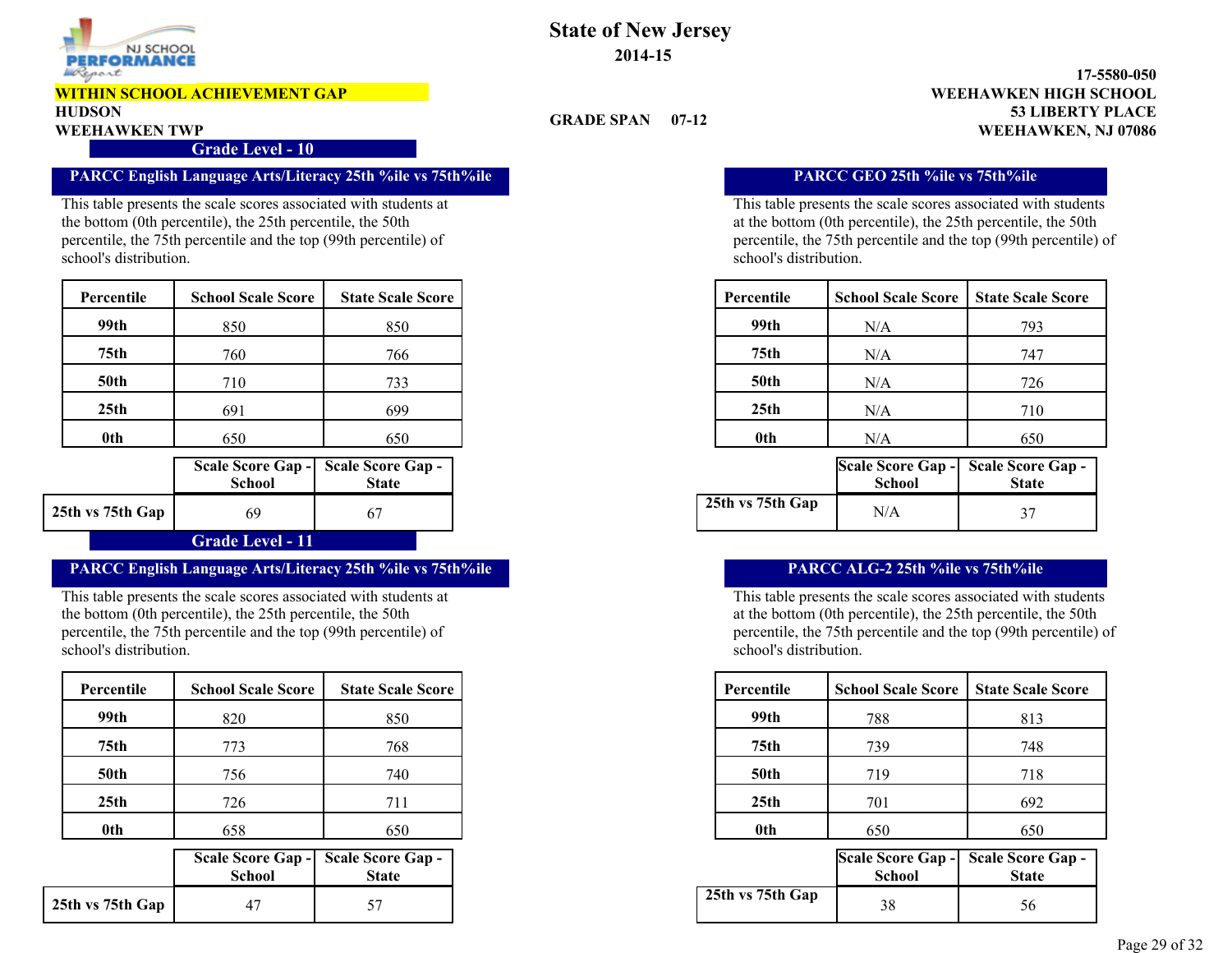

**HUDSON**

### **State of New Jersey 2014-15**

#### **53 LIBERTY PLACE 17-5580-050 WEEHAWKEN TWP WEEHAWKEN, NJ 07086 WEEHAWKEN HIGH SCHOOL**

#### **GRADE SPAN 07-12**

This table presents the amount of time that a typical student is engaged in instructional activities under the supervision of a certified teacher.

| 2014-15            | School          |
|--------------------|-----------------|
| <b>Full Time</b>   | 6 Hrs. 17 Mins. |
| <b>Shared Time</b> | 3 Hrs. 12 Mins. |

This table presents the number of students who were expelled from the school and district during the school year.

|         | <b>School</b> |
|---------|---------------|
| 2014-15 |               |

#### **Student to Staff Ratio**

This table presents the count of students per faculty member or administrator in the school. All staff are counted in full-time equivalents.

| 2014-15               | <b>School</b> |
|-----------------------|---------------|
| <b>Faculty</b>        | 12            |
| <b>Administrators</b> | 130           |

### **Length of School Day Instructional Time**

This table presents the amount of time a school is in session for a typical student on a normal school day.

|         | <b>School</b>   |
|---------|-----------------|
| 2014-15 | 6 Hrs. 47 Mins. |

## **Student Suspension Rate Student Expulsions**

This table presents the percentage of students who were suspended one or more times during the school year.

|         | <b>School</b> |
|---------|---------------|
| 2014-15 | $6.5\%$       |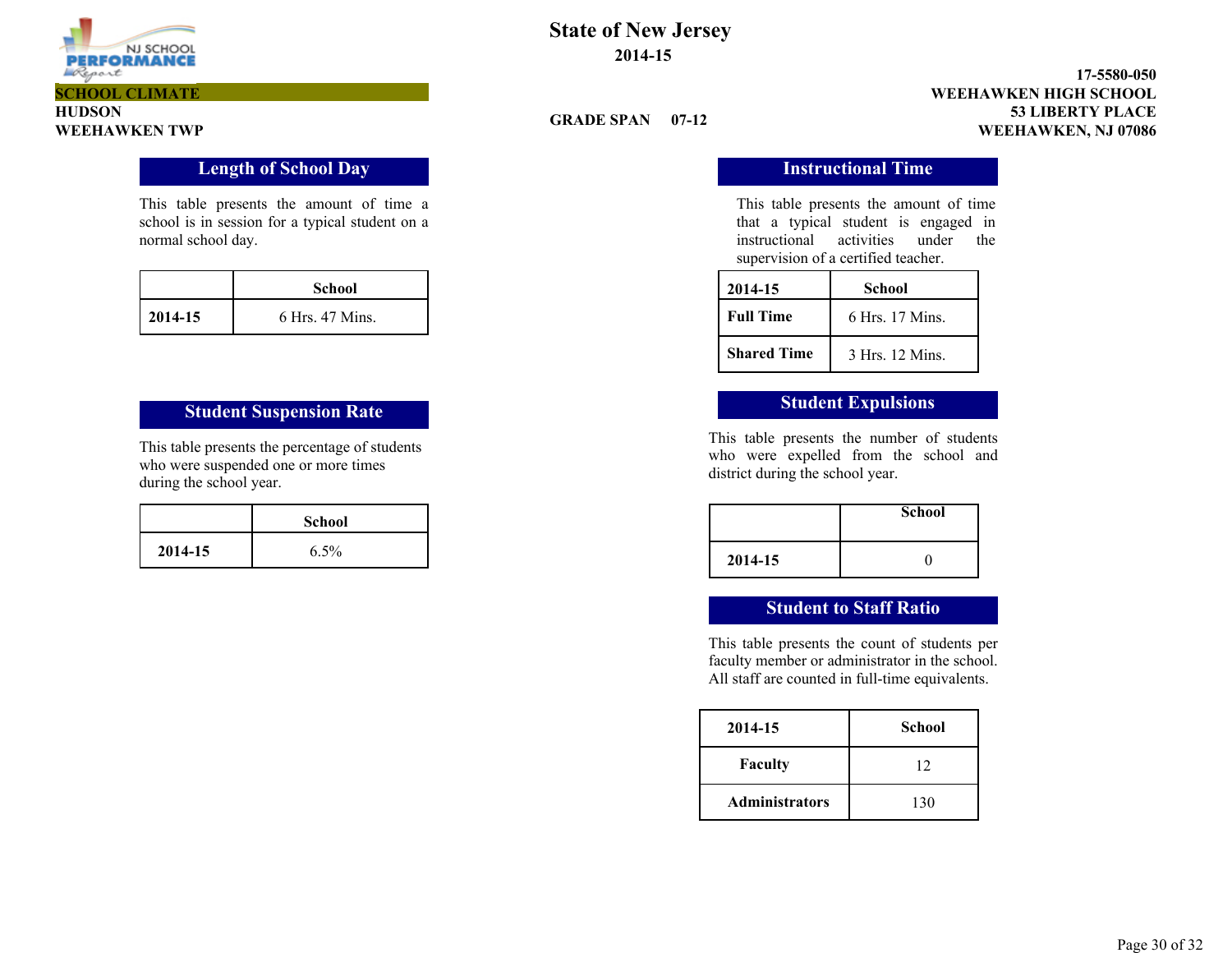

**HUDSON**

**53 LIBERTY PLACE 17-5580-050** WEEHAWKEN TWP **WEEHAWKEN, NJ 07086 SCHOOL PEER GROUP WEEHAWKEN HIGH SCHOOL**

**GRADE SPAN 07-12**

This table presents the list of peer schools in alphabetical order by county name that was created specifically for this school (highlighted in yellow). Peer schools are drawn from across the state and represent schools that have similar grade configurations and that are educating students of similar demographic characteristics, as measured by enrollment in Free/Reduced Lunch Programs, Limited English Proficiency or Special Education Programs.

| <b>COUNTY NAME</b><br><b>DISTRICT NAME</b> | <b>SCHOOL NAME</b>                                                                                                             |                                                                                                                                                                                                                 |                                                                                                                            | <b>ECONOMICALLY</b><br>DISADVANTAGED                                             | <b>ENGLISH</b><br><b>LANGUAGE</b>         | <b>SPECIAL</b><br><b>EDUCATIO</b>                      |
|--------------------------------------------|--------------------------------------------------------------------------------------------------------------------------------|-----------------------------------------------------------------------------------------------------------------------------------------------------------------------------------------------------------------|----------------------------------------------------------------------------------------------------------------------------|----------------------------------------------------------------------------------|-------------------------------------------|--------------------------------------------------------|
|                                            |                                                                                                                                |                                                                                                                                                                                                                 |                                                                                                                            |                                                                                  |                                           | 18.6%                                                  |
|                                            |                                                                                                                                |                                                                                                                                                                                                                 |                                                                                                                            |                                                                                  |                                           | 17.2%                                                  |
|                                            |                                                                                                                                |                                                                                                                                                                                                                 |                                                                                                                            |                                                                                  |                                           | 11.8%                                                  |
|                                            |                                                                                                                                |                                                                                                                                                                                                                 |                                                                                                                            |                                                                                  |                                           | 15.9%                                                  |
|                                            |                                                                                                                                |                                                                                                                                                                                                                 |                                                                                                                            |                                                                                  |                                           | 13.4%                                                  |
| RIDGEFIELD PARK TWP                        | RIDGEFIELD PARK JR SR HIGH                                                                                                     | 03-4380-050                                                                                                                                                                                                     | $07-12$                                                                                                                    | 39.6%                                                                            | 3.3%                                      | 11.7%                                                  |
| BURLINGTON MAPLE SHADE TWP                 | <b>SCHOOL</b><br><b>MAPLE SHADE HIGH SCHOOL</b>                                                                                | 05-3010-030                                                                                                                                                                                                     | $07-12$                                                                                                                    | 43.8%                                                                            | 2.6%                                      | 20.9%                                                  |
| <b>COLLINGSWOOD BORO</b>                   | <b>COLLINGSWOOD HIGH SCHOOL</b>                                                                                                | 07-0940-030                                                                                                                                                                                                     | $09-12$                                                                                                                    | 46.8%                                                                            | 2.9%                                      | 16.6%                                                  |
| LINDENWOLD BORO                            | LINDENWOLD HIGH SCHOOL                                                                                                         | 07-2670-005                                                                                                                                                                                                     | $09-12$                                                                                                                    | 66.2%                                                                            | 7.9%                                      | 12.7%                                                  |
| STERLING HIGH SCHOOL DIST                  | <b>STERLING HIGH SCHOOL</b>                                                                                                    | 07-5035-050                                                                                                                                                                                                     | $09-12$                                                                                                                    | 31.4%                                                                            | 0.3%                                      | 17.9%                                                  |
| <b>BELLEVILLE TOWN</b>                     | <b>BELLEVILLE HIGH SCHOOL</b>                                                                                                  | 13-0250-020                                                                                                                                                                                                     | $09-12$                                                                                                                    | 53.5%                                                                            | 5.7%                                      | 11.8%                                                  |
| WEST ORANGE TOWN                           | WEST ORANGE HIGH SCHOOL                                                                                                        | 13-5680-050                                                                                                                                                                                                     | $09-12$                                                                                                                    | 48%                                                                              | 4.6%                                      | 18.4%                                                  |
| GLOUCESTER MONROE TWP                      | WILLIAMSTOWN HIGH SCHOOL                                                                                                       | 15-3280-050                                                                                                                                                                                                     | $09-12$                                                                                                                    | 30.5%                                                                            | 0.5%                                      | 16%                                                    |
| <b>KEARNY TOWN</b>                         | <b>KEARNY HIGH SCHOOL</b>                                                                                                      | 17-2410-050                                                                                                                                                                                                     | $09-12$                                                                                                                    | 50.1%                                                                            | $5\%$                                     | 14%                                                    |
| <b>WEEHAWKEN TWP</b>                       | <b>WEEHAWKEN HIGH SCHOOL</b>                                                                                                   | 17-5580-050                                                                                                                                                                                                     | $07 - 12$                                                                                                                  | 59.4%                                                                            | 6.2%                                      | 12.9%                                                  |
| <b>HAMILTON TWP</b>                        | <b>HAMILTON WEST-WATSON</b>                                                                                                    | 21-1950-060                                                                                                                                                                                                     | $09-12$                                                                                                                    | 41.8%                                                                            | 2.7%                                      | 14.4%                                                  |
| <b>DUNELLEN BORO</b>                       | <b>DUNELLEN HIGH SCHOOL</b>                                                                                                    | 23-1140-040                                                                                                                                                                                                     | $09-12$                                                                                                                    | 44.3%                                                                            | 2.7%                                      | 8.7%                                                   |
| <b>EDISON TWP</b>                          | <b>EDISON HIGH SCHOOL</b>                                                                                                      | 23-1290-050                                                                                                                                                                                                     | $09-12$                                                                                                                    | 34.6%                                                                            | 1.8%                                      | 13%                                                    |
| NORTH BRUNSWICK TWP                        | <b>NORTH BRUNSWICK TOWNSHIP</b>                                                                                                | 23-3620-040                                                                                                                                                                                                     | $09-12$                                                                                                                    | 39.5%                                                                            | 2.6%                                      | 12%                                                    |
| <b>SAYREVILLE BORO</b>                     |                                                                                                                                |                                                                                                                                                                                                                 | $09-12$                                                                                                                    | 37.6%                                                                            | 1.4%                                      | 13.6%                                                  |
| <b>SOUTH RIVER BORO</b>                    | <b>SOUTH RIVER HIGH SCHOOL</b>                                                                                                 | 23-4920-050                                                                                                                                                                                                     | $09-12$                                                                                                                    | 39.4%                                                                            | 3%                                        | 12.9%                                                  |
| <b>WOODBRIDGE TWP</b>                      | JOHN F. KENNEDY HIGH SCHOOL                                                                                                    | 23-5850-040                                                                                                                                                                                                     | $09-12$                                                                                                                    | 40.3%                                                                            | 3%                                        | 9.4%                                                   |
| <b>WOODBRIDGE TWP</b>                      | <b>WOODBRIDGE HIGH SCHOOL</b>                                                                                                  | 23-5850-050                                                                                                                                                                                                     | $09-12$                                                                                                                    | 42%                                                                              | 2.1%                                      | 12.1%                                                  |
| <b>BARNEGAT TWP</b>                        | <b>BARNEGAT HIGH SCHOOL</b>                                                                                                    | 29-0185-030                                                                                                                                                                                                     | $09-12$                                                                                                                    | 33.1%                                                                            | 0.9%                                      | 13.3%                                                  |
|                                            | <b>GREATER EGG HARBOR REG</b><br><b>HAMMONTON TOWN</b><br><b>BERGENFIELD BORO</b><br><b>BOGOTA BORO</b><br><b>ELMWOOD PARK</b> | <b>OAKCREST HIGH SCHOOL</b><br><b>HAMMONTON HIGH SCHOOL</b><br><b>BERGENFIELD HIGH SCHOOL</b><br><b>BOGOTA JR./SR. HIGH SCHOOL</b><br><b>MEMORIAL SENIOR HIGH SCHOOL</b><br><b>HIGH SCHOOL</b><br><b>SCHOOL</b> | 01-1790-050<br>01-1960-050<br>03-0300-020<br>03-0440-020<br>03-1345-050<br><b>SAYREVILLE WAR MEMORIAL HIGH 23-4660-050</b> | <b>CDS CODE GRADESPAN</b><br>$09-12$<br>$09-12$<br>$09-12$<br>$07-12$<br>$09-12$ | 51.1%<br>32.3%<br>33.8%<br>48.5%<br>46.2% | <b>LEARNER</b><br>3.5%<br>1.7%<br>1.5%<br>4.2%<br>2.8% |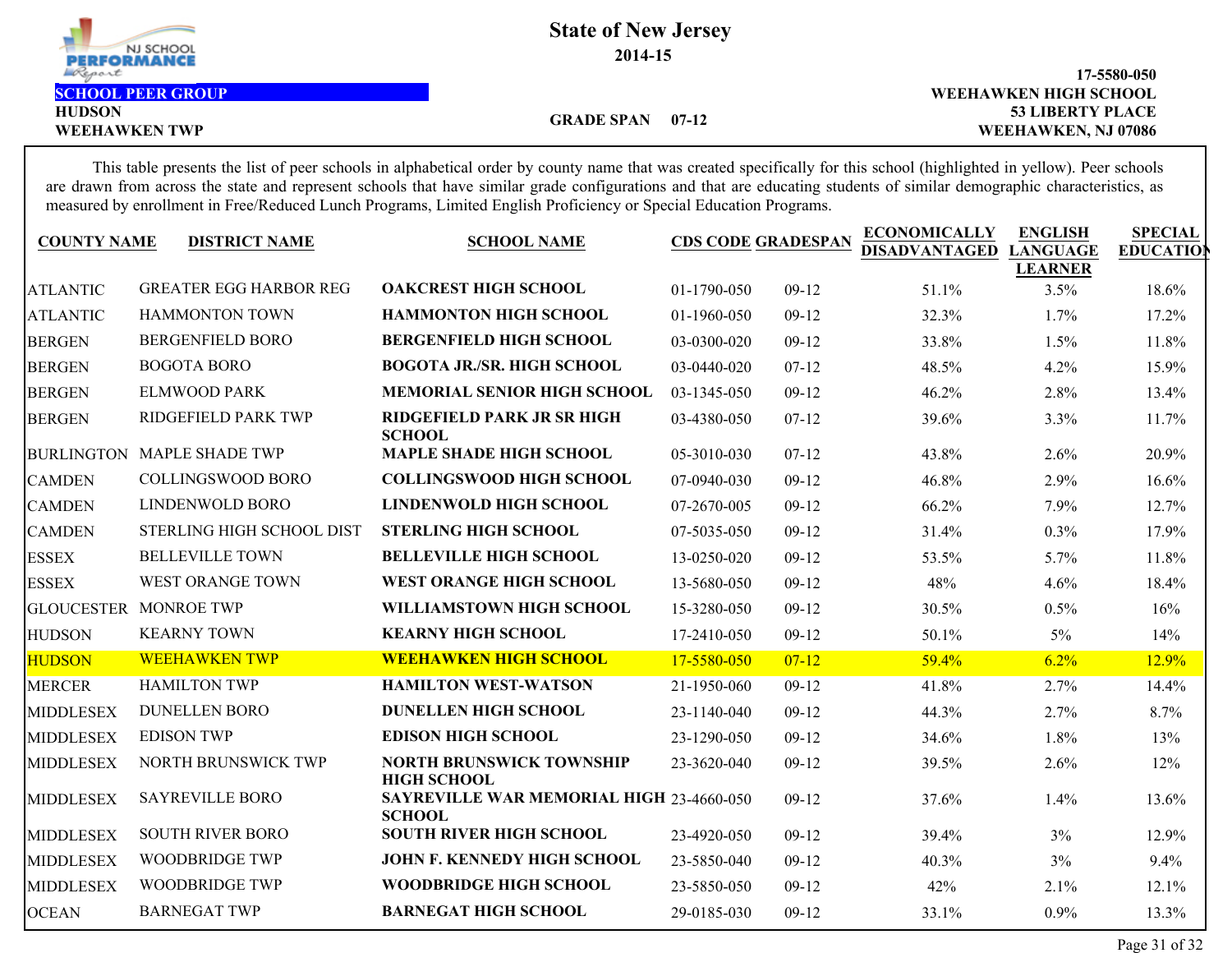| NJ SCHOOL<br><b>PERFORMANCE</b> |                          |                                          | <b>State of New Jersey</b><br>2014-15 |         |          |                                                         |             |
|---------------------------------|--------------------------|------------------------------------------|---------------------------------------|---------|----------|---------------------------------------------------------|-------------|
| Report<br><b>HUDSON</b>         | <b>SCHOOL PEER GROUP</b> |                                          |                                       |         |          | <b>WEEHAWKEN HIGH SCHOOL</b><br><b>53 LIBERTY PLACE</b> | 17-5580-050 |
|                                 | <b>WEEHAWKEN TWP</b>     | <b>GRADE SPAN</b>                        | $07-12$                               |         |          | WEEHAWKEN, NJ 07086                                     |             |
| OCEAN                           | <b>BRICK TWP</b>         | <b>BRICK TOWNSHIP HIGH SCHOOL</b>        | 29-0530-020                           | $09-12$ | $30.5\%$ | 1.8%                                                    | 17.3%       |
| OCEAN                           | PINELANDS REGIONAL       | PINELANDS REGIONAL HIGH<br><b>SCHOOL</b> | 29-4105-050                           | $10-12$ | 36%      | $1.1\%$                                                 | 13.6%       |
| PASSAIC                         | <b>CLIFTON CITY</b>      | <b>CLIFTON HIGH SCHOOL</b>               | 31-0900-030                           | $09-12$ | 55.8%    | 4.9%                                                    | 12%         |
| SOMERSET                        | BOUND BROOK BORO         | <b>BOUND BROOK HIGH SCHOOL</b>           | 35-0490-020                           | $09-12$ | 63.3%    | $7.1\%$                                                 | 13.1%       |
| SOMERSET                        | <b>MANVILLE BORO</b>     | <b>MANVILLE HIGH SCHOOL</b>              | 35-3000-050                           | $09-12$ | 46%      | 3.7%                                                    | 17.7%       |
| <b>UNION</b>                    | UNION TWP                | <b>UNION SENIOR HIGH</b>                 | 39-5290-050                           | $09-12$ | 39.7%    | 2.6%                                                    | 13.4%       |
| WARREN                          | PHILLIPSBURG TOWN        | PHILLIPSBURG HIGH SCHOOL                 | 41-4100-050                           | $09-12$ | 31.4%    | $0.5\%$                                                 | 13.4%       |
|                                 |                          |                                          |                                       |         |          |                                                         |             |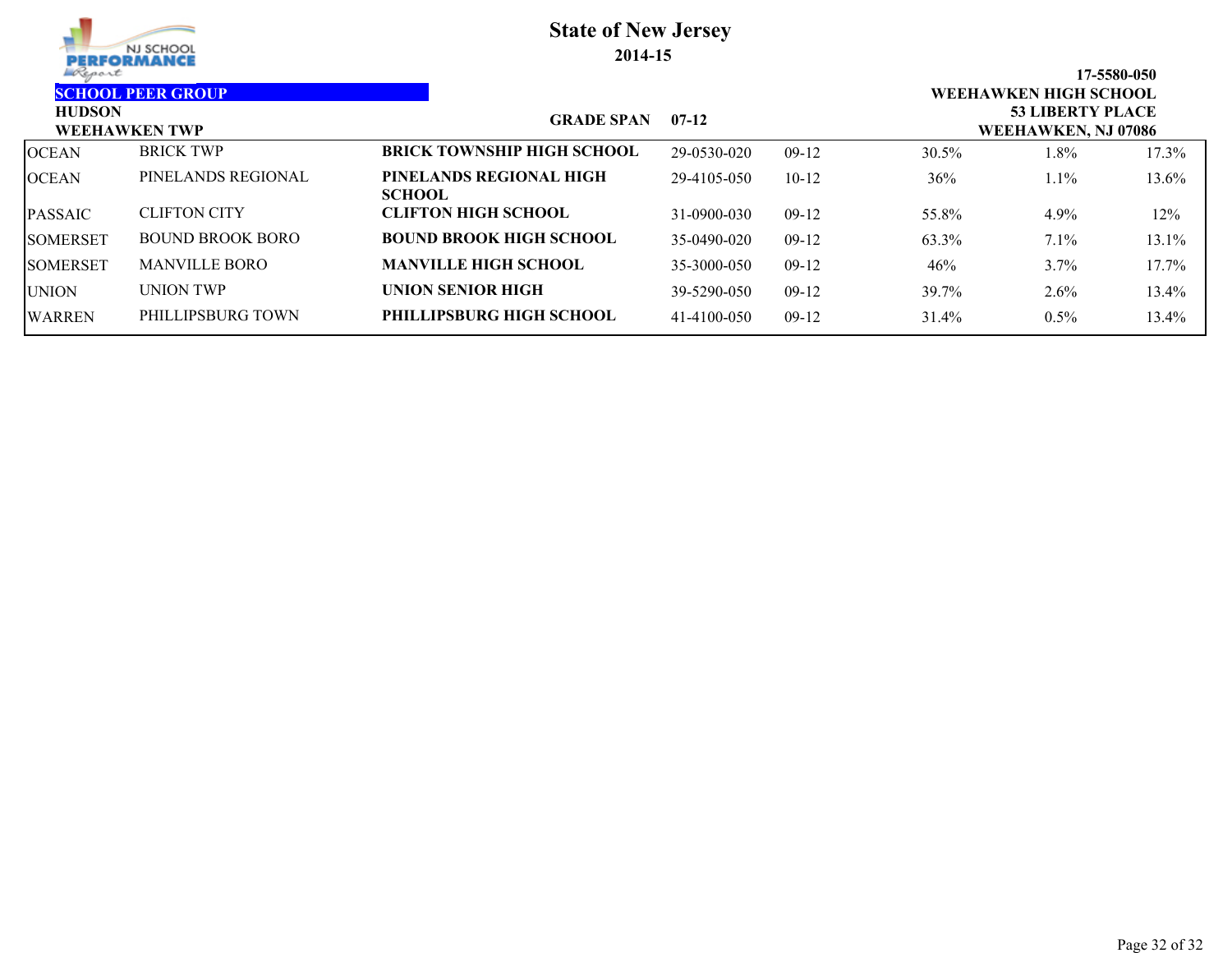

#### **DEMOGRAPHIC INFORMATION**

# **HUDSON**

#### **Enrollment by Grade**

This graph presents the count of students who were 'on roll' by grade in October of each school year.



Note: "UG" represents the count of students who are 'on roll' in this school but who are educated in ungraded classrooms, meaning that the classrooms may contain students from multiple grade

| 406<br>419                  |
|-----------------------------|
|                             |
|                             |
| 425                         |
| <b>Enrollment by Gender</b> |

This graph presents the count of students by gender who were 'on roll' in October of each school year.



|         | Male | Female |
|---------|------|--------|
| 2012-13 | 204  | 202    |
| 2013-14 | 205  | 214    |
| 2014-15 | 195  | 230    |

### **State of New Jersey 2014-15**

**GRADE SPAN** 

#### **2700 PALISADE AVE DANIEL WEBSTER SCHOOL 17-5580-070 WEEHAWKEN TWP WEEHAWKEN TWP WEEHAWKEN, NJ 07086 DANIEL WEBSTER SCHOOL**

#### **Enrollment by Ethnic/Racial Subgroup**

subgroup defined by the No Child Left Behind Act of 2001<br>Two or This graph presents the percentages of enrollment for each



### **Language Diversity**

This table presents the percentage of students who primarily speak each language in their home.

| 2014-15 | Percent |
|---------|---------|
| English | 69.6%   |
| Spanish | 20.8%   |
| Chinese | 2.8%    |
| Russian | 0.9%    |
| Hindi   | 0.7%    |
| Arabic  | 0.7%    |
| Other   | 4.5%    |

**Students** 

**Count of** 

15

4

 $2^{\sim}$ 

8 2%

 $\overline{^{0}/_{0}}$  of **Enrollment**

3.5%

155 36.5%

**DISABILITY ECONDIS LEP**

2 2 2  $\boxed{1}$   $\boxed{3}$ 

2012-13 2013-14 2014-15

**Current Year Enrollment by Program Participation**

36

39 39

participation who were 'on roll' in October of each school

**Enrollment Trends by Program Participation**

**Percent of Enrollment**

year

**2014-15**

Students

2

Students with Disability

English Language Learners

Economically Disadvantaged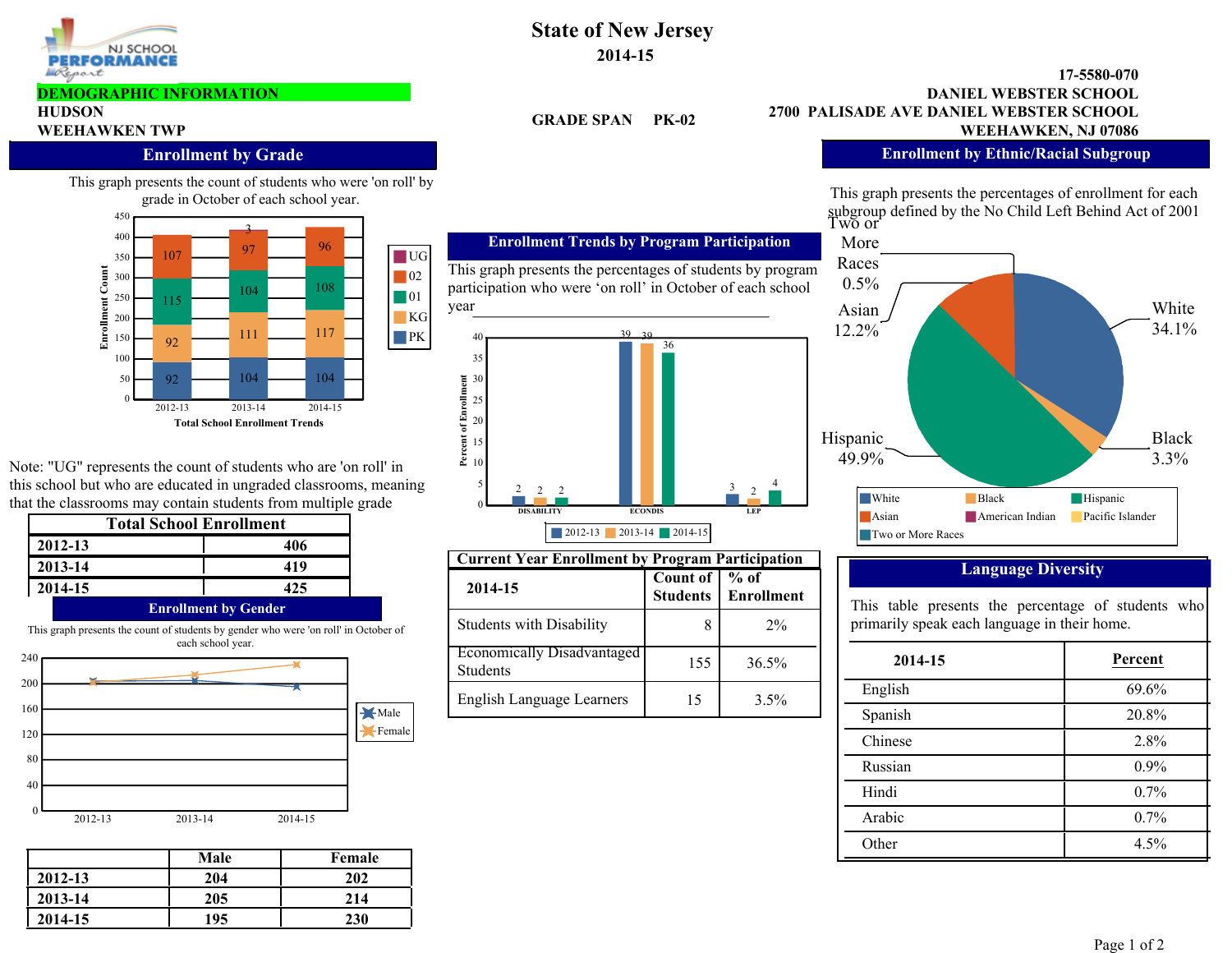

**SCHOOL CLIMATE**

**HUDSON**

### **State of New Jersey 2014-15**

**GRADE SPAN PK-02**

**2700 PALISADE AVE DANIEL WEBSTER SCHOOL 17-5580-070 WEEHAWKEN TWP WEEHAWKEN, NJ 07086 DANIEL WEBSTER SCHOOL**

### **Instructional Time**

This table presents the amount of time a school is in session for a typical student on a normal school day.

|         | School          |
|---------|-----------------|
| 2014-15 | 6 Hrs. 30 Mins. |

## **Student Suspension Rate Student Expulsions**

This table presents the percentage of students who were suspended one or more times during the school year.

|         | <b>School</b> |
|---------|---------------|
| 2014-15 | $0.0\%$       |

This table presents the amount of time that a typical student is engaged in instructional activities under the supervision of a certified teacher.

| 2014-15            | School             |
|--------------------|--------------------|
| <b>Full Time</b>   | 5 Hrs. 35 Mins.    |
| <b>Shared Time</b> | $0$ Hrs. $0$ Mins. |

This table presents the number of students who were expelled from the school and district during the school year.

|         | <b>School</b> |
|---------|---------------|
| 2014-15 |               |

#### **Student to Staff Ratio**

This table presents the count of students per faculty member or administrator in the school. All staff are counted in full-time equivalents.

| 2014-15               | <b>School</b> |
|-----------------------|---------------|
| <b>Faculty</b>        | 14            |
| <b>Administrators</b> | 425           |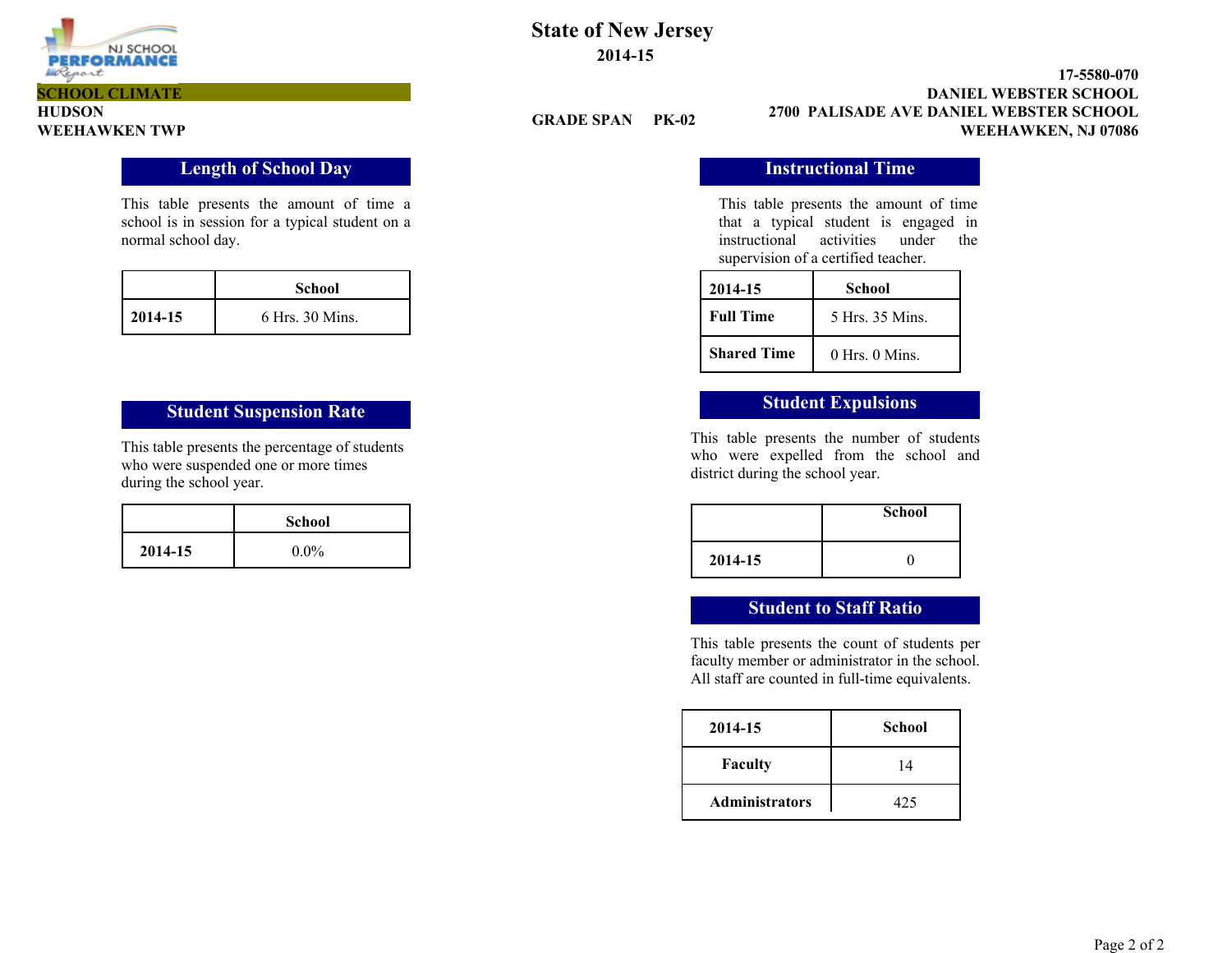

**HUDSON OVERVIEW**

**GRADE SPAN 03-06**

**1 LOUISA PLACE T. ROOSEVELT SCHOOL 17-5580-080 WEEHAWKEN TWP WEEHAWKEN, NJ 07086 THEODORE ROOSEVELT SCHOOL**

The New Jersey Department of Education (NJDOE) is pleased to present these annual reports of School Performance. These reports are designed to inform parents, educators and communities about how well a school is performing and preparing its students for college and careers.

In particular, the School Performance Reports seek to:

- **Focus** attention on metrics that are indicative of college and career readiness.
- **Benchmark** a school's performance against other peer schools that are educating similar students, against statewide outcomes, and against state targets to illuminate and build upon a school's strengths and identify areas for improvement.
- **Improve** educational outcomes for students by providing both longitudinal and growth data so that progress can be measured as part of an individual school's efforts to engage in continuous improvement.

While the New Jersey School Performance Reports seek to bring more information to educators and stakeholders about the performance of schools, they do not seek to distill the performance of schools into a single metric, a single score, or a simplified conclusion. Instead, the intention is that educators and stakeholders will engage in deep, lengthy conversations about the full range of the data presented As educators know well, measuring school performance is both an art and a science. While the School Performance Report brings attention to important student outcomes, NJDOE does not collect data about other essential elements of a school, such as the provision of opportunities to participate and excel in extracurricular activities; the development of non-cognitive skills like time management and perseverance; the pervasiveness of a positive school culture or climate; or the attainment of other employability and technical skills, as many of these data are beyond both the capacity and resources of schools to measure and collect well.

To learn more about New Jersey's school accountability system, please visit: <http://www.nj.gov/education/educators/>.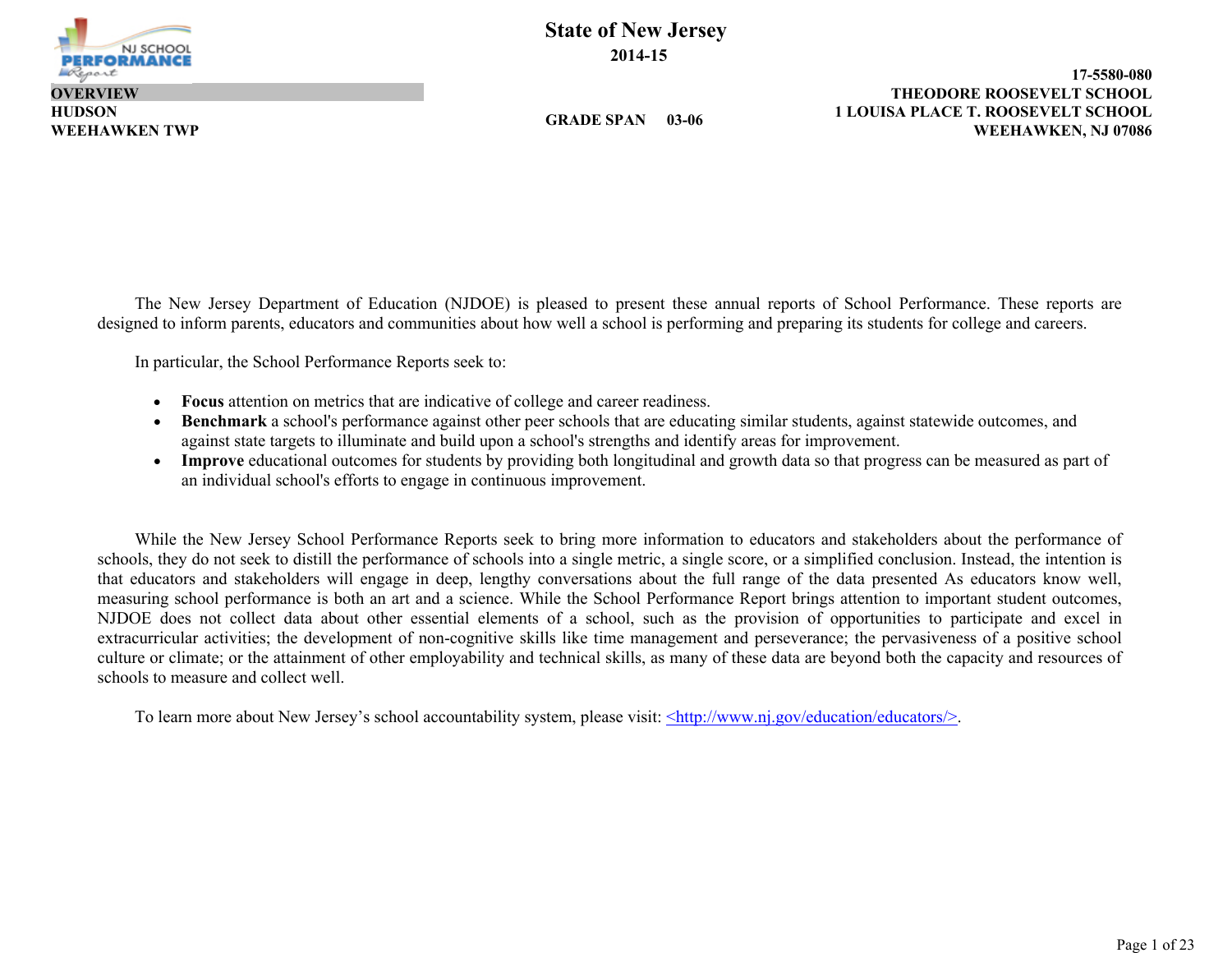

#### **DEMOGRAPHIC INFORMATION**

## **HUDSON**

#### **Enrollment by Grade**

This graph presents the count of students who were 'on roll' by grade in October of each school year.



Note: "UG" represents the count of students who are 'on roll' in this school but who are educated in ungraded classrooms, meaning that the classrooms may contain students from multiple grade levels.

| <b>Total School Enrollment</b>                                                                            |                             |  |  |  |  |  |
|-----------------------------------------------------------------------------------------------------------|-----------------------------|--|--|--|--|--|
| 2012-13                                                                                                   | 375                         |  |  |  |  |  |
| 2013-14                                                                                                   | 400                         |  |  |  |  |  |
| 2014-15                                                                                                   | 381                         |  |  |  |  |  |
|                                                                                                           | <b>Enrollment by Gender</b> |  |  |  |  |  |
| This graph presents the count of students by gender who were 'on roll' in October of<br>each school year. |                             |  |  |  |  |  |



|         | Male | Female |
|---------|------|--------|
| 2012-13 | 191  | 184    |
| 2013-14 | 196  | 204    |
| 2014-15 | 190  | 191    |

### **State of New Jersey 2014-15**

**GRADE SPAN 03-06**

#### **1 LOUISA PLACE T. ROOSEVELT SCHOOL 17-5580-080 WEEHAWKEN TWP**<br>WEEHAWKEN TWP<br>WEEHAWKEN, NJ 07086 **THEODORE ROOSEVELT SCHOOL Enrollment by Ethnic/Racial Subgroup**

This graph presents the percentages of enrollment for each subgroup defined by the No Child Left Behind Act of 2001.



#### **Language Diversity**

This table presents the percentage of students who primarily speak each language in their home.

| 2014-15               | Percent |
|-----------------------|---------|
| English               | 67.9%   |
| Spanish               | 26.3%   |
| Chinese               | 1.3%    |
| Urdu                  | $0.5\%$ |
| Turkish               | $0.5\%$ |
| Greek, Modern (1453-) | $0.5\%$ |
| Other                 | 2.9%    |

#### **Enrollment Trends by Program Participation**

This graph presents the percentages of students by program participation who were 'on roll' in October of each school year.



| <b>Current Year Enrollment by Program Participation</b> |                               |                             |  |  |  |  |  |
|---------------------------------------------------------|-------------------------------|-----------------------------|--|--|--|--|--|
| 2014-15                                                 | Count of  <br><b>Students</b> | $%$ of<br><b>Enrollment</b> |  |  |  |  |  |
| <b>Students with Disability</b>                         | 31                            | 8%                          |  |  |  |  |  |
| Economically Disadvantaged<br><b>Students</b>           | 179                           | $47.0\%$                    |  |  |  |  |  |
| <b>English Language Learners</b>                        | 18                            | $4.7\%$                     |  |  |  |  |  |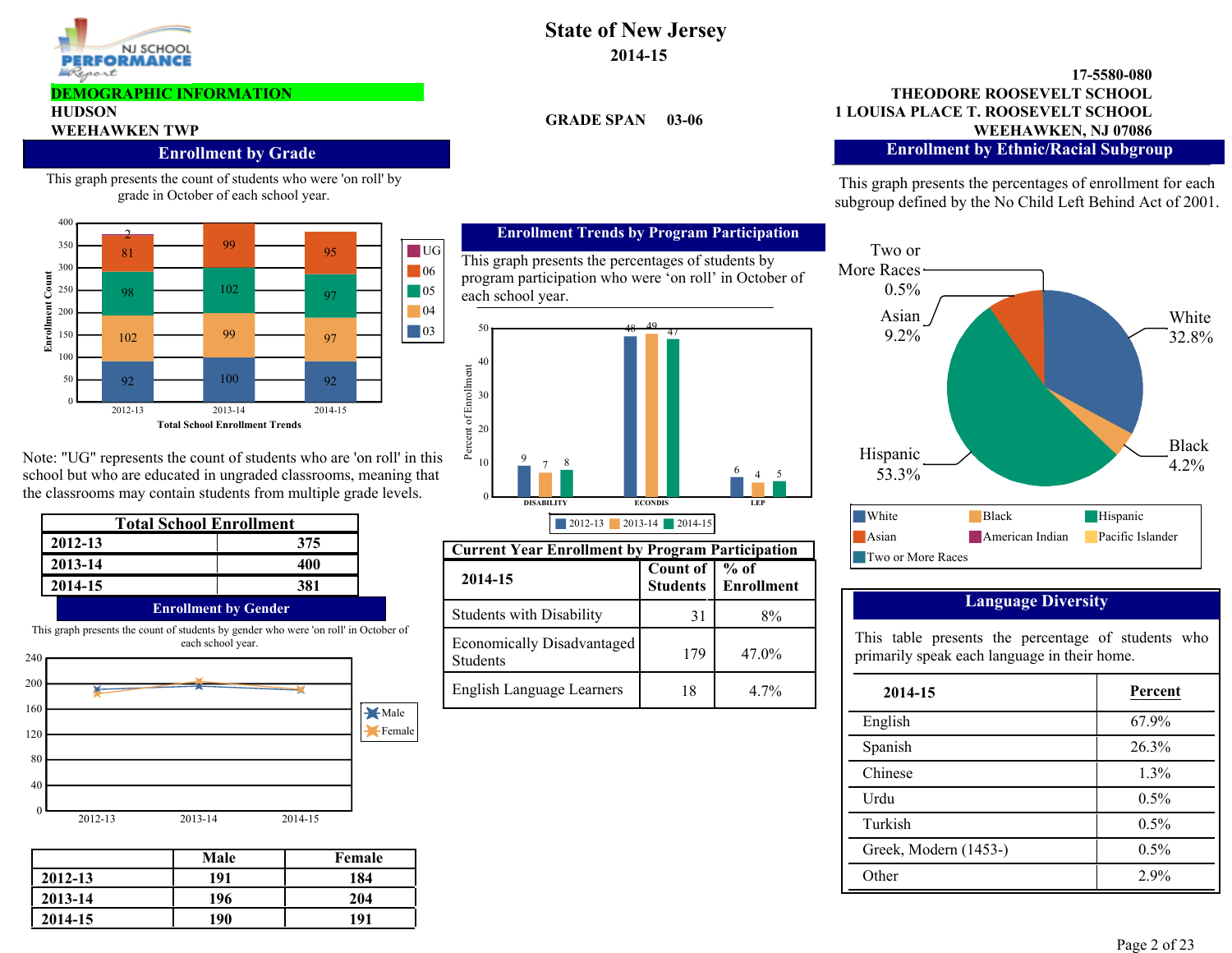

# **HUDSON**

#### **1 LOUISA PLACE T. ROOSEVELT SCHOOL 17-5580-080 WEEHAWKEN TWP WEEHAWKEN, NJ 07086 ACADEMIC ACHIEVEMENT THEODORE ROOSEVELT SCHOOL**

#### **GRADE SPAN 03-06**

The Academic Achievement section measures the content knowledge that students have in English Language Arts/Literacy (ELA/L) and Math as demonstrated in the 2014-2015 *Partnership for Assessment of Readiness for College and Careers (*PARCC) assessments. The below chart consist of three columns. The first column - Schoolwide Performance - includes the percentage of students in ELA/L and Math who met or exceeded grade level expectations. The middle column - Peer School Percentile - indicates how the school's outcomes compared to its peers. The last column - Statewide Percentile - indicates how the school's outcomes compared to schools across the state.

| <b>Academic Achievement Indicators</b>                     | Schoolwide<br>Performance | <b>Peer Percentile</b> | <b>State Percentile</b> |
|------------------------------------------------------------|---------------------------|------------------------|-------------------------|
| English Language Arts/Literacy Met or Exceeded Expectation | 61%                       | 100                    | 65                      |
| Math Met or Exceeded Expectation                           | $51\%$                    |                        |                         |

#### **ESEA Waiver - English Language Arts/Literacy**

This table presents, for each subgroup in the school, the total number of valid test scores, the percentage of students who met or exceeded expectations, the assessment participation goal, and the participation rate. The participation goal is established as 95% by the United States Department of Education.

| <b>Subgroups</b>                              | <b>Valid Scores</b> | $%$ Meeting<br><b>Standards</b> | Participation<br>Goal | Participation<br>Rate | Met<br>Participation? |  |  |
|-----------------------------------------------|---------------------|---------------------------------|-----------------------|-----------------------|-----------------------|--|--|
| Schoolwide                                    | 330                 | 60.9%                           | 95%                   | 92.4%                 | YES*                  |  |  |
| White                                         | 102                 | 72.6%                           | 95%                   | 89.4%                 | YES*                  |  |  |
| African American                              |                     |                                 |                       |                       |                       |  |  |
| Hispanic                                      | 173                 | 52%                             | 95%                   | 92%                   | YES*                  |  |  |
| American Indian                               |                     |                                 |                       |                       |                       |  |  |
| Asian                                         | 35                  | 74.3%                           | 95%                   | 100%                  |                       |  |  |
| Two or More Races                             |                     |                                 |                       |                       |                       |  |  |
| Students with Disability                      |                     |                                 |                       |                       |                       |  |  |
| English Language Learners                     |                     |                                 |                       |                       |                       |  |  |
| Economically Disadvantaged<br><b>Students</b> | 152                 | 43.4%                           | 95%                   | 91.7%                 | YES*                  |  |  |

**YES\* = Met Participation Rate (Participation Averaging applied)**

Data is presented for subgroups when the count is high enough under ESEA Waiver suppression rules.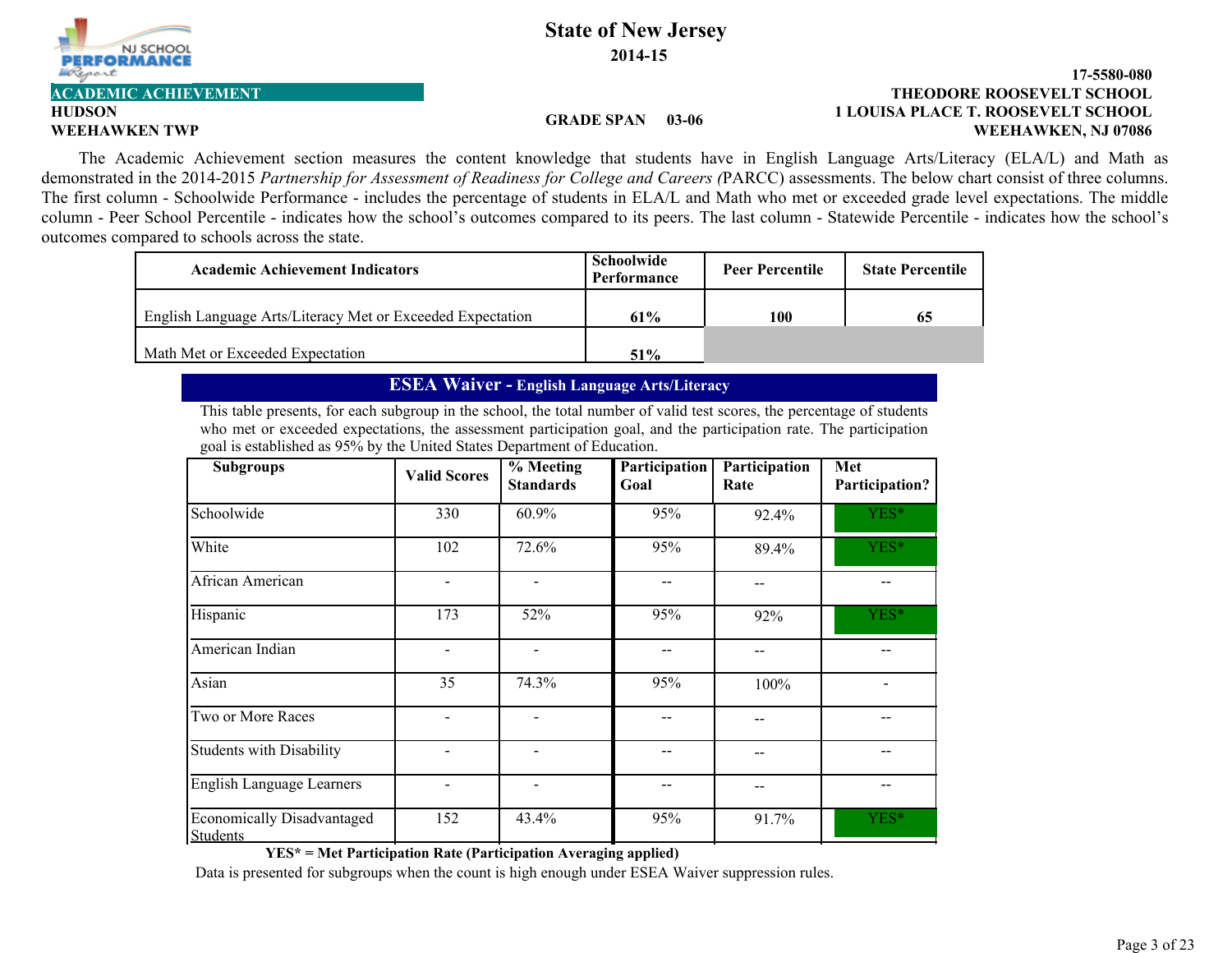

**2014-15**

**HUDSON**

#### **GRADE SPAN 03-06**

**1 LOUISA PLACE T. ROOSEVELT SCHOOL 17-5580-080 WEEHAWKEN TWP WEEHAWKEN, NJ 07086 ACADEMIC ACHIEVEMENT THEODORE ROOSEVELT SCHOOL**

### **ESEA Waiver - Math**

This table presents, for each subgroup in the school, the total number of valid test scores, the percentage of students who met or exceeded expectations, the assessment participation goal, and the participation rate. The participation goal is established as 95% by the United States Department of Education.

| <b>Subgroups</b>                                     | <b>Valid Scores</b> | $%$ Meeting<br><b>Standards</b> | Participation<br>Goal | Participation<br>Rate | Met<br>Participation? |
|------------------------------------------------------|---------------------|---------------------------------|-----------------------|-----------------------|-----------------------|
| Schoolwide                                           | 330                 | 50.6%                           | 95%                   | 92.2%                 | YES*                  |
| White                                                | 102                 | 59.8%                           | 95%                   | 89.6%                 | YES*                  |
| African American                                     |                     |                                 |                       | --                    |                       |
| Hispanic                                             | 173                 | 38.7%                           | 95%                   | 91.7%                 | YES*                  |
| American Indian                                      |                     | $\qquad \qquad \blacksquare$    |                       |                       |                       |
| Asian                                                | 35                  | 91.4%                           | 95%                   | 100%                  |                       |
| Two or More Races                                    |                     | $\qquad \qquad \blacksquare$    |                       | --                    |                       |
| <b>Students with Disability</b>                      | 34                  | 11.7%                           | 95%                   | 92.3%                 |                       |
| <b>English Learner Students</b>                      |                     | $\overline{\phantom{a}}$        |                       | --                    |                       |
| <b>Economically Disadvantaged</b><br><b>Students</b> | 152                 | 34.2%                           | 95%                   | 91.8%                 | YES*                  |

**YES\* = Met Participation Rate (Participation Averaging applied)**

Data is presented for subgroups when the count is high enough under ESEA Waiver suppression rules.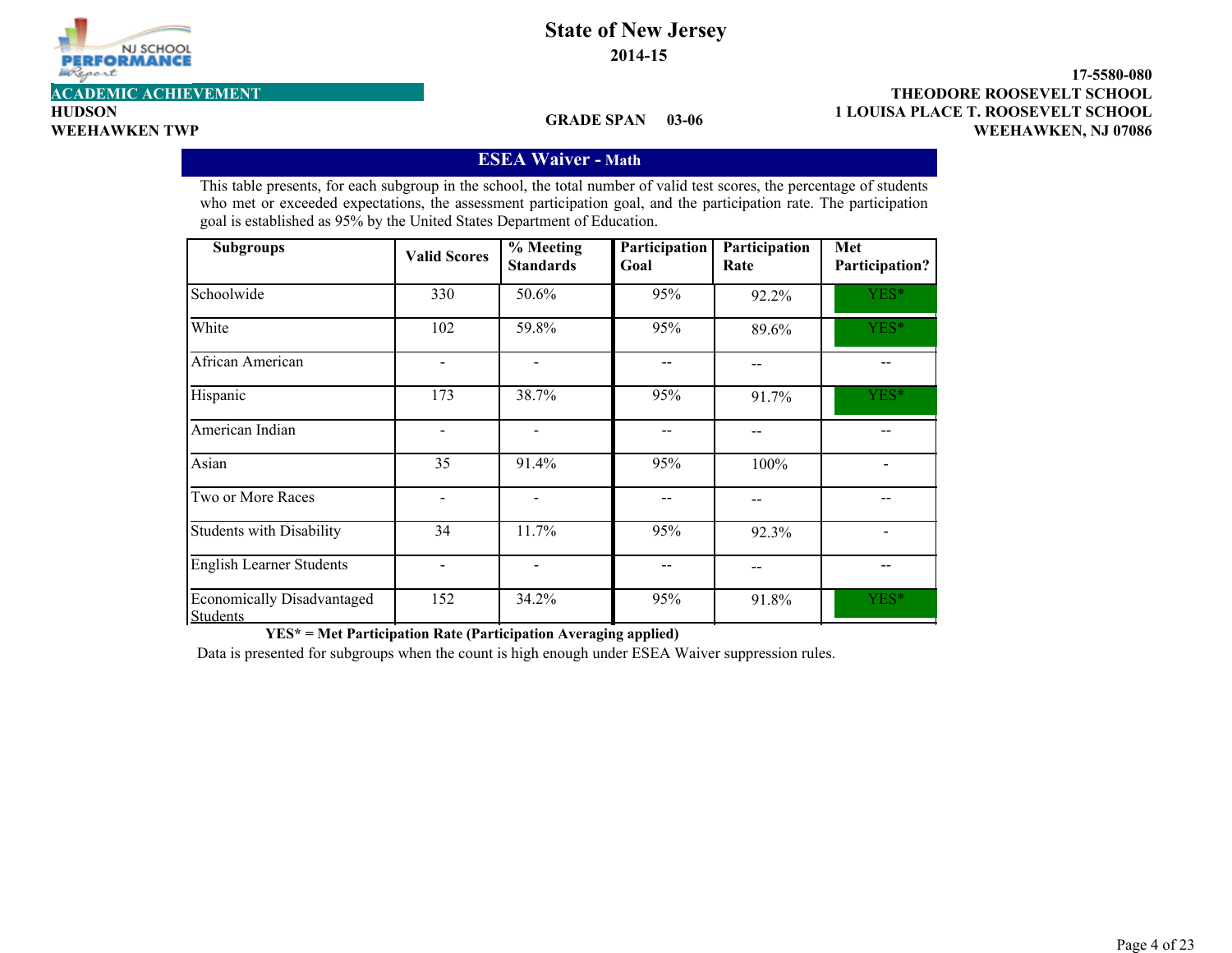

**HUDSON**

### **State of New Jersey 2014-15**

**1 LOUISA PLACE T. ROOSEVELT SCHOOL 17-5580-080 WEEHAWKEN TWP WEEHAWKEN, NJ 07086 ACADEMIC ACHIEVEMENT THEODORE ROOSEVELT SCHOOL**

**GRADE SPAN 03-06**

#### **PARCC Performance Level**

The PARCC assesses how well students have learned grade-level material in English Language Arts/Literacy (ELA/L) and Math. The tests include questions that measure students' fundamental skills and knowledge, and require them to think critically, solve problems and support or explain their answers.

The PARCC reports students' overall scale scores that range from 650 to 850. To determine whether students have met academic expectations for their grade level/course in ELA/L and Math, students' overall scale scores are categorized into five Performance Levels. Students performing at levels 4 and 5 (met or exceeded expectations) have demonstrated readiness for the next grade level/course, and are on track for college and careers.

| <b>Five Performance Levels</b>   |              |                     |              |              |  |  |  |  |  |
|----------------------------------|--------------|---------------------|--------------|--------------|--|--|--|--|--|
| Level 1:                         | Level 2:     | Level 3:            | Level 4:     | Level 5:     |  |  |  |  |  |
| Did Not Yet Meet   Partially Met |              | Approached          | Met          | Exceeded     |  |  |  |  |  |
| Expectations                     | Expectations | <b>Expectations</b> | Expectations | Expectations |  |  |  |  |  |
| (Min. 650)                       |              |                     |              | (Max. 850)   |  |  |  |  |  |
|                                  |              |                     |              |              |  |  |  |  |  |
|                                  |              |                     |              |              |  |  |  |  |  |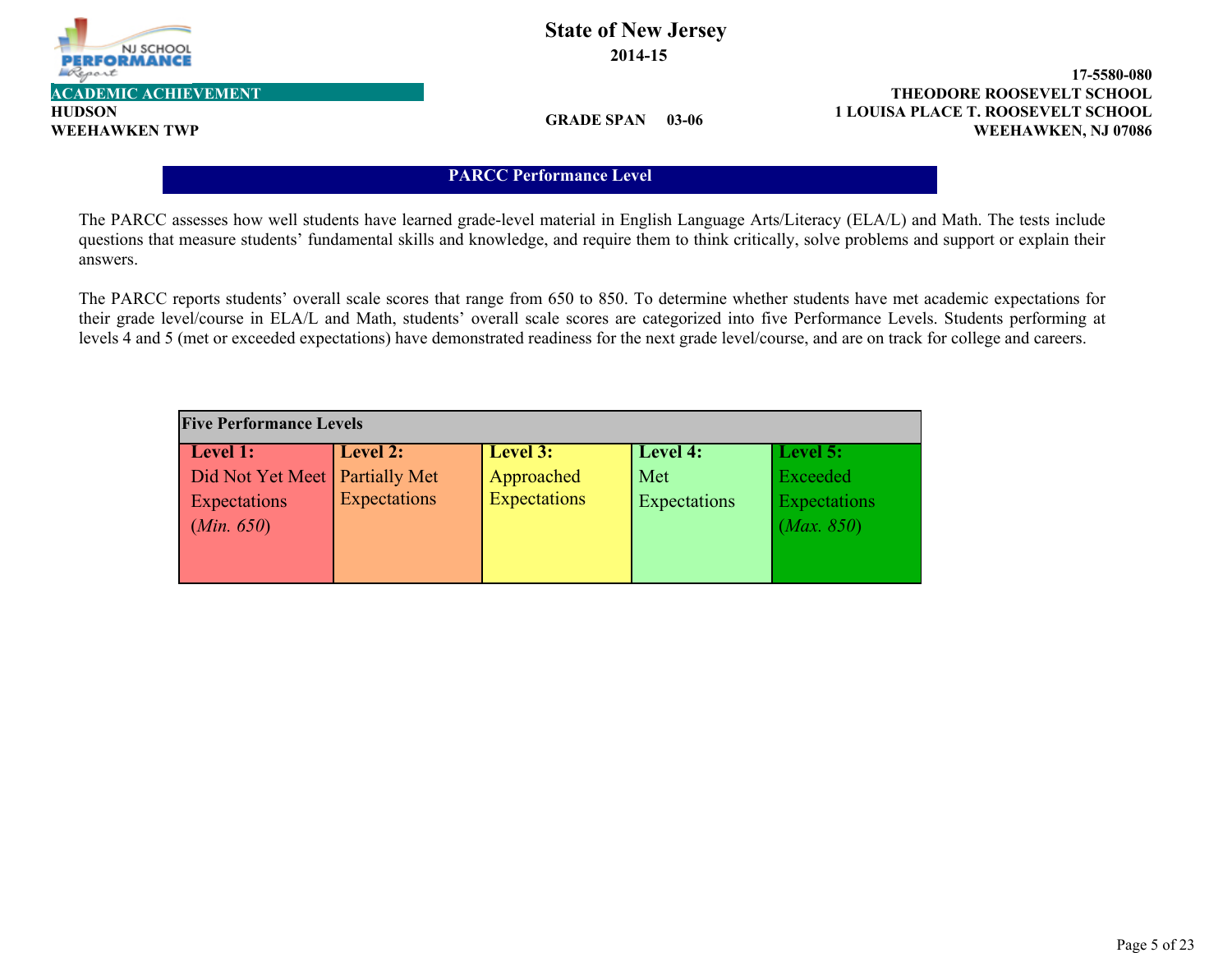

**2014-15**

#### **1 LOUISA PLACE T. ROOSEVELT SCHOOL 17-5580-080** WEEHAWKEN TWP **WEEHAWKEN, NJ 07086 ACADEMIC ACHIEVEMENT THEODORE ROOSEVELT SCHOOL**

**HUDSON**

#### **GRADE SPAN 03-06**

#### **PARCC ELA Performance Distribution - Grade - 03**

| Subgroup                                   | <b>Valid</b><br><b>Scores</b> | <b>Mean Scale</b><br><b>Score</b> | <b>State Mean</b><br><b>Scale Score</b> | $\frac{0}{0}$<br>Level <sup>1</sup> | $\frac{0}{0}$<br>Level 2 | $\frac{0}{0}$<br>Level_3 | $\frac{0}{0}$<br>Level_4 | $\frac{0}{0}$<br>Level 5 | % Met/<br><b>Exceeded</b>    | State %<br>Met/Exceeded<br><b>Expectation</b> Expectation |
|--------------------------------------------|-------------------------------|-----------------------------------|-----------------------------------------|-------------------------------------|--------------------------|--------------------------|--------------------------|--------------------------|------------------------------|-----------------------------------------------------------|
| Schoolwide                                 | 77                            | 755                               | 744                                     | 6%                                  | 17%                      | 23%                      | 47%                      | 6%                       | 53%                          | 44%                                                       |
| White                                      | 29                            | 772                               | 753                                     | $0\%$                               | 10%                      | 14%                      | 66%                      | 10%                      | 76%                          | 55%                                                       |
| African American                           | $\overline{\phantom{a}}$      | $\overline{\phantom{a}}$          | 725                                     | $\overline{\phantom{a}}$            | $\overline{\phantom{a}}$ |                          | $\overline{\phantom{a}}$ | $\overline{\phantom{a}}$ | $\overline{\phantom{a}}$     | 26%                                                       |
| Hispanic                                   | 33                            | 736                               | 727                                     | 15%                                 | 21%                      | 30%                      | 33%                      | $0\%$                    | 33%                          | 26%                                                       |
| American Indian                            | $\overline{\phantom{a}}$      | $\overline{\phantom{0}}$          | 738                                     |                                     | $\overline{\phantom{0}}$ |                          | $\overline{\phantom{a}}$ |                          | $\qquad \qquad \blacksquare$ | 40%                                                       |
| Asian                                      | 12                            | 776                               | 769                                     | $0\%$                               | 8%                       | 25%                      | 50%                      | 17%                      | 67%                          | 70%                                                       |
| Two or More Races                          | $\blacksquare$                | $\overline{\phantom{0}}$          | 751                                     | $\overline{\phantom{a}}$            | $\overline{\phantom{0}}$ |                          | $\overline{\phantom{a}}$ |                          | $\blacksquare$               | 53%                                                       |
| <b>Students with Disability</b>            | $\overline{\phantom{a}}$      | $\overline{\phantom{0}}$          | 718                                     | $\overline{\phantom{a}}$            | $\overline{\phantom{a}}$ |                          | $\overline{\phantom{0}}$ | $\overline{\phantom{a}}$ | $\overline{\phantom{a}}$     | 24%                                                       |
| English Language Learners                  | $\overline{\phantom{a}}$      | $\overline{\phantom{a}}$          | 709                                     | $\overline{\phantom{a}}$            | $\overline{\phantom{a}}$ | $\overline{\phantom{a}}$ | $\overline{\phantom{a}}$ | $\overline{\phantom{a}}$ | $\overline{\phantom{a}}$     | $11\%$                                                    |
| <b>Economically Disadvantaged Students</b> | 31                            | 742                               | 724                                     | 10%                                 | 23%                      | 32%                      | 32%                      | $3\%$                    | 35%                          | 24%                                                       |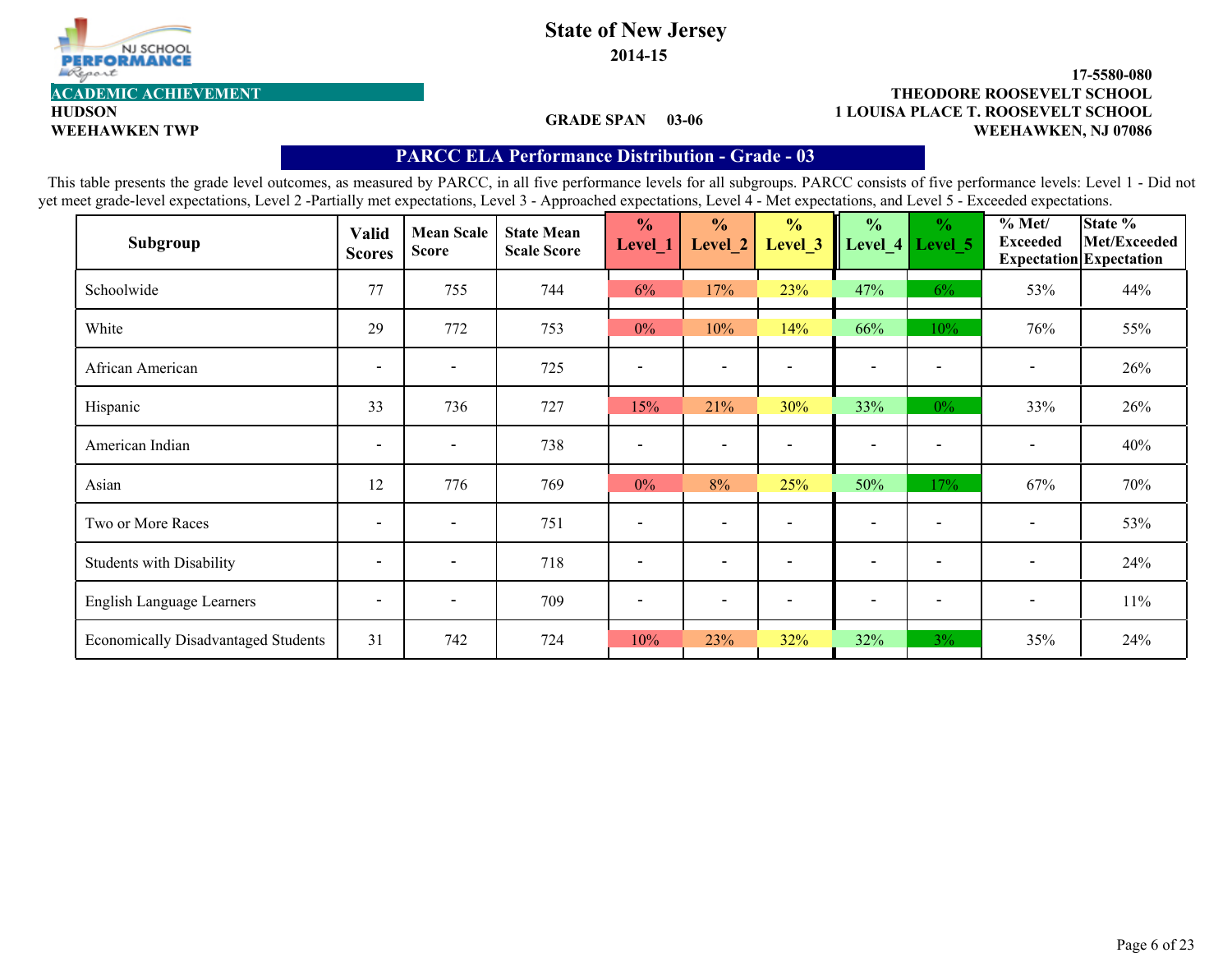

**2014-15**

# **HUDSON**

#### **1 LOUISA PLACE T. ROOSEVELT SCHOOL 17-5580-080 WEEHAWKEN TWP WEEHAWKEN, NJ 07086 ACADEMIC ACHIEVEMENT THEODORE ROOSEVELT SCHOOL**

#### **GRADE SPAN 03-06**

### **PARCC ELA Performance Distribution - Grade - 04**

| Subgroup                                   | Valid<br><b>Scores</b>   | <b>Mean Scale</b><br><b>Score</b> | <b>State Mean</b><br><b>Scale Score</b> | $\frac{1}{2}$<br>Level_1 | $\frac{0}{0}$<br>Level 2 | $\frac{0}{0}$<br>Level 3 | $\frac{0}{0}$            | $\frac{0}{0}$<br>Level 4 Level 5 | % Met/<br><b>Exceeded</b> | State %<br>Met/Exceeded<br><b>Expectation</b> Expectation |
|--------------------------------------------|--------------------------|-----------------------------------|-----------------------------------------|--------------------------|--------------------------|--------------------------|--------------------------|----------------------------------|---------------------------|-----------------------------------------------------------|
| Schoolwide                                 | 92                       | 760                               | 751                                     | 2%                       | 7%                       | 26%                      | 53%                      | 12%                              | 65%                       | 52%                                                       |
| White                                      | 34                       | 766                               | 758                                     | $0\%$                    | 3%                       | 24%                      | 56%                      | 18%                              | 74%                       | 63%                                                       |
| African American                           | $\overline{\phantom{a}}$ | $\overline{\phantom{a}}$          | 733                                     |                          | $\blacksquare$           |                          | $\overline{\phantom{a}}$ | $\qquad \qquad$                  | $\blacksquare$            | 30%                                                       |
| Hispanic                                   | 46                       | 754                               | 737                                     | 4%                       | 11%                      | 30%                      | 50%                      | $4\%$                            | 54%                       | 35%                                                       |
| American Indian                            | $\overline{\phantom{a}}$ | $\overline{\phantom{a}}$          | 746                                     |                          | $\blacksquare$           |                          | $\overline{\phantom{0}}$ | $\overline{\phantom{0}}$         | $\overline{\phantom{0}}$  | 52%                                                       |
| Asian                                      | $\overline{\phantom{a}}$ | $\overline{\phantom{a}}$          | 773                                     | $\overline{\phantom{a}}$ | $\overline{\phantom{a}}$ |                          | $\overline{\phantom{a}}$ | $\blacksquare$                   | $\overline{\phantom{a}}$  | 78%                                                       |
| Two or More Races                          | $\overline{\phantom{a}}$ | $\overline{\phantom{a}}$          | 760                                     | $\overline{\phantom{a}}$ | $\overline{\phantom{a}}$ |                          | $\overline{\phantom{a}}$ | $\qquad \qquad \blacksquare$     | $\blacksquare$            | 62%                                                       |
| <b>Students with Disability</b>            | $\overline{\phantom{a}}$ | $\overline{\phantom{a}}$          | 725                                     | $\overline{\phantom{0}}$ | $\overline{\phantom{0}}$ |                          | $\overline{\phantom{0}}$ | $\overline{\phantom{a}}$         | $\overline{\phantom{0}}$  | 25%                                                       |
| English Language Learners                  | $\overline{\phantom{a}}$ | $\overline{\phantom{a}}$          | 717                                     |                          | $\overline{\phantom{a}}$ |                          | $\overline{\phantom{0}}$ | $\overline{\phantom{0}}$         | $\overline{\phantom{a}}$  | 15%                                                       |
| <b>Economically Disadvantaged Students</b> | 38                       | 745                               | 734                                     | $5\%$                    | 16%                      | 42%                      | 32%                      | $5\%$                            | 37%                       | 31%                                                       |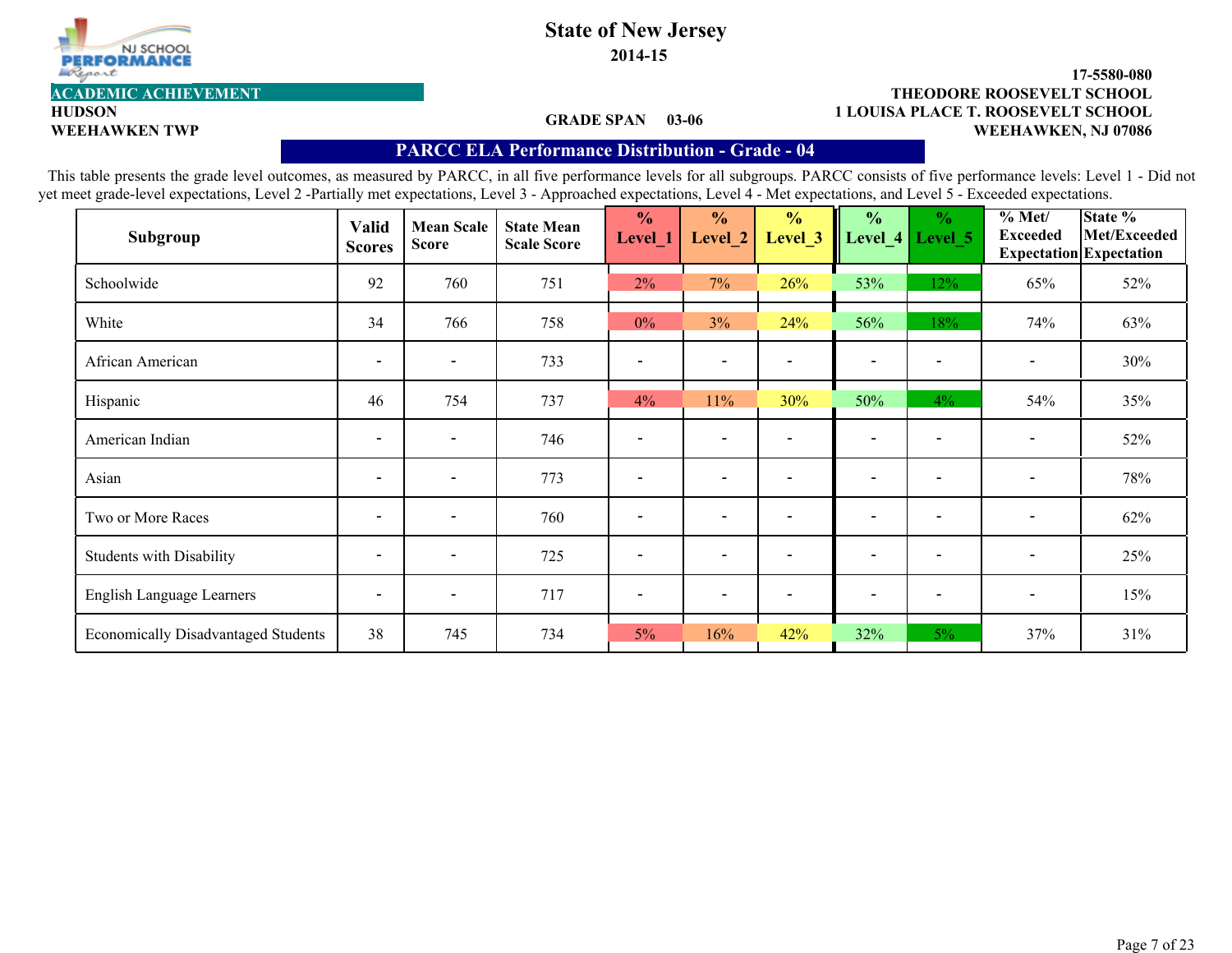

**2014-15**

#### **1 LOUISA PLACE T. ROOSEVELT SCHOOL 17-5580-080 WEEHAWKEN TWP WEEHAWKEN, NJ 07086 ACADEMIC ACHIEVEMENT THEODORE ROOSEVELT SCHOOL**

#### **GRADE SPAN 03-06**

**HUDSON**

#### **PARCC ELA Performance Distribution - Grade - 05**

| Subgroup                                   | Valid<br><b>Scores</b>   | <b>Mean Scale</b><br><b>Score</b> | <b>State Mean</b><br><b>Scale Score</b> | $\frac{0}{0}$<br>Level_1 | $\frac{0}{0}$<br>Level 2 | $\frac{0}{0}$<br>Level 3 | $\frac{0}{0}$            | $\frac{0}{0}$<br>Level_4   Level_5 | % Met/<br><b>Exceeded</b> | State %<br>Met/Exceeded<br><b>Expectation</b> Expectation |
|--------------------------------------------|--------------------------|-----------------------------------|-----------------------------------------|--------------------------|--------------------------|--------------------------|--------------------------|------------------------------------|---------------------------|-----------------------------------------------------------|
| Schoolwide                                 | 83                       | 750                               | 751                                     | 6%                       | 14%                      | 33%                      | 39%                      | 8%                                 | 47%                       | 53%                                                       |
| White                                      | 18                       | 761                               | 757                                     | $0\%$                    | 6%                       | 44%                      | 39%                      | 11%                                | 50%                       | 62%                                                       |
| African American                           | $\overline{\phantom{a}}$ | $\overline{\phantom{a}}$          | 734                                     |                          | $\overline{\phantom{0}}$ |                          | $\overline{\phantom{a}}$ | $\overline{\phantom{a}}$           | $\overline{\phantom{a}}$  | 31%                                                       |
| Hispanic                                   | 49                       | 744                               | 737                                     | 8%                       | 20%                      | 29%                      | 35%                      | $8\%$                              | 43%                       | 35%                                                       |
| American Indian                            | $\overline{\phantom{a}}$ | $\overline{\phantom{0}}$          | 746                                     |                          | $\blacksquare$           |                          | $\overline{\phantom{a}}$ | $\qquad \qquad \blacksquare$       | $\overline{\phantom{a}}$  | 45%                                                       |
| Asian                                      | $\overline{\phantom{a}}$ | $\overline{\phantom{a}}$          | 771                                     | $\overline{\phantom{a}}$ | $\overline{\phantom{a}}$ | $\overline{\phantom{a}}$ | $\overline{\phantom{a}}$ | $\overline{\phantom{a}}$           | $\overline{\phantom{a}}$  | 77%                                                       |
| Two or More Races                          | $\overline{\phantom{a}}$ | $\overline{\phantom{a}}$          | 758                                     | $\overline{\phantom{a}}$ | $\overline{\phantom{0}}$ | $\overline{\phantom{a}}$ | $\overline{\phantom{0}}$ | $\overline{\phantom{a}}$           | $\blacksquare$            | 61%                                                       |
| <b>Students with Disability</b>            | $\overline{\phantom{a}}$ | $\overline{\phantom{a}}$          | 723                                     | $\overline{\phantom{a}}$ | $\overline{\phantom{a}}$ |                          | $\overline{\phantom{a}}$ | $\overline{\phantom{a}}$           | $\overline{\phantom{a}}$  | 21%                                                       |
| English Language Learners                  | $\overline{\phantom{a}}$ | $\overline{\phantom{a}}$          | 717                                     |                          | $\overline{\phantom{0}}$ |                          | $\overline{\phantom{a}}$ | $\qquad \qquad \blacksquare$       | $\overline{\phantom{a}}$  | 15%                                                       |
| <b>Economically Disadvantaged Students</b> | 42                       | 737                               | 734                                     | 10%                      | 21%                      | 38%                      | 26%                      | $5\%$                              | 31%                       | 31%                                                       |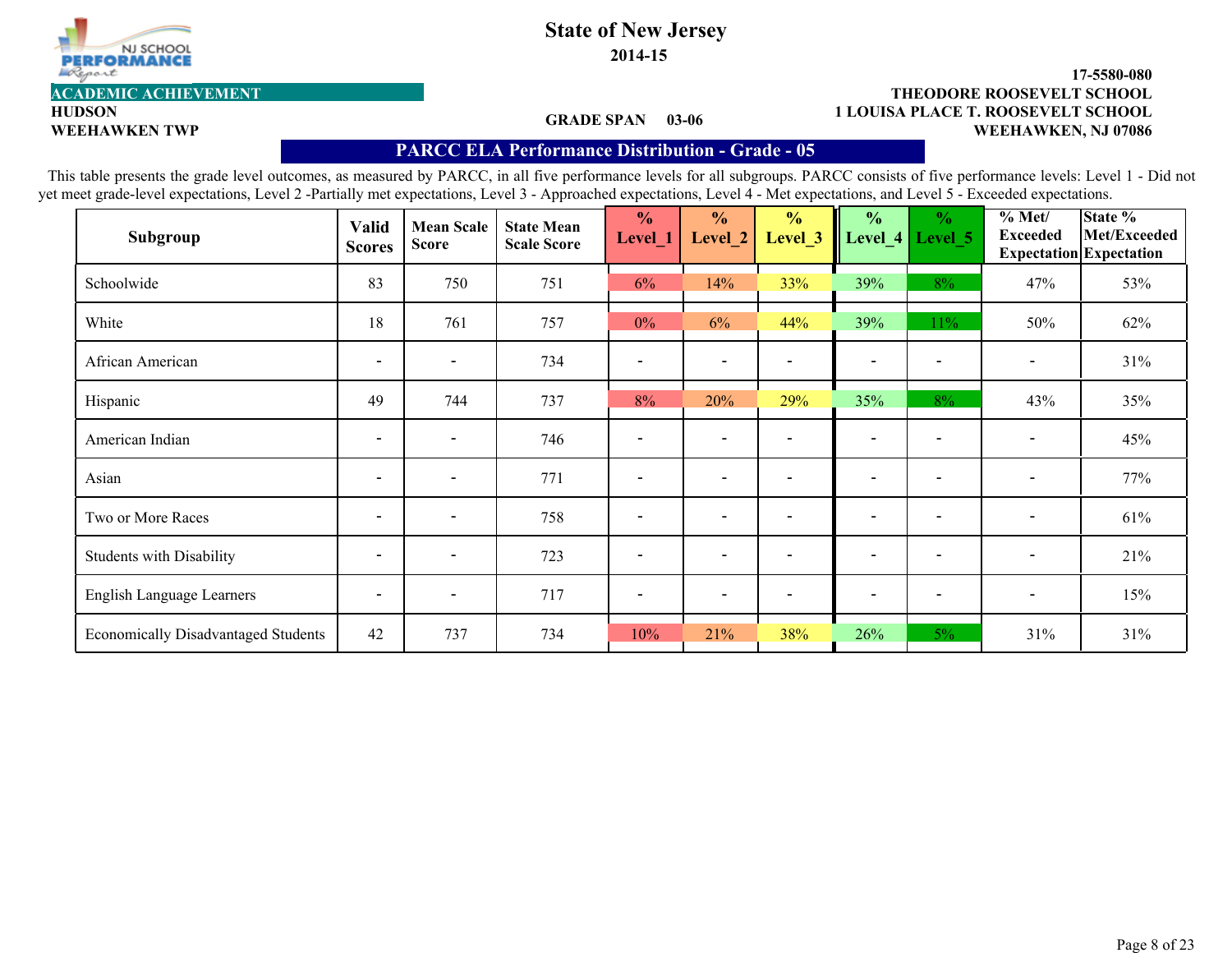

**2014-15**

#### **1 LOUISA PLACE T. ROOSEVELT SCHOOL 17-5580-080 WEEHAWKEN TWP WEEHAWKEN, NJ 07086 ACADEMIC ACHIEVEMENT THEODORE ROOSEVELT SCHOOL**

#### **GRADE SPAN 03-06**

**HUDSON**

#### **PARCC ELA Performance Distribution - Grade - 06**

| Subgroup                                   | Valid<br><b>Scores</b>   | <b>Mean Scale</b><br><b>Score</b> | <b>State Mean</b><br><b>Scale Score</b> | $\frac{1}{2}$<br>Level_1 | $\frac{0}{0}$<br>Level 2     | $\frac{0}{0}$<br>Level 3 | $\frac{0}{0}$            | $\frac{0}{0}$<br>Level_4   Level_5 | % Met/<br><b>Exceeded</b> | State %<br>Met/Exceeded<br><b>Expectation</b> Expectation |
|--------------------------------------------|--------------------------|-----------------------------------|-----------------------------------------|--------------------------|------------------------------|--------------------------|--------------------------|------------------------------------|---------------------------|-----------------------------------------------------------|
| Schoolwide                                 | 78                       | 768                               | 749                                     | 3%                       | 4%                           | 15%                      | 55%                      | 23%                                | 78%                       | 50%                                                       |
| White                                      | 21                       | 775                               | 755                                     | $0\%$                    | $0\%$                        | 14%                      | 62%                      | 24%                                | 86%                       | 59%                                                       |
| African American                           | $\overline{\phantom{a}}$ | $\overline{\phantom{a}}$          | 732                                     |                          | $\qquad \qquad \blacksquare$ |                          | $\overline{\phantom{a}}$ | $\overline{\phantom{a}}$           | $\blacksquare$            | 29%                                                       |
| Hispanic                                   | 45                       | 763                               | 736                                     | 4%                       | 7%                           | 16%                      | 51%                      | 22%                                | 73%                       | 34%                                                       |
| American Indian                            | $\overline{\phantom{a}}$ | $\overline{\phantom{0}}$          | 743                                     |                          | $\blacksquare$               |                          | $\overline{\phantom{a}}$ | $\qquad \qquad \blacksquare$       | $\overline{\phantom{a}}$  | 39%                                                       |
| Asian                                      | $\overline{\phantom{a}}$ | $\overline{\phantom{a}}$          | 770                                     | $\overline{\phantom{a}}$ | $\overline{\phantom{a}}$     | $\overline{\phantom{a}}$ | $\overline{\phantom{a}}$ | $\overline{\phantom{a}}$           | $\overline{\phantom{a}}$  | 77%                                                       |
| Two or More Races                          | $\overline{\phantom{a}}$ | $\overline{\phantom{a}}$          | 753                                     | $\overline{\phantom{a}}$ | $\overline{\phantom{0}}$     | $\overline{\phantom{a}}$ | $\overline{\phantom{0}}$ | $\overline{\phantom{a}}$           | $\overline{\phantom{a}}$  | 57%                                                       |
| <b>Students with Disability</b>            | $\overline{\phantom{a}}$ | $\overline{\phantom{a}}$          | 718                                     | $\overline{\phantom{a}}$ | $\overline{\phantom{a}}$     |                          | $\overline{\phantom{a}}$ | $\overline{\phantom{a}}$           | $\overline{\phantom{a}}$  | 17%                                                       |
| English Language Learners                  | $\overline{\phantom{a}}$ | $\overline{\phantom{a}}$          | 711                                     |                          | $\overline{\phantom{0}}$     |                          | $\overline{\phantom{a}}$ | $\overline{\phantom{0}}$           | $\overline{\phantom{a}}$  | 11%                                                       |
| <b>Economically Disadvantaged Students</b> | 41                       | 761                               | 733                                     | 2%                       | 7%                           | 22%                      | 51%                      | 17%                                | 68%                       | 30%                                                       |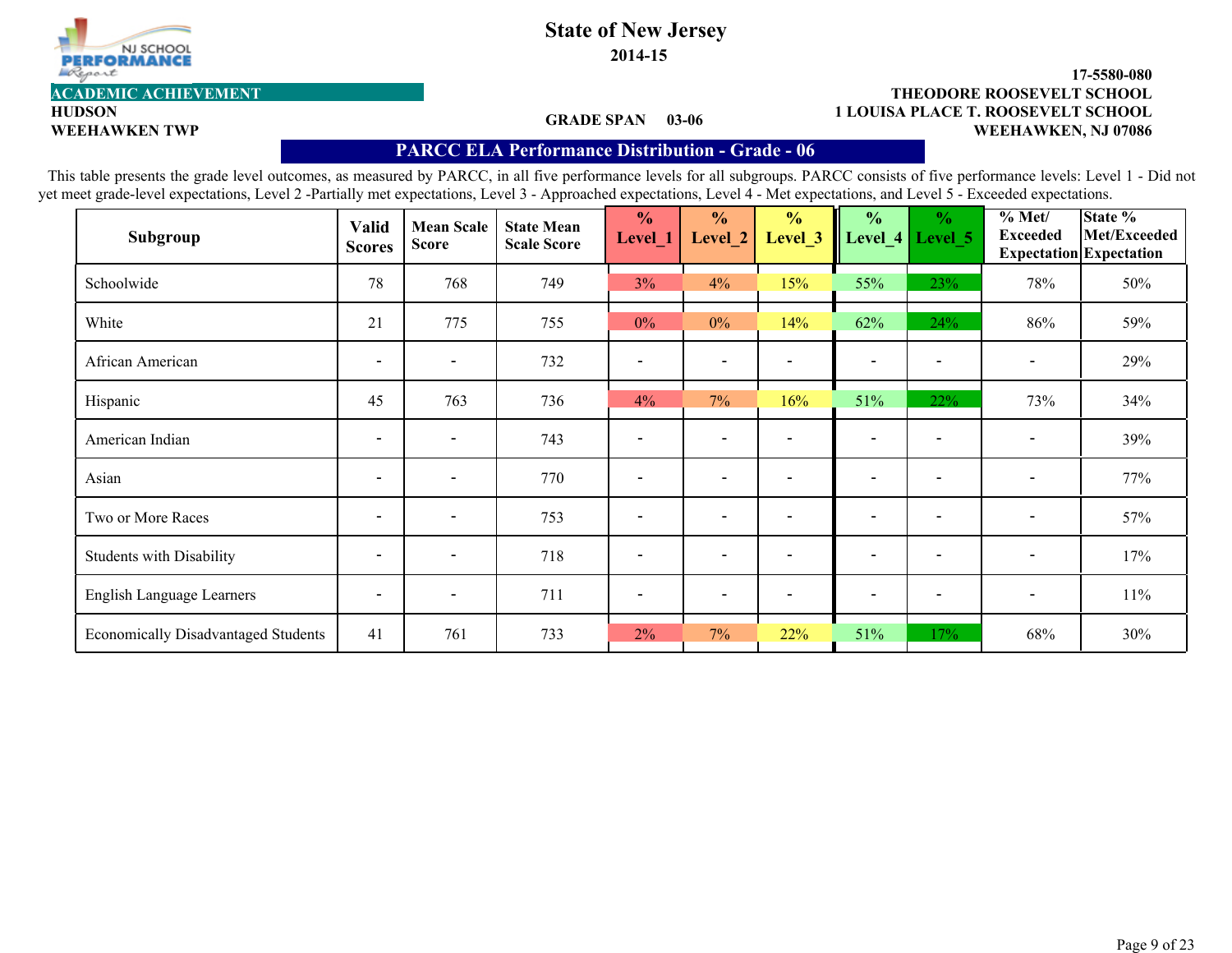

**2014-15**

#### **1 LOUISA PLACE T. ROOSEVELT SCHOOL 17-5580-080 WEEHAWKEN TWP WEEHAWKEN, NJ 07086 ACADEMIC ACHIEVEMENT THEODORE ROOSEVELT SCHOOL**

**HUDSON**

#### **GRADE SPAN 03-06**

#### **PARCC MATH - Performance Distribution- Grade - 03**

| Subgroup                                   | <b>Valid</b><br><b>Scores</b> | <b>Mean Scale</b><br><b>Score</b> | <b>State Mean</b><br><b>Scale Score</b> | $\frac{0}{0}$<br>Level_1 | $\frac{0}{0}$<br>Level 2 | $\frac{0}{0}$<br>Level <sub>_3</sub> | $\frac{0}{0}$<br>Level 4 | $\frac{6}{6}$<br>Level 5 | % Met/<br><b>Exceeded</b> | State %<br>Met/Exceeded<br><b>Expectation</b> Expectation |
|--------------------------------------------|-------------------------------|-----------------------------------|-----------------------------------------|--------------------------|--------------------------|--------------------------------------|--------------------------|--------------------------|---------------------------|-----------------------------------------------------------|
| Schoolwide                                 | 77                            | 751                               | 746                                     | 3%                       | 21%                      | 19%                                  | 47%                      | 10%                      | 57%                       | 46%                                                       |
| White                                      | 29                            | 767                               | 752                                     | $0\%$                    | 3%                       | 14%                                  | 69%                      | 14%                      | 83%                       | 56%                                                       |
| African American                           | $\overline{\phantom{a}}$      | $\overline{\phantom{a}}$          | 728                                     |                          | $\overline{\phantom{0}}$ |                                      | $\overline{\phantom{0}}$ |                          | $\overline{\phantom{a}}$  | 25%                                                       |
| Hispanic                                   | 33                            | 733                               | 733                                     | 3%                       | 39%                      | 33%                                  | 24%                      | $0\%$                    | 24%                       | 28%                                                       |
| American Indian                            | $\overline{\phantom{a}}$      | $\overline{\phantom{a}}$          | 742                                     |                          | $\overline{\phantom{0}}$ |                                      | $\overline{\phantom{0}}$ |                          | $\overline{\phantom{a}}$  | 41%                                                       |
| Asian                                      | 12                            | 775                               | 772                                     | $0\%$                    | $0\%$                    | $0\%$                                | 67%                      | 33%                      | 100%                      | 77%                                                       |
| Two or More Races                          | $\overline{\phantom{a}}$      | $\overline{\phantom{0}}$          | 751                                     |                          | $\overline{\phantom{0}}$ |                                      | $\overline{\phantom{0}}$ |                          | $\overline{\phantom{a}}$  | 54%                                                       |
| <b>Students with Disability</b>            | $\overline{\phantom{a}}$      | $\overline{\phantom{a}}$          | 727                                     |                          | $\overline{\phantom{0}}$ |                                      | $\overline{\phantom{0}}$ |                          | $\overline{\phantom{a}}$  | 27%                                                       |
| English Language Learners                  | $\overline{\phantom{a}}$      | $\overline{\phantom{a}}$          | 724                                     |                          | $\overline{\phantom{a}}$ |                                      | $\overline{\phantom{a}}$ |                          | $\overline{\phantom{a}}$  | 17%                                                       |
| <b>Economically Disadvantaged Students</b> | 31                            | 738                               | 730                                     | 3%                       | 35%                      | 26%                                  | 32%                      | $3\%$                    | 35%                       | 26%                                                       |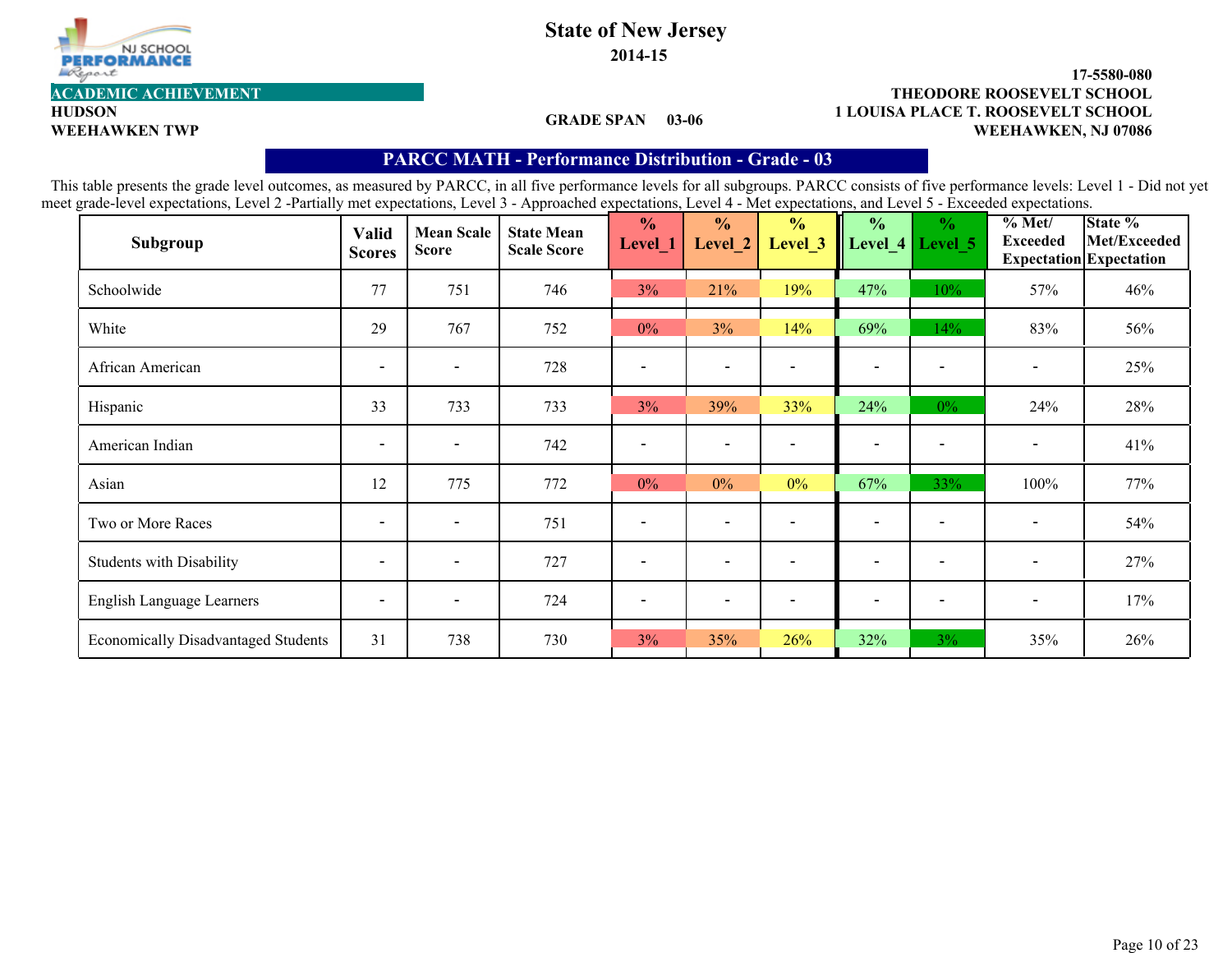

**2014-15**

# **HUDSON**

#### **1 LOUISA PLACE T. ROOSEVELT SCHOOL 17-5580-080 WEEHAWKEN TWP WEEHAWKEN, NJ 07086 ACADEMIC ACHIEVEMENT THEODORE ROOSEVELT SCHOOL**

#### **GRADE SPAN 03-06**

#### **PARCC MATH - Performance Distribution- Grade - 04**

| Subgroup                                   | <b>Valid</b><br><b>Scores</b> | <b>Mean Scale</b><br><b>Score</b> | <b>State Mean</b><br><b>Scale Score</b> | $\frac{0}{0}$<br>Level_1     | $\frac{0}{0}$<br>Level 2 | $\frac{0}{0}$<br>Level 3     | $\frac{0}{0}$<br>Level $4$ | $\frac{0}{0}$<br>Level 5     | % Met/<br><b>Exceeded</b>    | State %<br>Met/Exceeded<br><b>Expectation Expectation</b> |
|--------------------------------------------|-------------------------------|-----------------------------------|-----------------------------------------|------------------------------|--------------------------|------------------------------|----------------------------|------------------------------|------------------------------|-----------------------------------------------------------|
| Schoolwide                                 | 92                            | 745                               | 744                                     | 2%                           | 18%                      | 39%                          | 38%                        | $2\%$                        | 40%                          | 42%                                                       |
| White                                      | 34                            | 749                               | 749                                     | $0\%$                        | 18%                      | 41%                          | 41%                        | $0\%$                        | 41%                          | 50%                                                       |
| African American                           | $\overline{\phantom{a}}$      | $\blacksquare$                    | 727                                     |                              | $\overline{\phantom{a}}$ |                              | $\overline{\phantom{a}}$   |                              | $\overline{\phantom{a}}$     | 20%                                                       |
| Hispanic                                   | 46                            | 738                               | 732                                     | 4%                           | 22%                      | 41%                          | 30%                        | $2\%$                        | 33%                          | 26%                                                       |
| American Indian                            | $\blacksquare$                | $\blacksquare$                    | 740                                     |                              | $\overline{\phantom{a}}$ |                              | $\overline{\phantom{a}}$   |                              | $\qquad \qquad \blacksquare$ | 40%                                                       |
| Asian                                      | $\overline{\phantom{a}}$      | $\blacksquare$                    | 769                                     | $\overline{\phantom{a}}$     | $\overline{\phantom{a}}$ |                              | $\overline{\phantom{a}}$   | $\overline{\phantom{a}}$     | $\overline{\phantom{a}}$     | 75%                                                       |
| Two or More Races                          | $\overline{\phantom{a}}$      | $\blacksquare$                    | 750                                     | $\qquad \qquad \blacksquare$ | $\overline{\phantom{a}}$ | $\qquad \qquad \blacksquare$ | $\blacksquare$             | $\qquad \qquad \blacksquare$ | $\overline{\phantom{a}}$     | 52%                                                       |
| <b>Students with Disability</b>            | $\blacksquare$                | $\blacksquare$                    | 724                                     | $\overline{\phantom{a}}$     | $\overline{\phantom{a}}$ | $\qquad \qquad \blacksquare$ | $\overline{\phantom{0}}$   | $\qquad \qquad \blacksquare$ | $\overline{\phantom{a}}$     | 21%                                                       |
| English Language Learners                  | $\overline{\phantom{a}}$      | $\overline{\phantom{a}}$          | 722                                     |                              | $\overline{\phantom{a}}$ |                              | $\overline{\phantom{a}}$   | $\qquad \qquad \blacksquare$ | $\overline{\phantom{a}}$     | 15%                                                       |
| <b>Economically Disadvantaged Students</b> | 38                            | 731                               | 730                                     | $5\%$                        | 34%                      | 39%                          | 21%                        | $0\%$                        | 21%                          | 23%                                                       |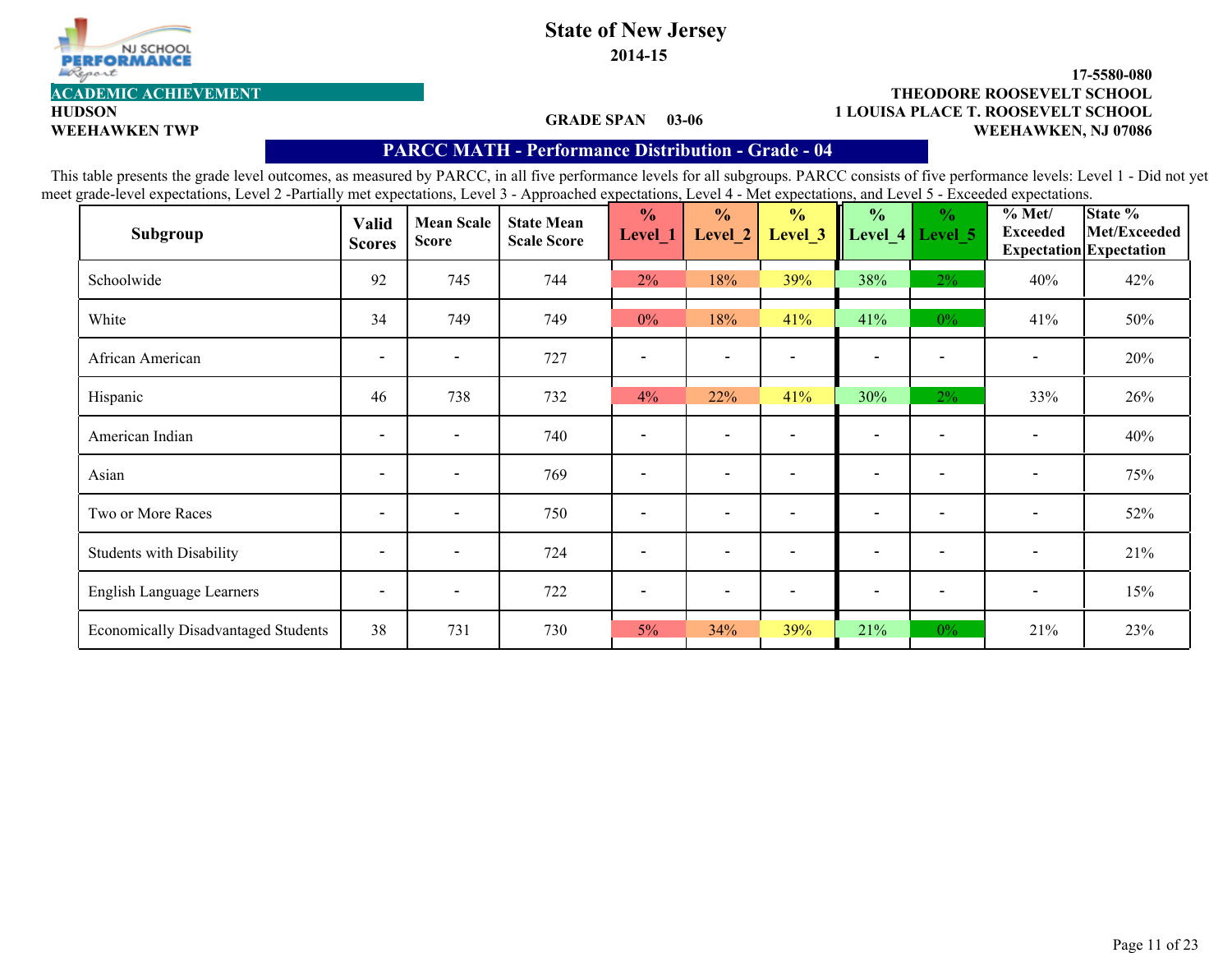

**HUDSON**

## **State of New Jersey**

**2014-15**

#### **1 LOUISA PLACE T. ROOSEVELT SCHOOL 17-5580-080 WEEHAWKEN TWP WEEHAWKEN, NJ 07086 ACADEMIC ACHIEVEMENT THEODORE ROOSEVELT SCHOOL**

#### **GRADE SPAN 03-06**

#### **PARCC MATH - Performance Distribution- Grade - 05**

| Subgroup                                   | <b>Valid</b><br><b>Scores</b> | <b>Mean Scale</b><br><b>Score</b> | <b>State Mean</b><br><b>Scale Score</b> | $\frac{0}{0}$<br>Level_1     | $\frac{0}{0}$<br>Level_2 | $\frac{0}{0}$<br>Level 3 | $\frac{0}{0}$            | $\frac{6}{6}$<br>Level $4$ Level 5 | % Met/<br><b>Exceeded</b> | State %<br>Met/Exceeded<br><b>Expectation Expectation</b> |
|--------------------------------------------|-------------------------------|-----------------------------------|-----------------------------------------|------------------------------|--------------------------|--------------------------|--------------------------|------------------------------------|---------------------------|-----------------------------------------------------------|
| Schoolwide                                 | 83                            | 745                               | 744                                     | $5\%$                        | 14%                      | 34%                      | 43%                      | $4\%$                              | 47%                       | 42%                                                       |
| White                                      | 18                            | 750                               | 749                                     | $0\%$                        | 6%                       | 56%                      | 39%                      | $0\%$                              | 39%                       | 49%                                                       |
| African American                           | $\overline{\phantom{a}}$      | $\overline{\phantom{a}}$          | 728                                     |                              | $\overline{\phantom{a}}$ |                          | $\overline{\phantom{0}}$ | $\overline{\phantom{a}}$           | $\overline{\phantom{a}}$  | 21%                                                       |
| Hispanic                                   | 49                            | 741                               | 733                                     | 8%                           | 16%                      | 29%                      | 45%                      | $2\%$                              | 47%                       | 26%                                                       |
| American Indian                            | $\overline{\phantom{a}}$      | $\overline{\phantom{a}}$          | 745                                     |                              | $\overline{\phantom{a}}$ |                          | $\blacksquare$           | $\overline{\phantom{0}}$           | $\overline{\phantom{a}}$  | 46%                                                       |
| Asian                                      | $\overline{\phantom{a}}$      | $\overline{\phantom{a}}$          | 768                                     | $\overline{\phantom{a}}$     | $\overline{\phantom{a}}$ | $\overline{\phantom{0}}$ | $\overline{\phantom{a}}$ | $\overline{\phantom{a}}$           | $\overline{\phantom{a}}$  | 74%                                                       |
| Two or More Races                          | $\overline{\phantom{a}}$      | $\overline{\phantom{a}}$          | 749                                     | $\qquad \qquad \blacksquare$ | $\overline{\phantom{0}}$ |                          | $\overline{\phantom{0}}$ | $\qquad \qquad \blacksquare$       | $\overline{\phantom{a}}$  | 50%                                                       |
| <b>Students with Disability</b>            | $\overline{\phantom{a}}$      | $\overline{\phantom{a}}$          | 724                                     | $\overline{\phantom{a}}$     | $\overline{\phantom{a}}$ |                          | $\overline{\phantom{a}}$ | $\overline{\phantom{0}}$           | $\overline{\phantom{a}}$  | 19%                                                       |
| English Language Learners                  | $\overline{\phantom{a}}$      | $\overline{\phantom{a}}$          | 724                                     |                              | $\overline{\phantom{a}}$ |                          | $\overline{\phantom{0}}$ |                                    | $\overline{\phantom{a}}$  | 17%                                                       |
| <b>Economically Disadvantaged Students</b> | 42                            | 736                               | 731                                     | $5\%$                        | 24%                      | 38%                      | 33%                      | $0\%$                              | 33%                       | 23%                                                       |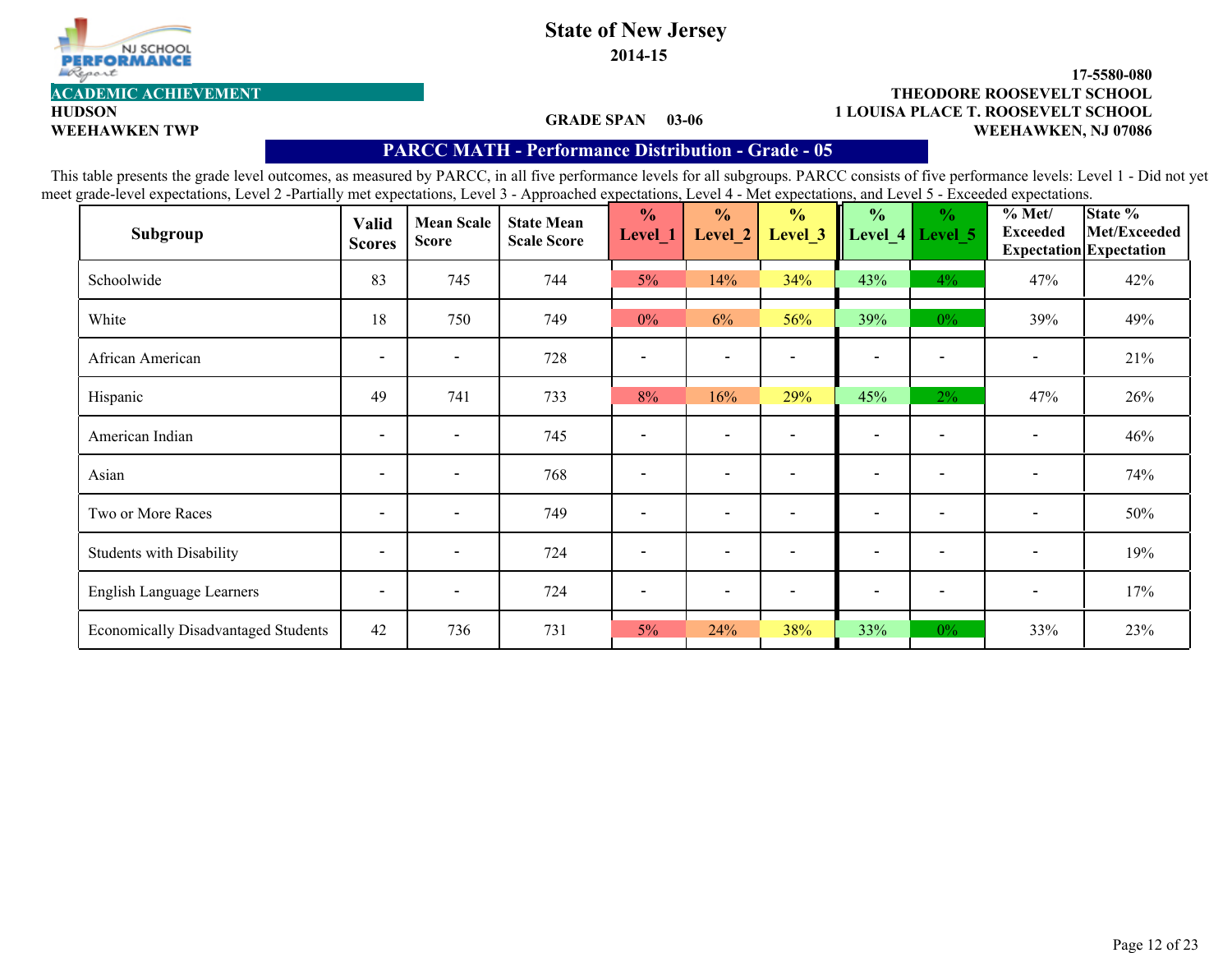

**HUDSON**

## **State of New Jersey**

**2014-15**

#### **1 LOUISA PLACE T. ROOSEVELT SCHOOL 17-5580-080 WEEHAWKEN TWP WEEHAWKEN, NJ 07086 ACADEMIC ACHIEVEMENT THEODORE ROOSEVELT SCHOOL**

#### **GRADE SPAN 03-06**

#### **PARCC MATH - Performance Distribution- Grade - 06**

| Subgroup                                   | <b>Valid</b><br><b>Scores</b> | <b>Mean Scale</b><br><b>Score</b> | <b>State Mean</b><br><b>Scale Score</b> | $\frac{0}{0}$<br>Level_1     | $\frac{0}{0}$<br>Level_2     | $\frac{0}{0}$<br>Level <sub>_3</sub> | $\frac{0}{0}$            | $\frac{1}{2}$<br>Level_4   Level_5 | $\frac{6}{10}$ Met/<br><b>Exceeded</b> | State %<br>Met/Exceeded<br><b>Expectation Expectation</b> |
|--------------------------------------------|-------------------------------|-----------------------------------|-----------------------------------------|------------------------------|------------------------------|--------------------------------------|--------------------------|------------------------------------|----------------------------------------|-----------------------------------------------------------|
| Schoolwide                                 | 78                            | 757                               | 743                                     | $1\%$                        | 12%                          | 27%                                  | 50%                      | 10%                                | 60%                                    | 42%                                                       |
| White                                      | 21                            | 765                               | 749                                     | $0\%$                        | 5%                           | 19%                                  | 71%                      | $5\%$                              | 76%                                    | 50%                                                       |
| African American                           | $\overline{\phantom{a}}$      | $\overline{\phantom{a}}$          | 726                                     |                              | $\qquad \qquad \blacksquare$ |                                      | $\overline{\phantom{0}}$ |                                    | $\overline{\phantom{a}}$               | 19%                                                       |
| Hispanic                                   | 45                            | 748                               | 731                                     | 2%                           | 13%                          | 38%                                  | 42%                      | $4\%$                              | 47%                                    | 25%                                                       |
| American Indian                            | $\overline{\phantom{a}}$      | $\overline{\phantom{a}}$          | 740                                     |                              | $\overline{\phantom{a}}$     |                                      | $\overline{\phantom{0}}$ |                                    | $\qquad \qquad \blacksquare$           | 35%                                                       |
| Asian                                      | $\blacksquare$                | $\blacksquare$                    | 768                                     | $\qquad \qquad \blacksquare$ | $\overline{\phantom{a}}$     |                                      | $\overline{\phantom{a}}$ | $\qquad \qquad \blacksquare$       | $\blacksquare$                         | 75%                                                       |
| Two or More Races                          | $\overline{\phantom{a}}$      | $\overline{\phantom{a}}$          | 745                                     |                              | $\overline{\phantom{0}}$     |                                      | $\overline{\phantom{0}}$ | $\overline{\phantom{0}}$           | $\overline{\phantom{a}}$               | 44%                                                       |
| <b>Students with Disability</b>            | $\overline{\phantom{a}}$      | $\blacksquare$                    | 718                                     | $\qquad \qquad \blacksquare$ | $\overline{\phantom{a}}$     |                                      | $\overline{\phantom{0}}$ | $\qquad \qquad \blacksquare$       | $\blacksquare$                         | 15%                                                       |
| English Language Learners                  | $\overline{\phantom{a}}$      | $\overline{\phantom{a}}$          | 718                                     |                              | $\overline{\phantom{a}}$     |                                      | $\overline{\phantom{a}}$ | $\overline{\phantom{0}}$           | $\overline{\phantom{a}}$               | 14%                                                       |
| <b>Economically Disadvantaged Students</b> | 41                            | 748                               | 729                                     | 2%                           | 15%                          | 37%                                  | 39%                      | $7\%$                              | 46%                                    | 23%                                                       |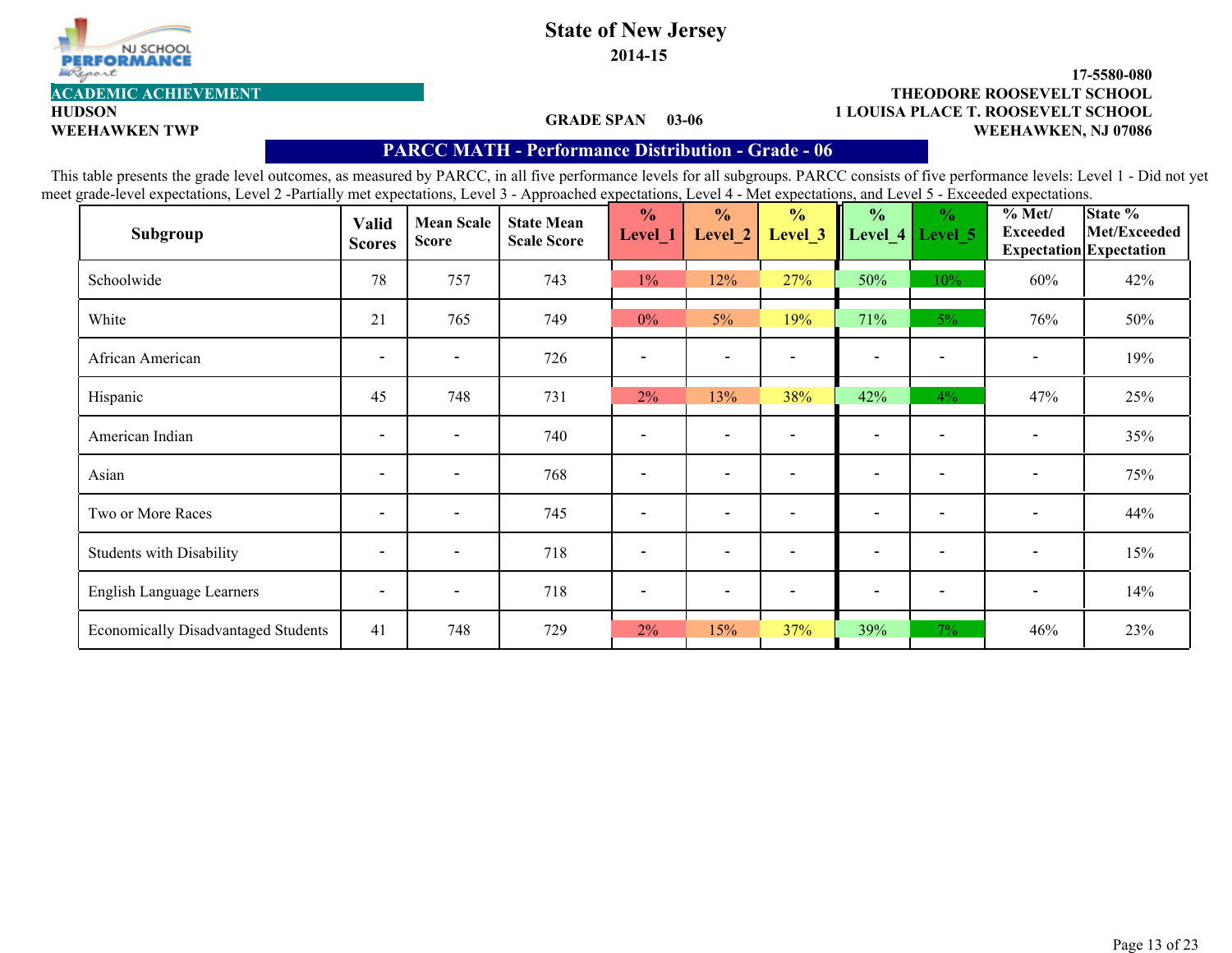

Г

**HUDSON**

### **State of New Jersey 2014-15**

**GRADE SPAN 03-06**

**1 LOUISA PLACE T. ROOSEVELT SCHOOL 17-5580-080 WEEHAWKEN TWP WEEHAWKEN, NJ 07086 ACADEMIC ACHIEVEMENT THEODORE ROOSEVELT SCHOOL**

|                                                                    |         | 2015 National Assessment Educational Progress (NAEP)                                                                                                                                                                                                                                                                        |                    |                                |                   |                                                                                                                                                                                                                                                                                                                                                                                                                                                                                                                                                                                                                       |
|--------------------------------------------------------------------|---------|-----------------------------------------------------------------------------------------------------------------------------------------------------------------------------------------------------------------------------------------------------------------------------------------------------------------------------|--------------------|--------------------------------|-------------------|-----------------------------------------------------------------------------------------------------------------------------------------------------------------------------------------------------------------------------------------------------------------------------------------------------------------------------------------------------------------------------------------------------------------------------------------------------------------------------------------------------------------------------------------------------------------------------------------------------------------------|
| which are the last scores published.                               |         |                                                                                                                                                                                                                                                                                                                             |                    |                                |                   | The National Assessment of Educational Progress (NAEP) is the largest national assessment of what our nation's students know and can do. NAEP<br>assesses fourth-, eighth-, and twelfth-grade students in subjects such as reading, mathematics, science, and writing. The reporting of NAEP scores on<br>state report cards is a federal mandate. The results of NAEP are also published as the Nation's Report Card, and are available for the nation, states,<br>and, in some cases, urban districts. The NAEP scores on the report card include grades four and eight 2015 reading and math scores for New Jersey |
| For subgroup outcomes, visit:                                      |         |                                                                                                                                                                                                                                                                                                                             |                    |                                |                   |                                                                                                                                                                                                                                                                                                                                                                                                                                                                                                                                                                                                                       |
| Reading Grade 4<br>Reading Grade 8<br>Math Grade 4<br>Math Grade 8 |         | http://www.nj.gov/education/pr/1415/naep/naep4read.html<br>http://www.nj.gov/education/pr/1415/naep/naep8read.html<br>http://www.nj.gov/education/pr/1415/naep/naep4math.html<br>http://www.nj.gov/education/pr/1415/naep/naep8math.html<br>For more information, visit <http: nationsreportcard="" nces.ed.gov=""></http:> |                    |                                |                   |                                                                                                                                                                                                                                                                                                                                                                                                                                                                                                                                                                                                                       |
|                                                                    |         |                                                                                                                                                                                                                                                                                                                             |                    | <b>Proficiency Percentages</b> |                   |                                                                                                                                                                                                                                                                                                                                                                                                                                                                                                                                                                                                                       |
| <b>Subject</b>                                                     | Grade   | <b>State/Nation</b>                                                                                                                                                                                                                                                                                                         | <b>Below Basic</b> | <b>Basic</b>                   | <b>Proficient</b> | <b>Advanced</b>                                                                                                                                                                                                                                                                                                                                                                                                                                                                                                                                                                                                       |
| Reading                                                            | Grade 4 | State (NJ)                                                                                                                                                                                                                                                                                                                  | 25                 | 33                             | 31                | 12                                                                                                                                                                                                                                                                                                                                                                                                                                                                                                                                                                                                                    |
|                                                                    | Grade 4 | Nation                                                                                                                                                                                                                                                                                                                      | 31                 | 33                             | 27                | 9                                                                                                                                                                                                                                                                                                                                                                                                                                                                                                                                                                                                                     |
|                                                                    | Grade 8 | State (NJ)                                                                                                                                                                                                                                                                                                                  | 20                 | 39                             | 35                | 6                                                                                                                                                                                                                                                                                                                                                                                                                                                                                                                                                                                                                     |
|                                                                    | Grade 8 | Nation                                                                                                                                                                                                                                                                                                                      | 24                 | 42                             | 31                | $\overline{4}$                                                                                                                                                                                                                                                                                                                                                                                                                                                                                                                                                                                                        |
| <b>Math</b>                                                        | Grade 4 | State (NJ)                                                                                                                                                                                                                                                                                                                  | 14                 | 39                             | 38                | 9                                                                                                                                                                                                                                                                                                                                                                                                                                                                                                                                                                                                                     |
|                                                                    | Grade 4 | Nation                                                                                                                                                                                                                                                                                                                      | 18                 | 42                             | 33                | $\overline{7}$                                                                                                                                                                                                                                                                                                                                                                                                                                                                                                                                                                                                        |
|                                                                    | Grade 8 | State (NJ)                                                                                                                                                                                                                                                                                                                  | 21                 | 32                             | 30                | 16                                                                                                                                                                                                                                                                                                                                                                                                                                                                                                                                                                                                                    |
|                                                                    | Grade 8 | Nation                                                                                                                                                                                                                                                                                                                      | 29                 | 38                             | 25                | 8                                                                                                                                                                                                                                                                                                                                                                                                                                                                                                                                                                                                                     |

#### **2015 National Assessment Educational Progress (NAEP)**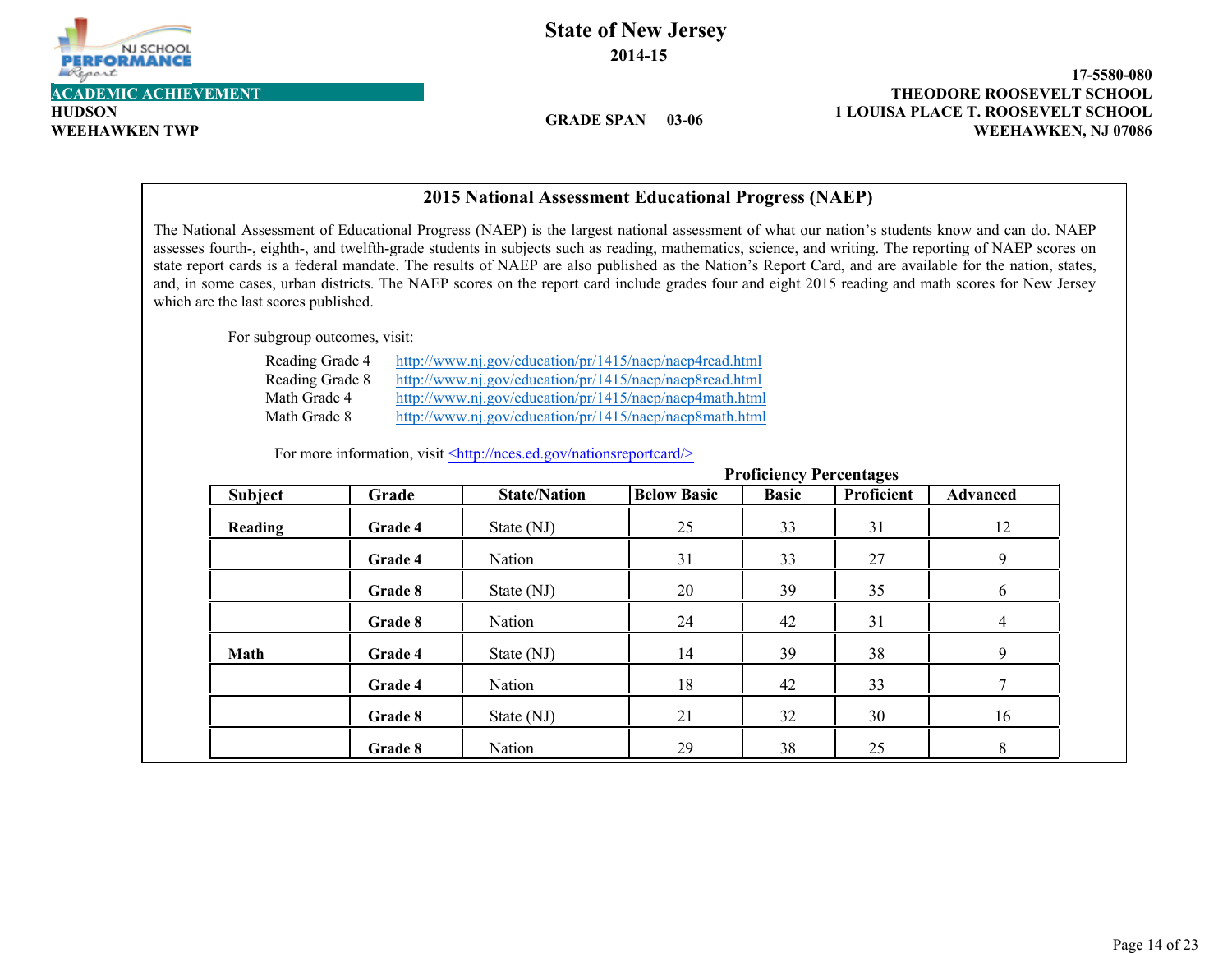

**HUDSON**

#### **GRADE SPAN**

**1 LOUISA PLACE T. ROOSEVELT SCHOOL 17-5580-080 WEEHAWKEN TWP SUBSURFUL SUBSURFUL SUBSURFUL SUBSURFUL SUBSURFUL SUBSURFUL SUBSURFUL SUBSURFUL SUBSURFUL SUBSURFU<br>WEEHAWKEN, NJ 07086 ACADEMIC ACHIEVEMENT THEODORE ROOSEVELT SCHOOL**

#### **NJASK Results - Science Grade Level - 04**

This table presents the grade level proficiency results, as measured by NJASK, in Advanced Proficient, Proficient, and Partially Proficient categories for all appropriate subgroups.

| <b>Subgroups</b>                                     | <b>Advanced</b><br>Proficient | Proficient | <b>Partially</b><br>Proficient |
|------------------------------------------------------|-------------------------------|------------|--------------------------------|
| Schoolwide                                           | 56%                           | 37%        | 7%                             |
| White                                                | 62%                           | 35%        | 3%                             |
| African American                                     |                               |            |                                |
| Hispanic                                             | 51%                           | 37%        | 12%                            |
| American Indian                                      |                               |            |                                |
| Asian                                                |                               |            |                                |
| Two or More Races                                    |                               |            |                                |
| <b>Students with Disability</b>                      |                               |            |                                |
| <b>English Language Learners</b>                     |                               |            |                                |
| <b>Economically Disadvantaged</b><br><b>Students</b> | 32%                           | 55%        | 13%                            |

Data is presented for subgroups when the count is high enough under ESEA Waiver suppression rules.

#### **NJASK Proficiency Trends - Science - Grade Level - 04**

This graph presents the grade level outcomes in the categories of Advanced Proficient, Proficient, and Partially Proficient over the last four years.

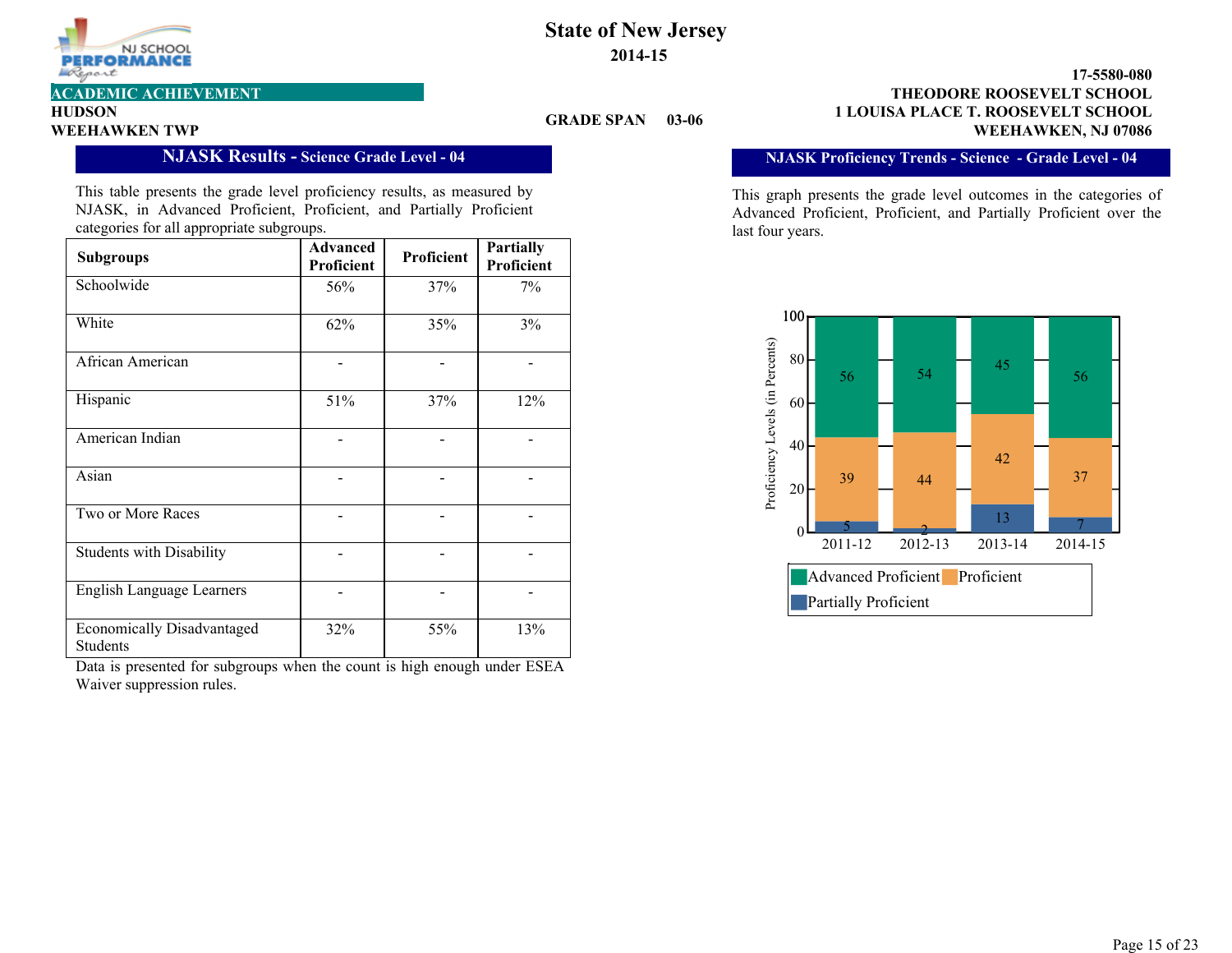

### **GRADE SPAN**

#### **1 LOUISA PLACE T. ROOSEVELT SCHOOL 17-5580-080 WEEHAWKEN TWP**<br>WEEHAWKEN TWP<br>WEEHAWKEN, NJ 07086 **THEODORE ROOSEVELT SCHOOL**

**HUDSON**

**COLLEGE AND CAREER READINESS**

Students in both elementary and middle schools begin to demonstrate college readiness behaviors long before they even enter high school. Among the behaviors that research has shown to be indicative of successfully graduating high school is regularly attending school. For all elementary schools, this includes the percentage of students that are chronically absent each year, defined as missing more than 10% of possible school days.

#### **Chronic Absenteeism Trend**

This graph presents the percentage of the enrolled students who were chronically absent for the past three years.



#### **Absenteeism**

The chart below presents the percentage of students who were absent in each category of absence: 0 absences, 1- 5 absences, 6 - 10 absences, 11 - 15 absences, and more than 15 absences. An absence is defined as being 'not present' and includes the days missed regardless of whether they were determined to be excused or unexcused by the school.

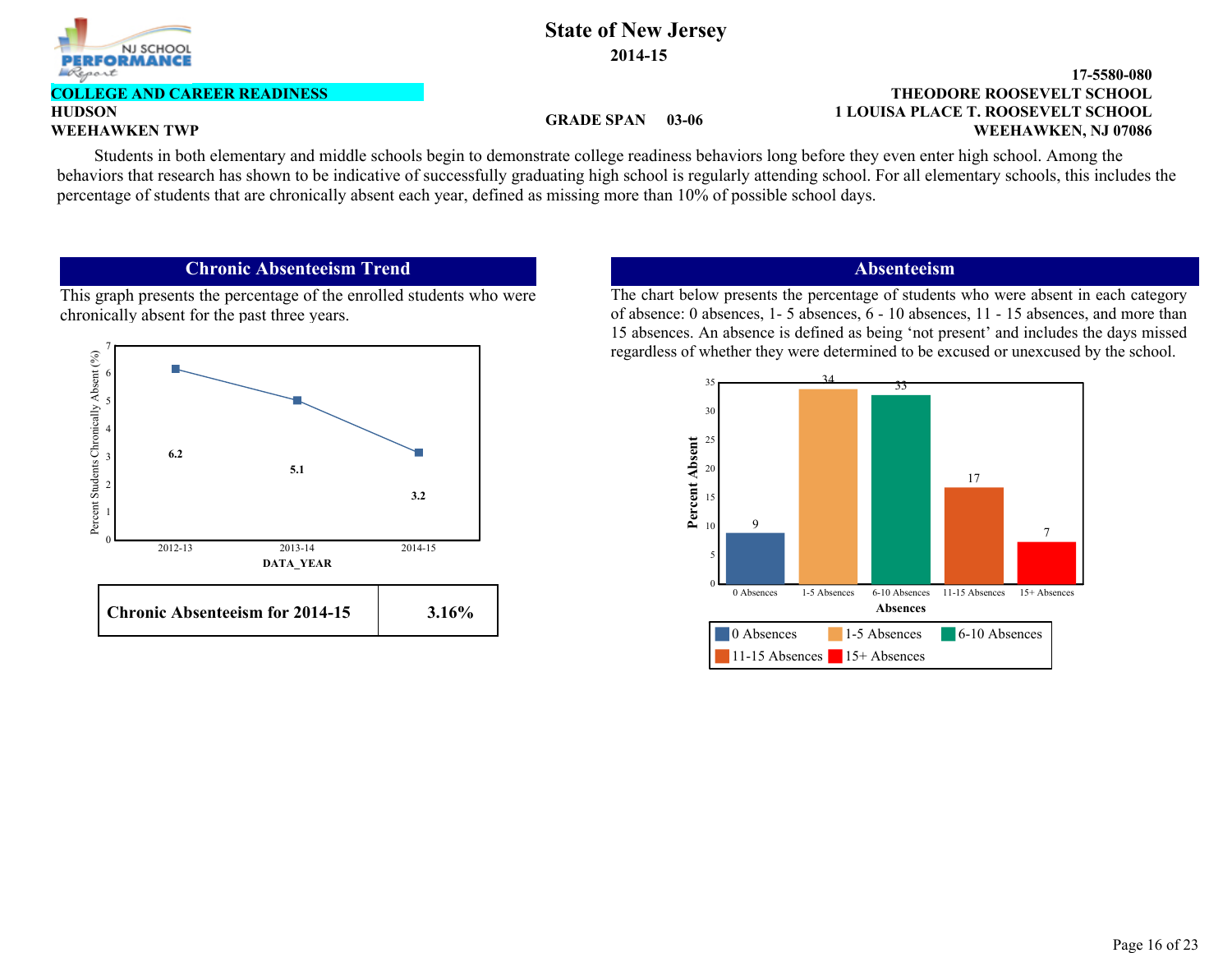

#### **1 LOUISA PLACE T. ROOSEVELT SCHOOL 17-5580-080 WEEHAWKEN TWP WEEHAWKEN, NJ 07086 STUDENT GROWTH THEODORE ROOSEVELT SCHOOL**

#### **GRADE SPAN 03-06**

**HUDSON**

This section of the performance report presents data about student growth, utilizing the Student Growth Percentile Methodology (SGP). SGP creates a measure of how students progressed in grades 4 through 8 in Language Arts Literacy and in grades 4 through 7 in Math when compared to other students with a similar test score history. A short video explaining the methodology can be found here: http://www.state.nj.us/education/njsmart/performance/

 The below chart consist of five columns with measures. The first column - Schoolwide Performance - presents the schoolwide median growth score in either English Language Arts/Literacy or Mathematics for all students in the school. The second column - Peer Percentile - indicates how the school's growth performance compares to its group of peer schools. The third column - Statewide Percentile - indicates how a school compares to schools across the state. The last column - Met Target? - indicates whether the school's performance met or exceeded the statewide target, which was set to 35.

The fourth row presents the averages of the peer school percentiles, the averages of statewide percentiles, the percentage of statewide targets met.

| <b>Student Growth Indicators</b>       | <b>Schoolwide</b><br><b>Performance</b> | Peer<br>Percentile                           | <b>Statewide</b><br>Percentile | <b>Statewide</b><br><b>Target</b> | Met Target? |
|----------------------------------------|-----------------------------------------|----------------------------------------------|--------------------------------|-----------------------------------|-------------|
| <b>Student Growth on Language Arts</b> | 61                                      | 66                                           | 77                             | 35                                | <b>YES</b>  |
| <b>Student Growth on Math</b>          | 53                                      | 62                                           | 53                             | 35                                | YES.        |
|                                        |                                         | 64                                           | 65                             |                                   | 100%        |
|                                        |                                         | $C$ <i>tural and <math>C</math> manually</i> |                                |                                   |             |

**Student Growth** 

This table presents for all students with growth scores the interaction between their performance on PARCC and their growth scores. For example, in the top left cell the percentage of students who are both in Level 1 - Did not yet meet expectations AND also demonstrating low growth is displayed.

|                            | <b>Language Arts</b> |                |             |                            |
|----------------------------|----------------------|----------------|-------------|----------------------------|
|                            |                      | <b>GROWTH</b>  |             |                            |
| (Expectations)             | Low                  | <b>Typical</b> | <b>High</b> | (Expectations)             |
| <b>Did Not Yet</b><br>Meet | 4%                   | $1\%$          | $0\%$       | <b>Did Not Yet</b><br>Meet |
| <b>Partially Met</b>       | 6%                   | $2\%$          | $0\%$       | <b>Partially Met</b>       |
| Approached                 | 6%                   | 10%            | 9%          | Approached                 |
| Met                        | 4%                   | 20%            | 25%         | Met                        |
| <b>Exceeded</b>            | $0\%$                | $1\%$          | 13%         | <b>Exceeded</b>            |

| <b>Language Arts</b> |                |       |                                   |       | <b>Math</b>    |       |
|----------------------|----------------|-------|-----------------------------------|-------|----------------|-------|
|                      | <b>GROWTH</b>  |       |                                   |       | <b>GROWTH</b>  |       |
| )W                   | <b>Typical</b> | High  | (Expectations)                    | Low   | <b>Typical</b> | High  |
| 4%                   | $1\%$          | $0\%$ | <b>Did Not Yet</b><br><b>Meet</b> | 3%    | $0\%$          | $0\%$ |
| 6%                   | 2%             | $0\%$ | <b>Partially Met</b>              | 9%    | 4%             | 2%    |
| 6%                   | 10%            | 9%    | Approached                        | 12%   | 12%            | 10%   |
| 4%                   | 20%            | 25%   | Met                               | 10%   | 12%            | 22%   |
| $0\%$                | $1\%$          | 13%   | <b>Exceeded</b>                   | $0\%$ | $0\%$          | 4%    |

**Low Growth** is defined as an **Student Growth Percentile score less than 35**. **Typical Growth** is defined as an **Student Growth Percentile score between 35 and 65.**

**High Growth** is defined as a **Student Growth Percentile score higher than 65.**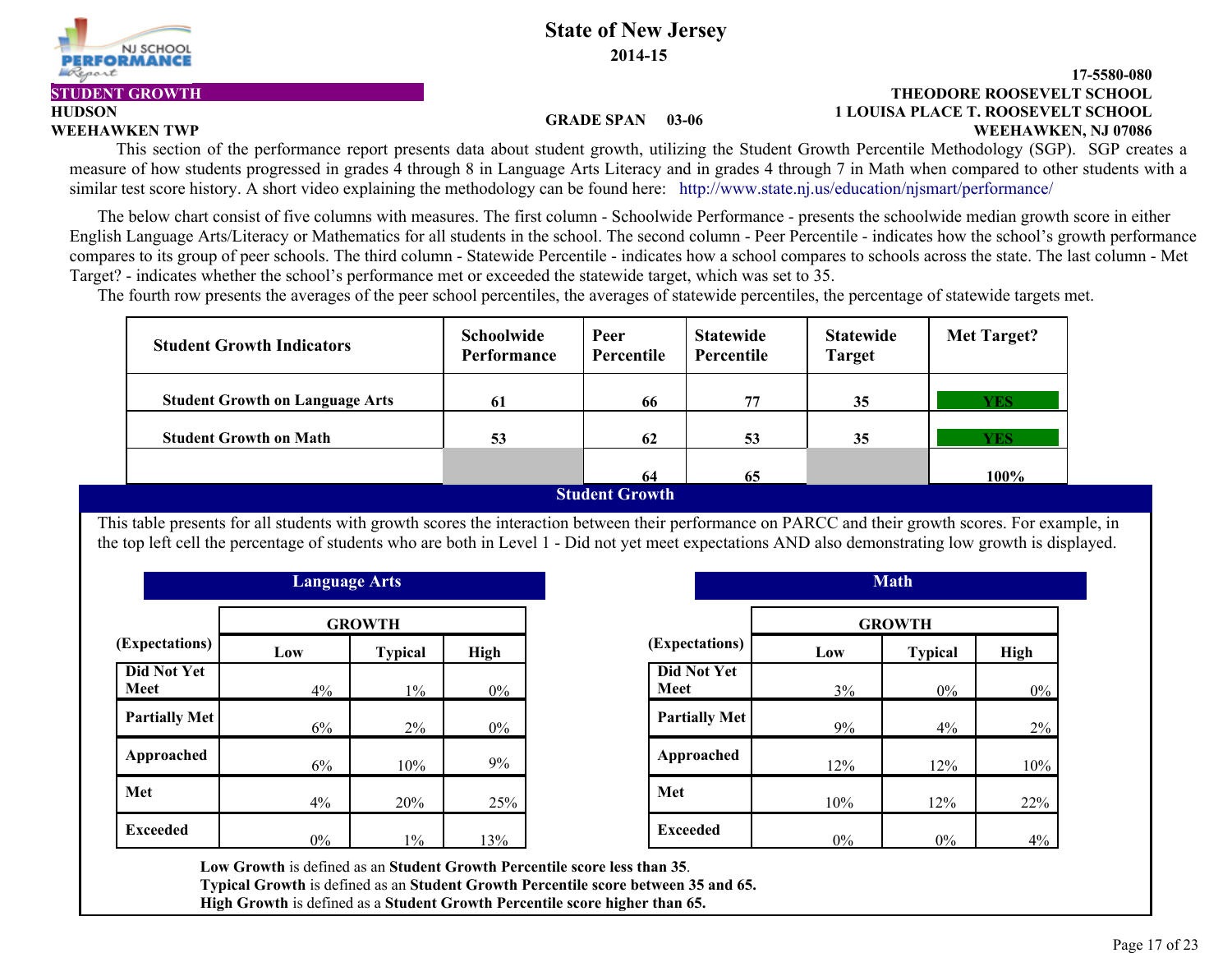

# **HUDSON**

than the state's.

### **State of New Jersey 2014-15**

#### **1 LOUISA PLACE T. ROOSEVELT SCHOOL 17-5580-080 WEEHAWKEN TWP WEEHAWKEN, NJ 07086 THEODORE ROOSEVELT SCHOOL** This section of the performance report presents data about the achievement gap that exists within a school - as measured by the difference between the students'

#### **GRADE SPAN 03-06**

scale scores at the 25th and 75th percentile in the school, the Interquartile Range (IQR). Taken together with an understanding of the overall and average achievement levels in the school, the IQR furthers an understanding of the range of student outcomes that exist in a school. A school gap smaller than the state gap indicates that the

## school's range of student outcomes is narrower than the state's while a school gap larger than the state gap indicates that the school's range of student outcomes is broader

#### **PARCC Language Arts 25th %ile vs 75th%ile PARCC MATH 25th %ile vs 75th%ile**

This table presents the scale scores associated with students at the bottom (0th percentile), the 25th percentile, the 50th percentile, the 75th percentile and the top (99th percentile) of school's distribution.

| Percentile       | <b>School Scale Score</b> | <b>State Scale Score</b> |
|------------------|---------------------------|--------------------------|
| 99th             | 845                       | 850                      |
| 75 <sub>th</sub> | 779                       | 770                      |
| <b>50th</b>      | 755                       | 743                      |
| 25th             | 727                       | 715                      |
| 0th              | 650                       | 650                      |

|                  | <b>School</b> | Scale Score Gap - Scale Score Gap -<br><b>State</b> |
|------------------|---------------|-----------------------------------------------------|
| 25th vs 75th Gap |               | 55                                                  |

#### **Grade Level - 03 Grade Level - 03**

| Percentile       | <b>School Scale Score</b> | <b>State Scale Score</b> | Percentile       | <b>School Scale Score</b> | <b>State Scale Score</b> |
|------------------|---------------------------|--------------------------|------------------|---------------------------|--------------------------|
| 99th             | 845                       | 850                      | 99th             | 808                       | 850                      |
| 75 <sub>th</sub> | 779                       | 770                      | 75th             | 769                       | 767                      |
| <b>50th</b>      | 755                       | 743                      | <b>50th</b>      | 753                       | 745                      |
| 25 <sub>th</sub> | 727                       | 715                      | 25 <sub>th</sub> | 726                       | 722                      |
| 0th              | 650                       | 650                      | 0th              | 684                       | 650                      |

| hool | eore Gap -  Scale Score Gap -<br><b>State</b> |                  | School | Scale Score Gap - Scale Score Gap -<br><b>State</b> |
|------|-----------------------------------------------|------------------|--------|-----------------------------------------------------|
| 52   |                                               | 25th vs 75th Gap | 43     | 45                                                  |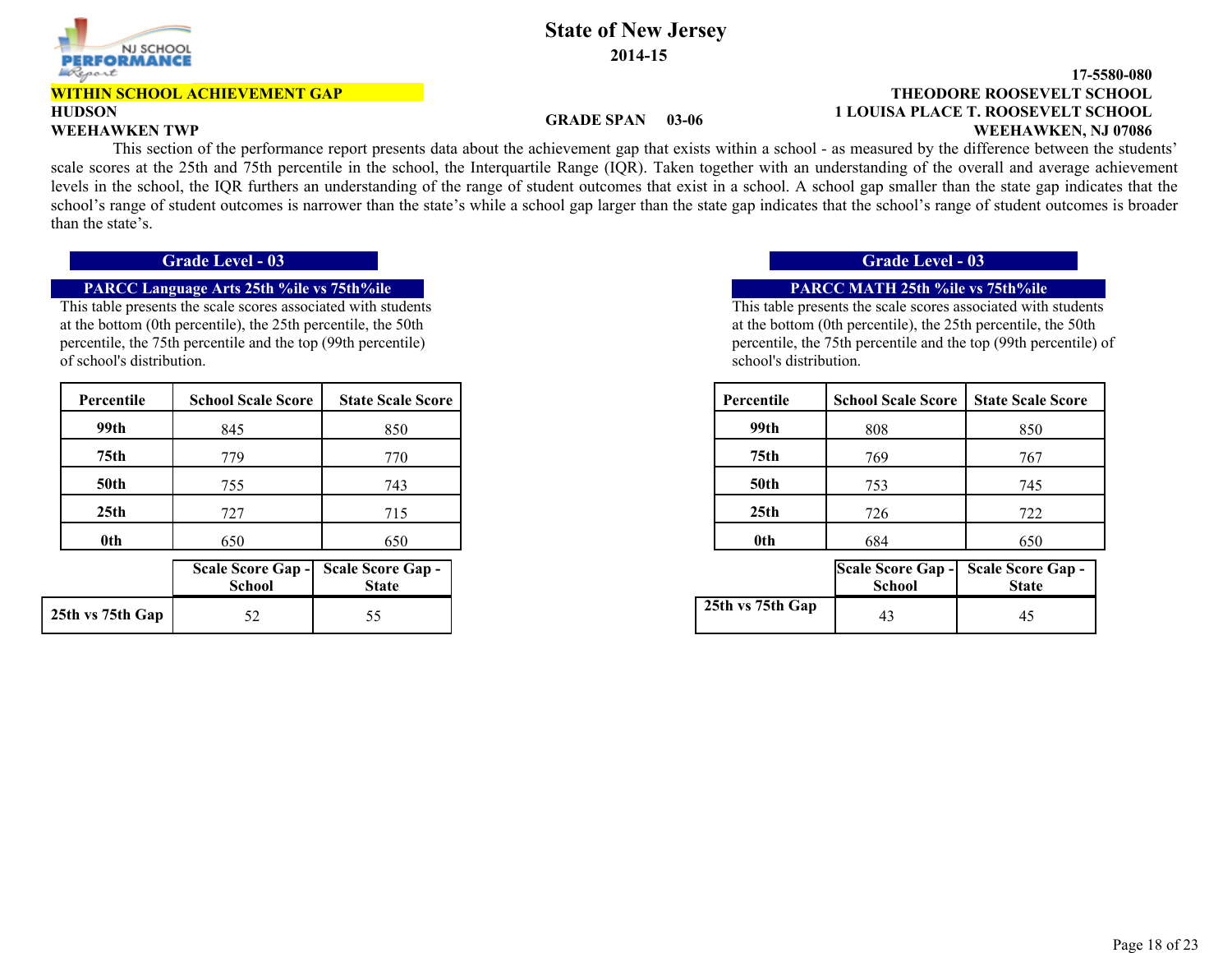

# **HUDSON**

#### **Grade Level - 04 Grade Level - 04 Grade Level - 04 Grade Level - 04**

#### **PARCC Language Arts 25th %ile vs 75th%ile PARCC MATH 25th %ile vs 75th%ile**

This table presents the scale scores associated with students at the bottom (0th percentile), the 25th percentile, the 50th percentile, the 75th percentile and the top (99th percentile) of school's distribution.

| Percentile       | <b>School Scale Score</b> | <b>State Scale Score</b> | Percentile       | <b>School Scale Score</b> | <b>State Scale Score</b> |
|------------------|---------------------------|--------------------------|------------------|---------------------------|--------------------------|
| 99th             | 814                       | 850                      | 99th             | 797                       | 850                      |
| 75th             | 780                       | 773                      | 75th             | 763                       | 764                      |
| <b>50th</b>      | 760                       | 750                      | <b>50th</b>      | 742                       | 742                      |
| 25 <sub>th</sub> | 743                       | 728                      | 25 <sub>th</sub> | 727                       | 721                      |
| 0th              | 680                       | 650                      | 0th              | 679                       | 650                      |

|                  | <b>School</b> | Scale Score Gap - Scale Score Gap -<br><b>State</b> |
|------------------|---------------|-----------------------------------------------------|
| 25th vs 75th Gap |               | 45                                                  |

#### **PARCC Language Arts 25th %ile vs 75th%ile PARCC MATH 25th %ile vs 75th%ile**

This table presents the scale scores associated with students at the bottom (0th percentile), the 25th percentile, the 50th percentile, the 75th percentile and the top (99th percentile) of school's distribution.

| Percentile       | <b>School Scale Score</b> | <b>State Scale Score</b> | Percentile       | <b>School Scale Score</b> | <b>State Scale Score</b> |
|------------------|---------------------------|--------------------------|------------------|---------------------------|--------------------------|
| 99th             | 817                       | 850                      | 99th             | 804                       | 850                      |
| 75 <sub>th</sub> | 774                       | 773                      | 75th             | 762                       | 763                      |
| <b>50th</b>      | 746                       | 751                      | <b>50th</b>      | 749                       | 743                      |
| 25th             | 732                       | 728                      | 25 <sub>th</sub> | 730                       | 723                      |
| 0th              | 650                       | 650                      | 0th              | 672                       | 650                      |

|                  | <b>School</b> | Scale Score Gap - Scale Score Gap -<br><b>State</b> |
|------------------|---------------|-----------------------------------------------------|
| 25th vs 75th Gap |               | 45                                                  |

**State of New Jersey 2014-15**

**GRADE SPAN 03-06**

**1 LOUISA PLACE T. ROOSEVELT SCHOOL 17-5580-080 WEEHAWKEN TWP WEEHAWKEN, NJ 07086 THEODORE ROOSEVELT SCHOOL**

This table presents the scale scores associated with students at the bottom (0th percentile), the 25th percentile, the 50th percentile, the 75th percentile and the top (99th percentile) of school's distribution.

| cale Score | Percentile  | <b>School Scale Score</b> | <b>State Scale Score</b> |
|------------|-------------|---------------------------|--------------------------|
| 850        | 99th        | 797                       | 850                      |
| 773        | 75th        | 763                       | 764                      |
| 750        | <b>50th</b> | 742                       | 742                      |
| 728        | 25th        | 727                       | 721                      |
| 650        | 0th         | 679                       | 650                      |

| hool   | eore Gap - Scale Score Gap -<br><b>State</b> |                  | School | Scale Score Gap - Scale Score Gap -<br><b>State</b> |
|--------|----------------------------------------------|------------------|--------|-----------------------------------------------------|
| $\sim$ |                                              | 25th vs 75th Gap | 36     | 4                                                   |

#### **Grade Level - 05 Grade Level - 05**

| cale Score | Percentile       | <b>School Scale Score</b> | <b>State Scale Score</b> |
|------------|------------------|---------------------------|--------------------------|
| 850        | 99th             | 804                       | 850                      |
| 773        | 75th             | 762                       | 763                      |
| 751        | <b>50th</b>      | 749                       | 743                      |
| 728        | 25 <sub>th</sub> | 730                       | 723                      |
| 650        | 0th              | 672                       | 650                      |

| hool | ore Gap - Scale Score Gap -<br><b>State</b> |                  | <b>School</b> | Scale Score Gap - Scale Score Gap -<br><b>State</b> |
|------|---------------------------------------------|------------------|---------------|-----------------------------------------------------|
|      |                                             | 25th vs 75th Gap |               | 40                                                  |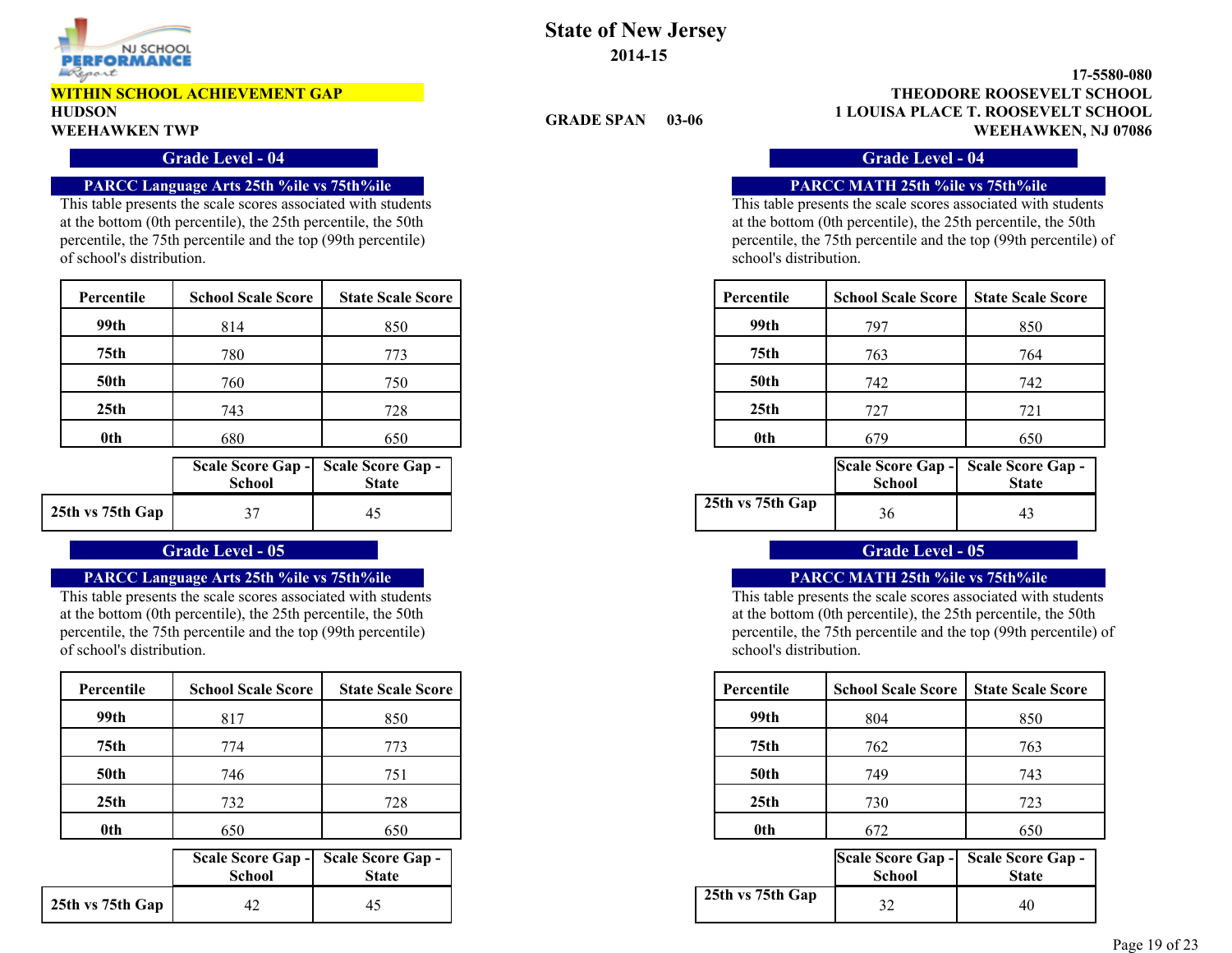

# **HUDSON**

#### **Grade Level - 06 Grade Level - 06**

#### **PARCC Language Arts 25th %ile vs 75th%ile PARCC MATH 25th %ile vs 75th%ile**

This table presents the scale scores associated with students at the bottom (0th percentile), the 25th percentile, the 50th percentile, the 75th percentile and the top (99th percentile) of school's distribution.

| Percentile       | <b>School Scale Score</b> | <b>State Scale Score</b> | Percentile       | <b>School Scale Score</b> | <b>State Scale Score</b> |
|------------------|---------------------------|--------------------------|------------------|---------------------------|--------------------------|
| 99th             | 824                       | 850                      | 99th             | 809                       | 850                      |
| 75th             | 785                       | 770                      | 75th             | 774                       | 763                      |
| <b>50th</b>      | 768                       | 749                      | <b>50th</b>      | 756                       | 742                      |
| 25 <sub>th</sub> | 750                       | 726                      | 25 <sub>th</sub> | 737                       | 721                      |
| 0th              | 682                       | 650                      | 0th              | 698                       | 650                      |

|                  | <b>School</b> | Scale Score Gap - Scale Score Gap -<br><b>State</b> |
|------------------|---------------|-----------------------------------------------------|
| 25th vs 75th Gap |               |                                                     |

### **State of New Jersey 2014-15**

**GRADE SPAN 03-06**

**1 LOUISA PLACE T. ROOSEVELT SCHOOL 17-5580-080 WEEHAWKEN TWP WEEHAWKEN, NJ 07086 THEODORE ROOSEVELT SCHOOL**

| cale Score | Percentile       | <b>School Scale Score</b> | <b>State Scale Score</b> |
|------------|------------------|---------------------------|--------------------------|
| 850        | 99th             | 809                       | 850                      |
| 770        | 75th             | 774                       | 763                      |
| 749        | <b>50th</b>      | 756                       | 742                      |
| 726        | 25 <sub>th</sub> | 737                       | 721                      |
| 650        | 0th              | 698                       | 650                      |

| hool | core Gap - Scale Score Gap -<br><b>State</b> |                  | School | Scale Score Gap - Scale Score Gap -<br><b>State</b> |
|------|----------------------------------------------|------------------|--------|-----------------------------------------------------|
| 35   | 44                                           | 25th vs 75th Gap | n m    | 4 <sub>4</sub>                                      |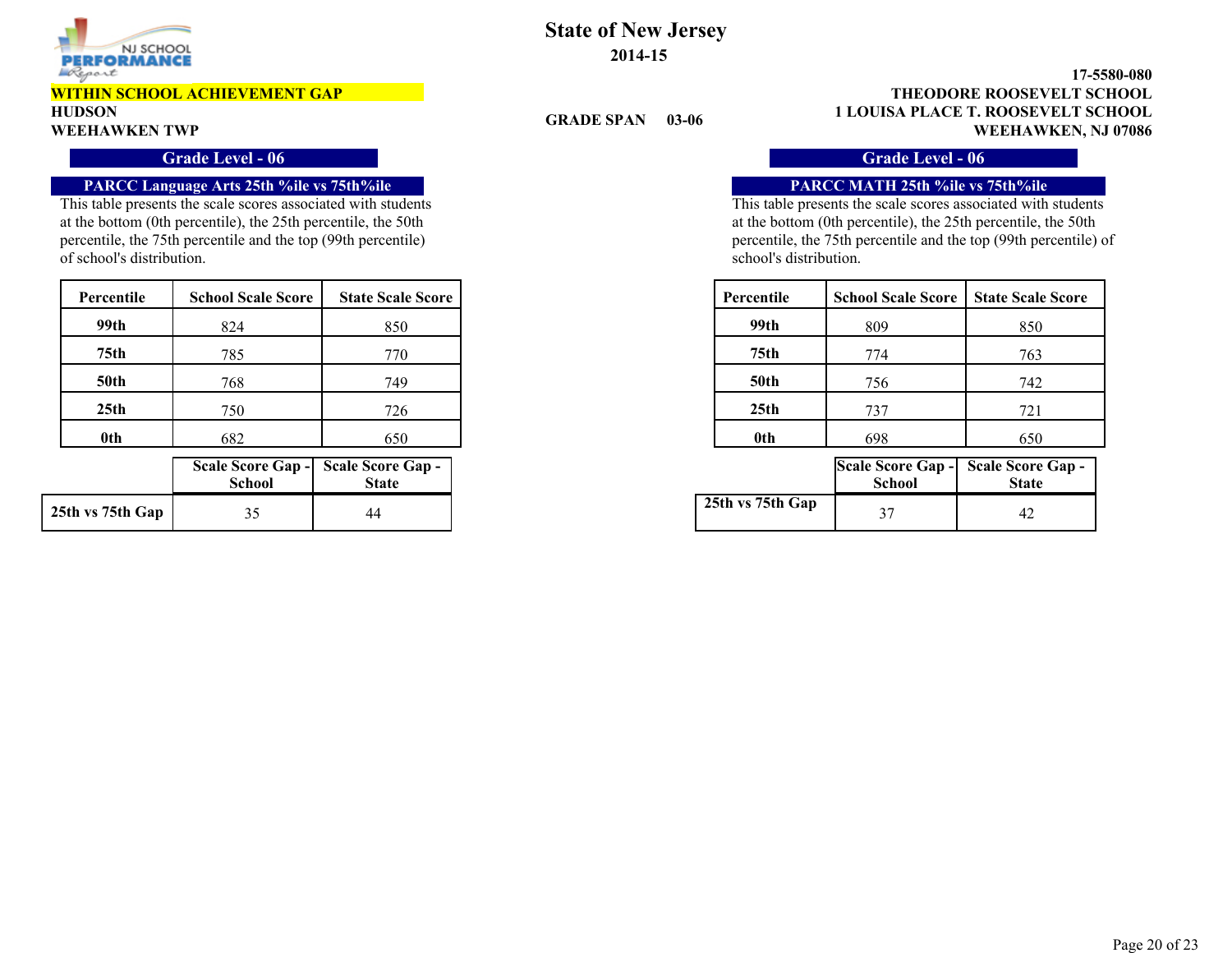

**HUDSON**

### **State of New Jersey 2014-15**

**GRADE SPAN 03-06**

**1 LOUISA PLACE T. ROOSEVELT SCHOOL 17-5580-080 WEEHAWKEN TWP WEEHAWKEN, NJ 07086 THEODORE ROOSEVELT SCHOOL**

### **Length of School Day Instructional Time**

This table presents the amount of time a school is in session for a typical student on a normal school day.

|         | School          |
|---------|-----------------|
| 2014-15 | 6 Hrs. 30 Mins. |

# **Student Suspension Rate Student Expulsions**

This table presents the percentage of students who were suspended one or more times during the school year.

|         | <b>School</b> |
|---------|---------------|
| 2014-15 | $1.6\%$       |

This table presents the amount of time that a typical student is engaged in instructional activities under the supervision of a certified teacher.

| 2014-15            | School             |  |  |
|--------------------|--------------------|--|--|
| <b>Full Time</b>   | 5 Hrs. 35 Mins.    |  |  |
| <b>Shared Time</b> | $0$ Hrs. $0$ Mins. |  |  |

This table presents the number of students who were expelled from the school and district during the school year.

|         | <b>School</b> |
|---------|---------------|
| 2014-15 |               |

### **Student to Staff Ratio**

This table presents the count of students per faculty member or administrator in the school. All staff are counted in full-time equivalents.

| 2014-15               | School |
|-----------------------|--------|
| <b>Faculty</b>        |        |
| <b>Administrators</b> | 381    |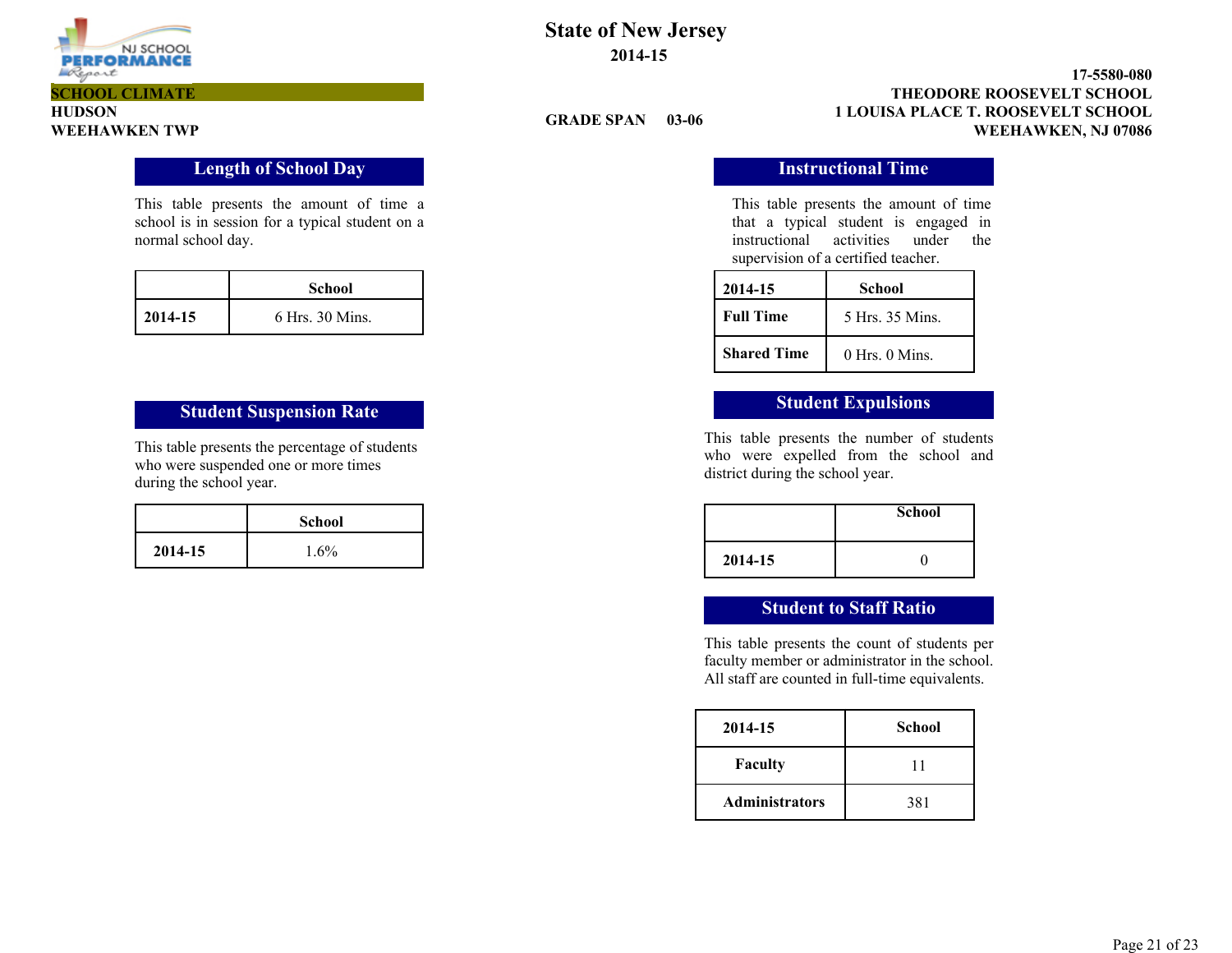

**2014-15**

**HUDSON**

#### **1 LOUISA PLACE T. ROOSEVELT SCHOOL 17-5580-080** WEEHAWKEN TWP **WEEHAWKEN, NJ 07086 SCHOOL PEER GROUP CONSERVELT SCHOOL**

**GRADE SPAN 03-06**

This table presents the list of peer schools in alphabetical order by county name that was created specifically for this school (highlighted in yellow). Peer schools are drawn from across the state and represent schools that have similar grade configurations and that are educating students of similar demographic characteristics, as measured by enrollment in Free/Reduced Lunch Programs, Limited English Proficiency or Special Education Programs.

| <b>COUNTY NAME</b>          | <b>DISTRICT NAME</b>              | <b>SCHOOL NAME</b>                                            | <b>CDS CODE GRADESPAN</b> |              | <b>ECONOMICALLY</b><br><b>DISADVANTAGED</b> | <b>ENGLISH</b><br><b>LANGUAGE</b><br><b>LEARNERS</b> | <b>SPECIAL</b><br><b>EDUCATION</b> |
|-----------------------------|-----------------------------------|---------------------------------------------------------------|---------------------------|--------------|---------------------------------------------|------------------------------------------------------|------------------------------------|
| <b>ATLANTIC</b>             | <b>GALLOWAY TWP</b>               | <b>ARTHUR RANN ELEMENTARY</b><br><b>SCHOOL</b>                | 01-1690-015               | <b>KG-06</b> | 52.8%                                       | 3.7%                                                 | 15.5%                              |
| <b>ATLANTIC</b>             | <b>GALLOWAY TWP</b>               | <b>REEDS ROAD ELEMENTARY SCHOOL 01-1690-045</b>               |                           | $KG-06$      | 53.2%                                       | 5.4%                                                 | 15.3%                              |
| <b>ATLANTIC</b>             | <b>GALLOWAY TWP</b>               | <b>ROLAND ROGERS ELEMENTARY</b><br><b>SCHOOL</b>              | 01-1690-046               | $KG-06$      | 59.3%                                       | 4.2%                                                 | 23.6%                              |
| <b>ATLANTIC</b>             | <b>MULLICA TWP</b>                | <b>MULLICA TOWNSHIP PRIMARY</b><br><b>SCHOOL</b>              | 01-3480-020               | <b>PK-04</b> | 47%                                         | $0\%$                                                | 13.8%                              |
| <b>BERGEN</b>               | <b>BERGENFIELD BORO</b>           | <b>HOOVER ELEMENTARY SCHOOL</b>                               | 03-0300-050               | $KG-05$      | 54.2%                                       | $9.8\%$                                              | 10.8%                              |
| <b>BERGEN</b>               | <b>RIDGEFIELD PARK TWP</b>        | <b>GRANT ELEMENTARY SCHOOL</b>                                | 03-4380-060               | $KG-06$      | 49.3%                                       | 8.1%                                                 | 3.8%                               |
|                             | <b>BURLINGTON MOUNT HOLLY TWP</b> | <b>GERTRUDE C. FOLWELL</b><br><b>ELEMENTARY SCHOOL</b>        | 05-3430-050               | $03 - 05$    | 61.6%                                       | 3.1%                                                 | 23.9%                              |
| <b>CAMDEN</b>               | <b>COLLINGSWOOD BORO</b>          | <b>THOMAS SHARP ELEMENTARY</b><br><b>SCHOOL</b>               | 07-0940-070               | <b>PK-05</b> | 53.3%                                       | 3%                                                   | 16.8%                              |
| <b>CAMDEN</b>               | <b>GLOUCESTER TWP</b>             | <b>ERIAL ELEMENTARY SCHOOL</b>                                | 07-1780-050               | <b>PK-05</b> | 44.9%                                       | $0\%$                                                | 13.5%                              |
| <b>CAMDEN</b>               | <b>GLOUCESTER TWP</b>             | <b>GLOUCESTER TOWNSHIP</b><br><b>ELEMENTARY SCHOOL</b>        | 07-1780-070               | $KG-05$      | 45.4%                                       | $0\%$                                                | 13.2%                              |
| <b>CAMDEN</b>               | <b>WINSLOW TWP</b>                | WINSLOW TOWNSHIP ELEMENTARY 07-5820-060<br><b>SCHOOL FOUR</b> |                           | <b>PK-03</b> | 47.5%                                       | 2.6%                                                 | 10.2%                              |
| <b>CAPE MAY</b>             | <b>CAPE MAY CITY</b>              | <b>CAPE MAY CITY ELEMENTARY</b><br><b>SCHOOL</b>              | 09-0710-050               | PK-06        | 49.7%                                       | $0\%$                                                | 17%                                |
| <b>CHARTERS</b>             | <b>COMPASS ACADEMY CS</b>         | <b>COMPASS ACADEMY CHARTER</b><br><b>SCHOOL</b>               | 80-6089-976               | $KG-03$      | 33.1%                                       | $0\%$                                                | 2.8%                               |
|                             | CUMBERLANI MILLVILLE CITY         | MOUNT PLEASANT ELEMENTARY<br><b>SCHOOL</b>                    | 11-3230-080               | $KG-05$      | 50.4%                                       | $0\%$                                                | 18.5%                              |
|                             | CUMBERLANI UPPER DEERFIELD TWP    | <b>CHARLES F. SEABROOK SCHOOL</b>                             | 11-5300-050               | <b>PK-03</b> | 52.8%                                       | 7%                                                   | 12.7%                              |
|                             | CUMBERLANI VINELAND CITY          | PAULINE J. PETWAY ELEMENTARY<br><b>SCHOOL</b>                 | 11-5390-270               | $KG-05$      | 53.6%                                       | 6.1%                                                 | 13.6%                              |
| <b>ESSEX</b>                | <b>BELLEVILLE TOWN</b>            | <b>BELLEVILLE PS7</b>                                         | 13-0250-070               | PK-06        | 54.7%                                       | 6.5%                                                 | 12.9%                              |
| <b>GLOUCESTER GLASSBORO</b> |                                   | <b>DORTHY L. BULLOCK SCHOOL</b>                               | 15-1730-065               | $01-03$      | 50.3%                                       | 5.6%                                                 | 13.2%                              |
|                             | <b>GLOUCESTER WESTVILLE BORO</b>  | PARKVIEW ELEMENTARY SCHOOL                                    | 15-5740-040               | <b>PK-06</b> | 51.9%                                       | $2.2\%$                                              | 17.5%                              |
| <b>HUDSON</b>               | <b>WEEHAWKEN TWP</b>              | <b>THEODORE ROOSEVELT SCHOOL</b>                              | 17-5580-080               | $03 - 06$    | 47%                                         | 4.7%                                                 | 8.1%                               |
| <b>MIDDLESEX</b>            | NORTH BRUNSWICK TWP               | <b>PARSONS</b>                                                | 23-3620-090               | <b>PK-05</b> | 50%                                         | 6.8%                                                 | 6.8%                               |